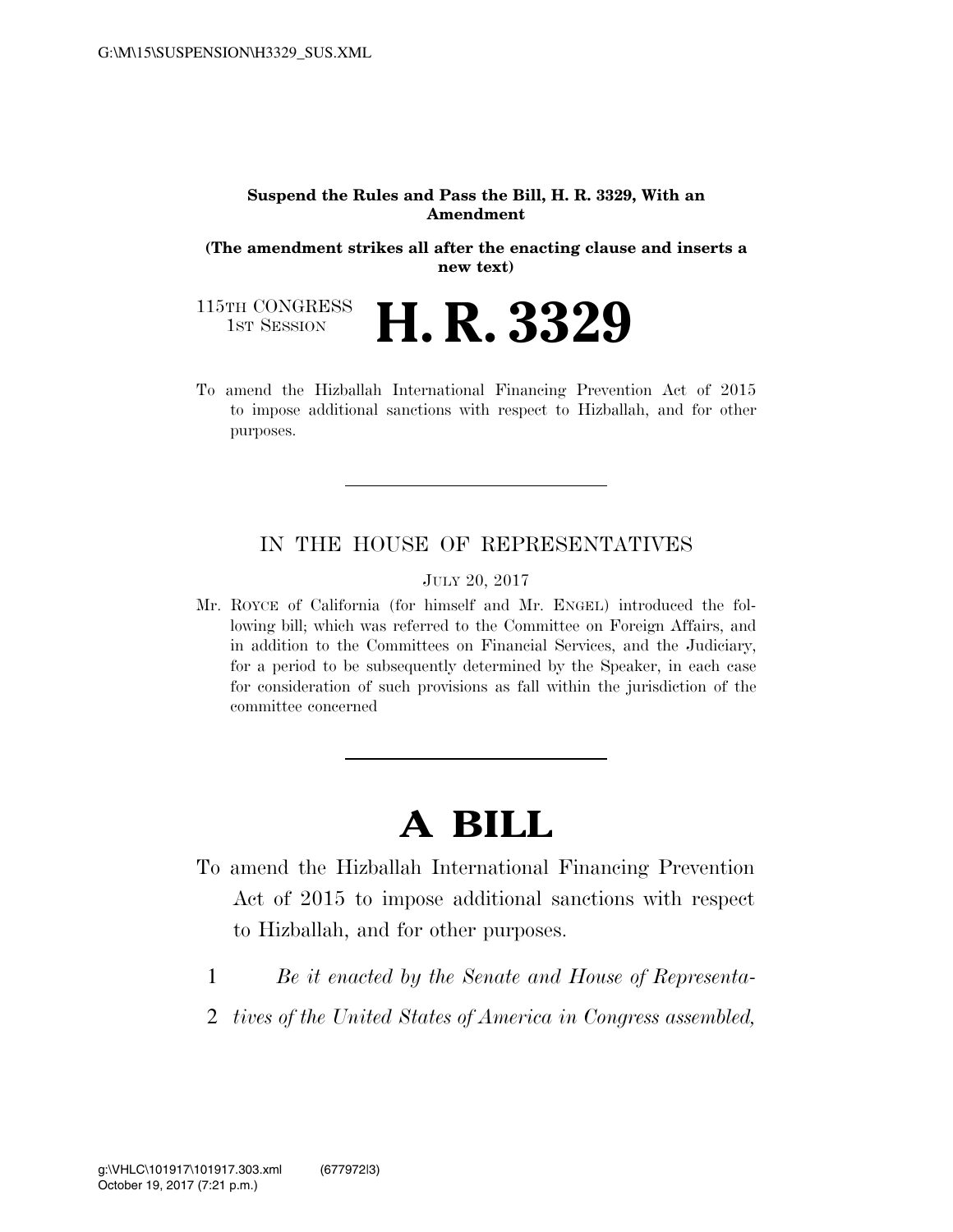### 1 **SECTION 1. SHORT TITLE; TABLE OF CONTENTS.**

- 2 (a) SHORT TITLE.—This Act may be cited as the
- 3 ''Hizballah International Financing Prevention Amend-
- 4 ments Act of 2017''.
- 5 (b) TABLE OF CONTENTS.—The table of contents for
- 6 this Act is as follows:
	- Sec. 1. Short title; table of contents.

#### TITLE I—PREVENTION OF ACCESS BY HIZBALLAH TO INTERNATIONAL FINANCIAL AND OTHER INSTITUTIONS

- Sec. 101. Mandatory sanctions with respect to fundraising and recruitment activities for Hizballah.
- Sec. 102. Modification of report with respect to financial institutions that engage in certain transactions.
- Sec. 103. Sanctions against foreign states that support Hizballah.
- Sec. 104. Prohibitions and conditions with respect to certain accounts held by foreign financial institutions.
- Sec. 105. United States strategy to prevent hostile activities by Iran and disrupt and degrade Hizballah's illicit networks in the Western Hemisphere.

#### TITLE II—NARCOTICS TRAFFICKING AND SIGNIFICANT TRANSNATIONAL CRIMINAL ACTIVITIES OF HIZBALLAH

- Sec. 201. Blocking of property of affiliated networks of Hizballah.
- Sec. 202. Report on racketeering activities engaged in by Hizballah.
- Sec. 203. Modification of report on activities of foreign governments to disrupt global logistics networks and fundraising, financing, and money laundering activities of Hizballah.
- Sec. 204. Report on combating the illicit tobacco trafficking networks used by Hizballah and other foreign terrorist organizations.

#### TITLE III—GENERAL PROVISIONS

- Sec. 301. Regulatory authority.
- Sec. 302. Implementation; penalties; judicial review; exemptions.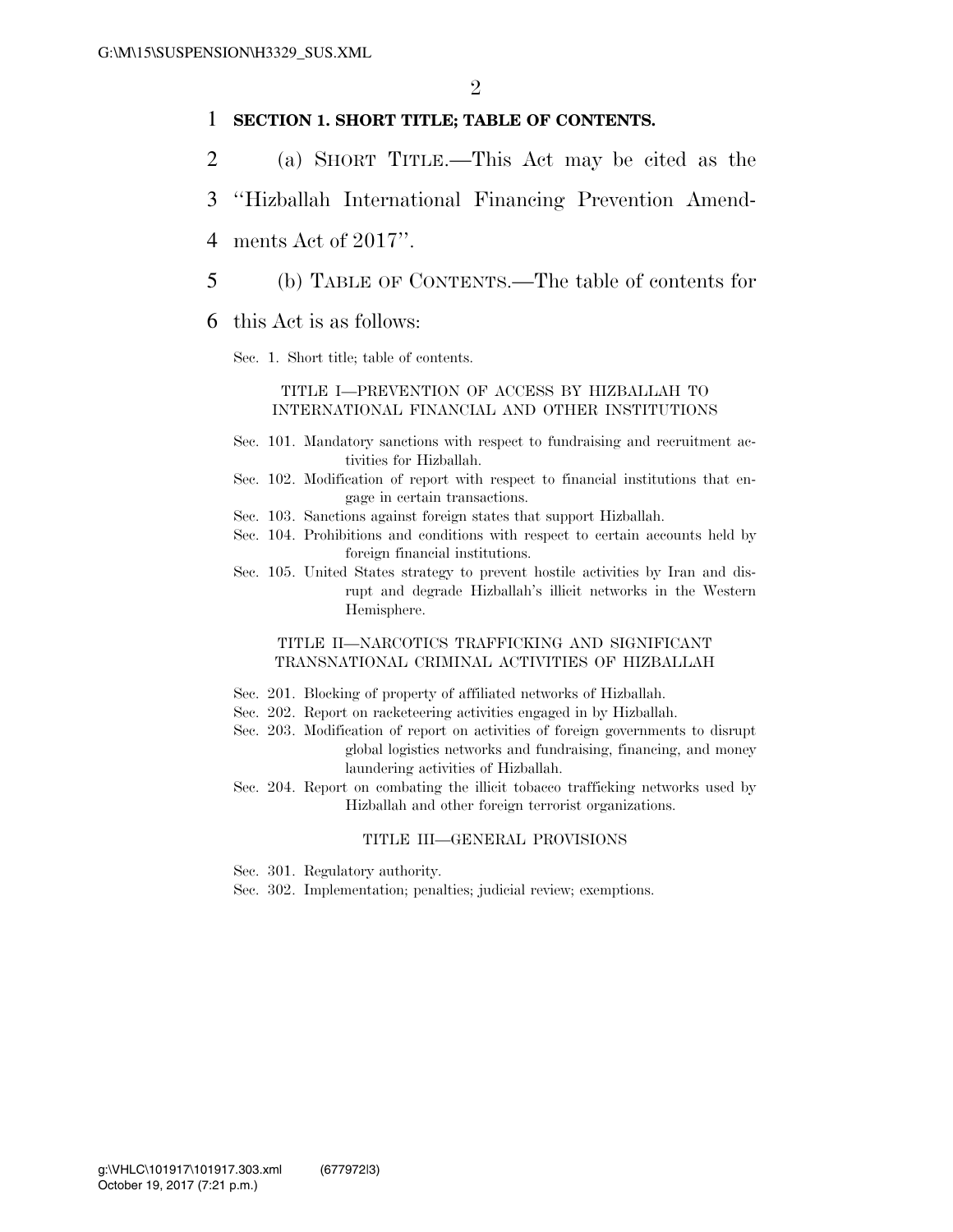# **TITLE I—PREVENTION OF AC- CESS BY HIZBALLAH TO INTERNATIONAL FINANCIAL AND OTHER INSTITUTIONS**

## **SEC. 101. MANDATORY SANCTIONS WITH RESPECT TO FUNDRAISING AND RECRUITMENT ACTIVI-TIES FOR HIZBALLAH.**

 (a) IN GENERAL.—Section 101 of the Hizballah International Financing Prevention Act of 2015 (Public Law 114–102; 50 U.S.C. 1701 note) is amended to read as follows:

## **''SEC. 101. MANDATORY SANCTIONS WITH RESPECT TO FUNDRAISING AND RECRUITMENT ACTIVI-TIES FOR HIZBALLAH.**

 ''(a) IN GENERAL.—The President shall, on or after the date of the enactment of this section, impose the sanc- tions described in subsection (b) with respect to any for- eign person that the President determines knowingly as- sists, sponsors, or, provides significant financial, material, or technological support for—

21 ''(1) Bayt al-Mal, Jihad al-Bina, the Islamic Resistance Support Association, the Foreign Rela- tions Department of Hizballah, the External Secu- rity Organization of Hizballah, or any successor or affiliate thereof;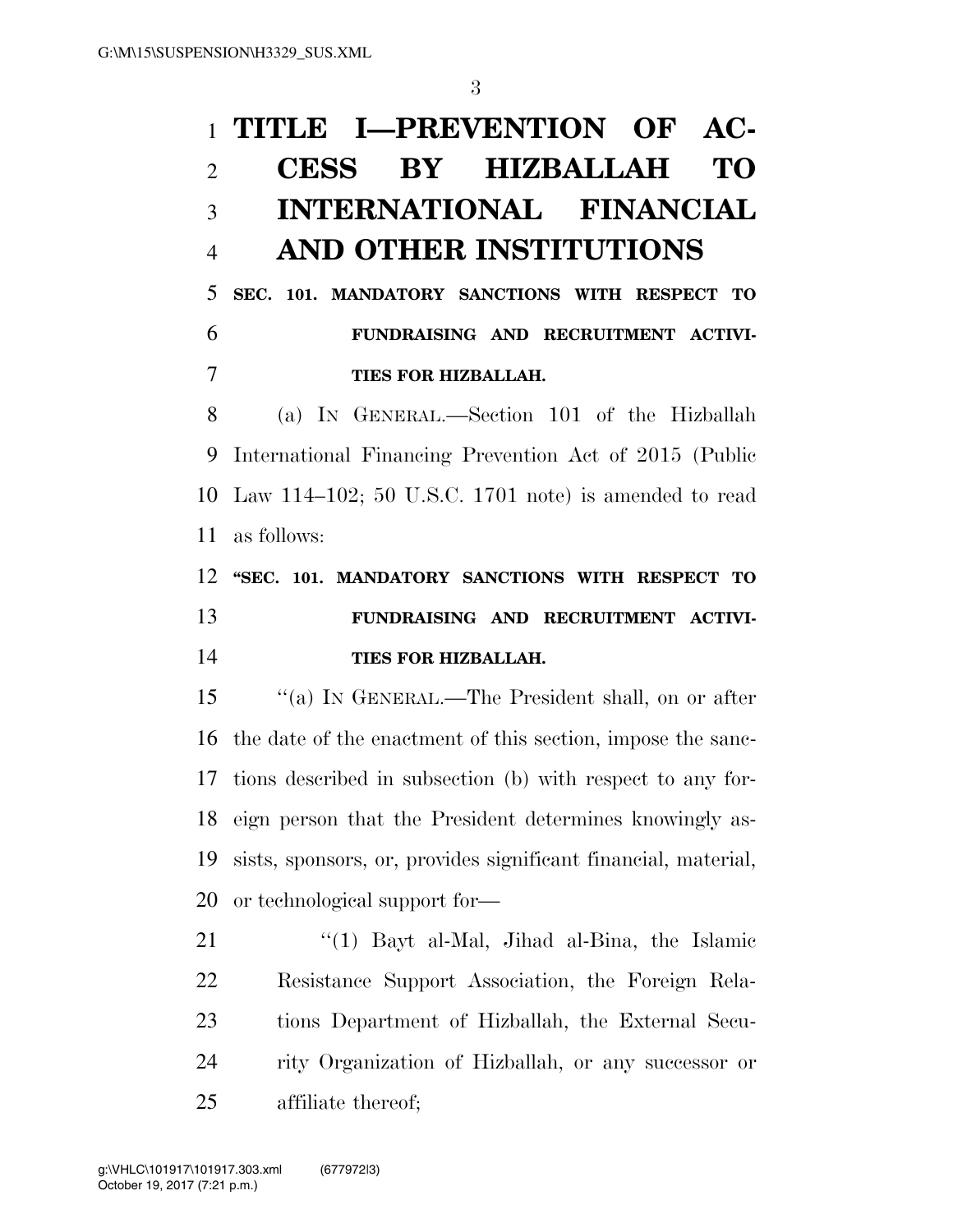| $\mathbf{1}$   | " $(2)$ al-Manar TV, al Nour Radio, or the Leba-                 |
|----------------|------------------------------------------------------------------|
| $\overline{2}$ | nese Media Group, or any successor or affiliate                  |
| 3              | thereof;                                                         |
| $\overline{4}$ | $\cdot\cdot\cdot(3)$ a foreign person determined by the Presi-   |
| 5              | dent to be engaged in fundraising or recruitment ac-             |
| 6              | tivities for Hizballah; or                                       |
| 7              | $(4)$ a foreign person owned or controlled by a                  |
| 8              | foreign person described in paragraph $(1)$ , $(2)$ , or         |
| 9              | (3).                                                             |
| 10             | "(b) SANCTIONS DESCRIBED.—                                       |
| 11             | "(1) IN GENERAL.—The sanctions described in                      |
| 12             | this subsection are the following:                               |
| 13             | "(A) ASSET BLOCKING.—The exercise of                             |
| 14             | all powers granted to the President by the                       |
| 15             | International Emergency Economic Powers Act                      |
| 16             | $(50 \text{ U.S.C. } 1701 \text{ et seq.})$ (except that the re- |
| 17             | quirements of section 202 of such Act (50                        |
| 18             | U.S.C. 1701) shall not apply) to the extent nec-                 |
| 19             | essary to block and prohibit all transactions in                 |
| 20             | all property and interests in property of a for-                 |
| 21             | eign person determined by the President to be                    |
| 22             | subject to subsection (a) if such property and                   |
| 23             | interests in property are in the United States,                  |
| 24             | come within the United States, or are or come                    |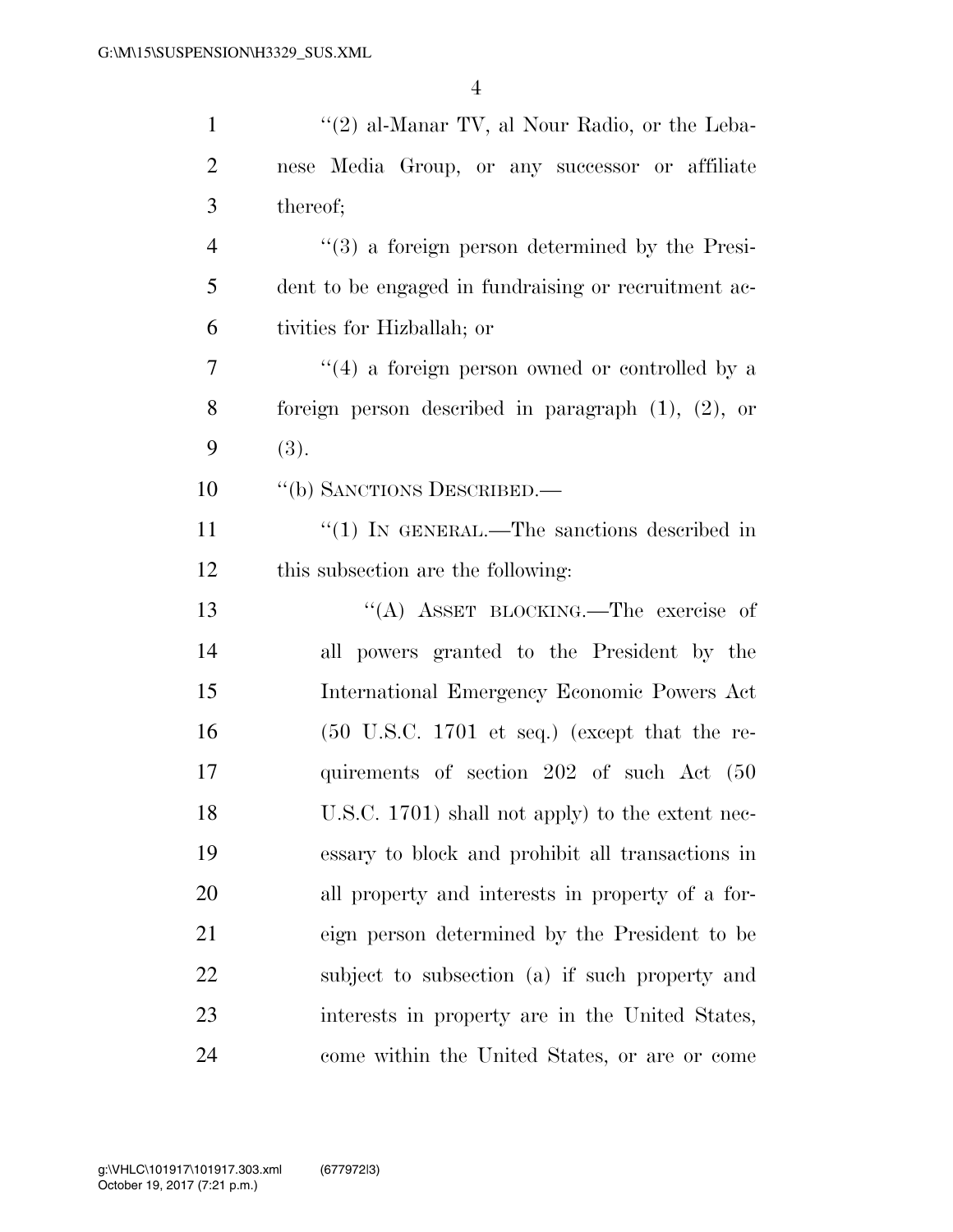| $\mathbf{1}$   | within the possession or control of a United |
|----------------|----------------------------------------------|
| $\overline{2}$ | States person.                               |
| 3              | "(B) ALIENS INELIGIBLE FOR VISAS, AD-        |
| $\overline{4}$ | MISSION, OR PAROLE.-                         |
| 5              | "(i) VISAS, ADMISSION, OR PAROLE.-           |
| 6              | An alien who the Secretary of State or the   |
| 7              | Secretary of Homeland Security (or des-      |
| 8              | ignee of one of such Secretaries) deter-     |
| 9              | mines is subject to subsection (a) is—       |
| 10             | $\lq\lq$ in admissible to the United         |
| 11             | States;                                      |
| 12             | "(II) ineligible to receive a visa           |
| 13             | or other documentation to enter the          |
| 14             | United States; and                           |
| 15             | "(III) otherwise ineligible to be            |
| 16             | admitted or paroled into the United          |
| 17             | States or to receive any other benefit       |
| 18             | under the Immigration and Nation-            |
| 19             | ality Act (8 U.S.C. 1101 et seq.).           |
| 20             | "(ii) CURRENT VISAS REVOKED.-                |
| 21             | "(I) IN GENERAL.—The Sec-                    |
| 22             | retary of State or the Secretary of          |
| 23             | Homeland Security shall revoke any           |
| 24             | visa or other entry documentation            |
| 25             | issued to an alien who the President         |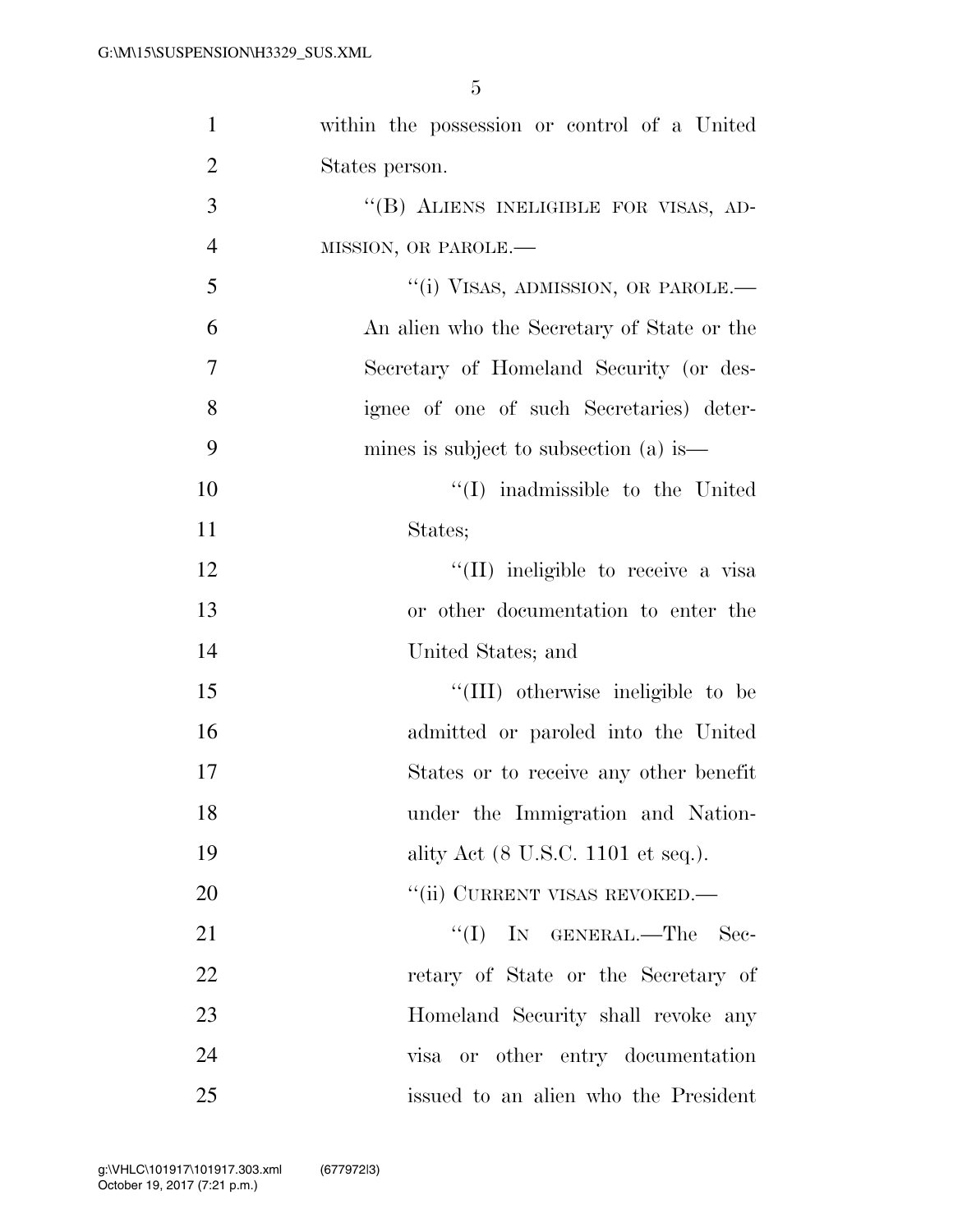| $\mathbf{1}$   | determines is subject to subsection                        |
|----------------|------------------------------------------------------------|
| $\overline{2}$ | (a), regardless of when issued.                            |
| 3              | "(II) EFFECT OF REVOCATION.-                               |
| $\overline{4}$ | A revocation under subclause (I) shall                     |
| 5              | take effect immediately and shall                          |
| 6              | automatically cancel any other valid                       |
| 7              | visa or entry documentation that is in                     |
| 8              | the possession of the alien.                               |
| 9              | "(2) PENALTIES.—The penalties provided for                 |
| 10             | in subsections (b) and (c) of section 206 of the           |
| 11             | International Emergency Economic Powers Act (50            |
| 12             | U.S.C. 1705) shall apply to a person that violates,        |
| 13             | attempts to violate, conspires to violate, or causes a     |
| 14             | violation of regulations prescribed under paragraph        |
| 15             | $(1)(A)$ to the same extent that such penalties apply      |
| 16             | to a person that commits an unlawful act described         |
| 17             | in subsection (a) of such section $206$ .                  |
| 18             | "(c) IMPLEMENTATION.—The President may exercise            |
| 19             | all authorities provided under sections 203 and 205 of the |
| 20             | International Emergency Economic Powers Act<br>(50)        |
| 21             | U.S.C. 1702 and 1704) to carry out this section.           |
| 22             | $``$ (d) WAIVER.—                                          |
| 23             | "(1) IN GENERAL.—The President may, for pe-                |
| 24             | riods not to exceed 180 days, waive the imposition         |
| 25             | of sanctions under this section with respect to a for-     |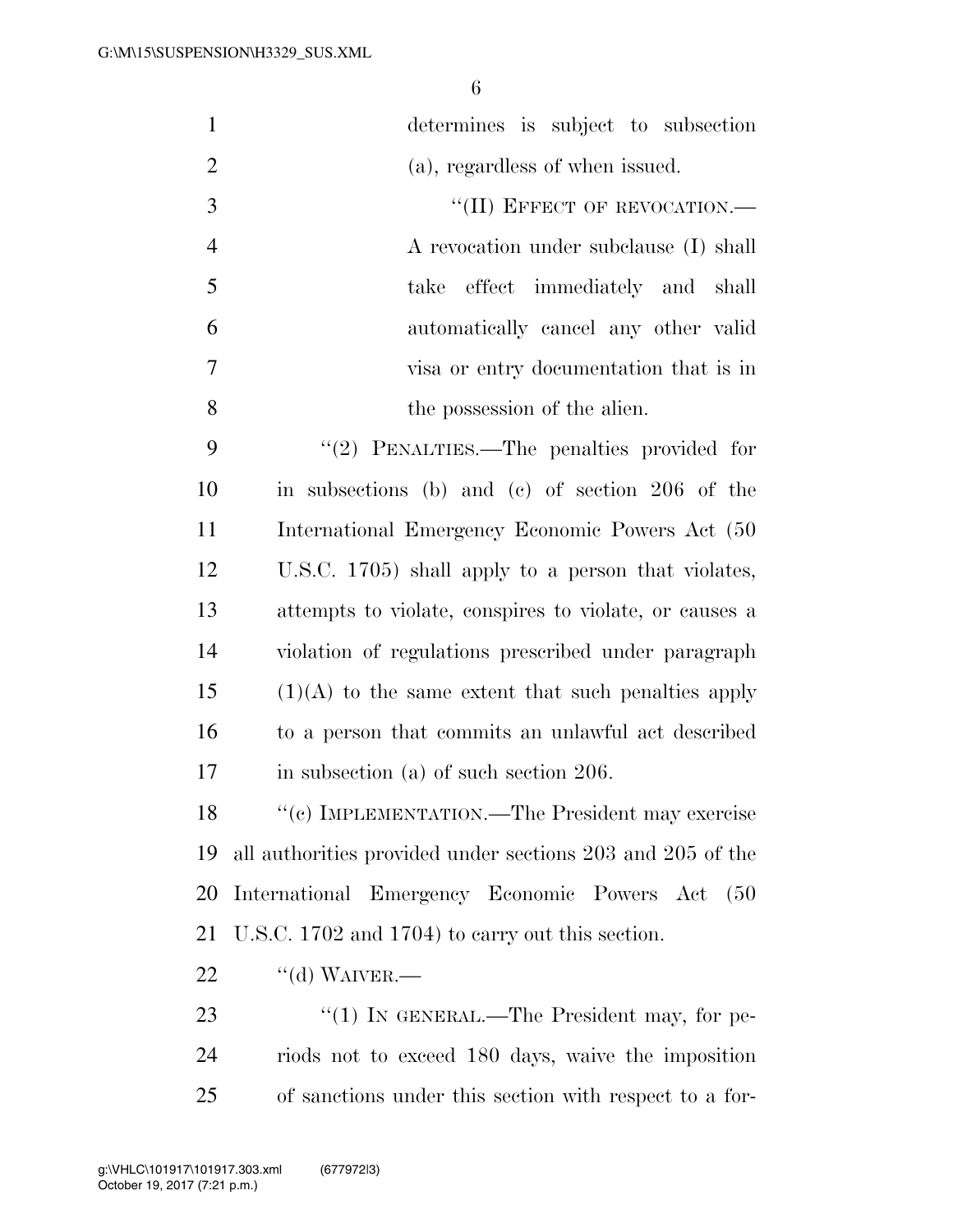eign person or foreign persons if the President cer- tifies to the appropriate congressional committees that such waiver is in the national security interests of the United States.

"(2) CONSULTATION.—

6 "(A) BEFORE WAIVER EXERCISED.—Be- fore a waiver under paragraph (1) takes effect with respect to a foreign person, the President shall notify and brief the appropriate congres- sional committees on the status of the involve- ment of the foreign person in activities de-scribed in subsection (a).

 ''(B) AFTER WAIVER EXERCISED.—Not later than 90 days after the issuance of a waiv- er under paragraph (1) with respect to a for- eign person, and every 120 days thereafter while the waiver remains in effect, the Presi- dent shall brief the appropriate congressional committees on the status of the involvement of the foreign person in activities described in sub-section (a).

22 ''(e) REPORT.—Not later than 90 days after the date of the enactment of the Hizballah International Financing Prevention Amendments Act of 2017, and every 180 days thereafter, the President shall submit to the appropriate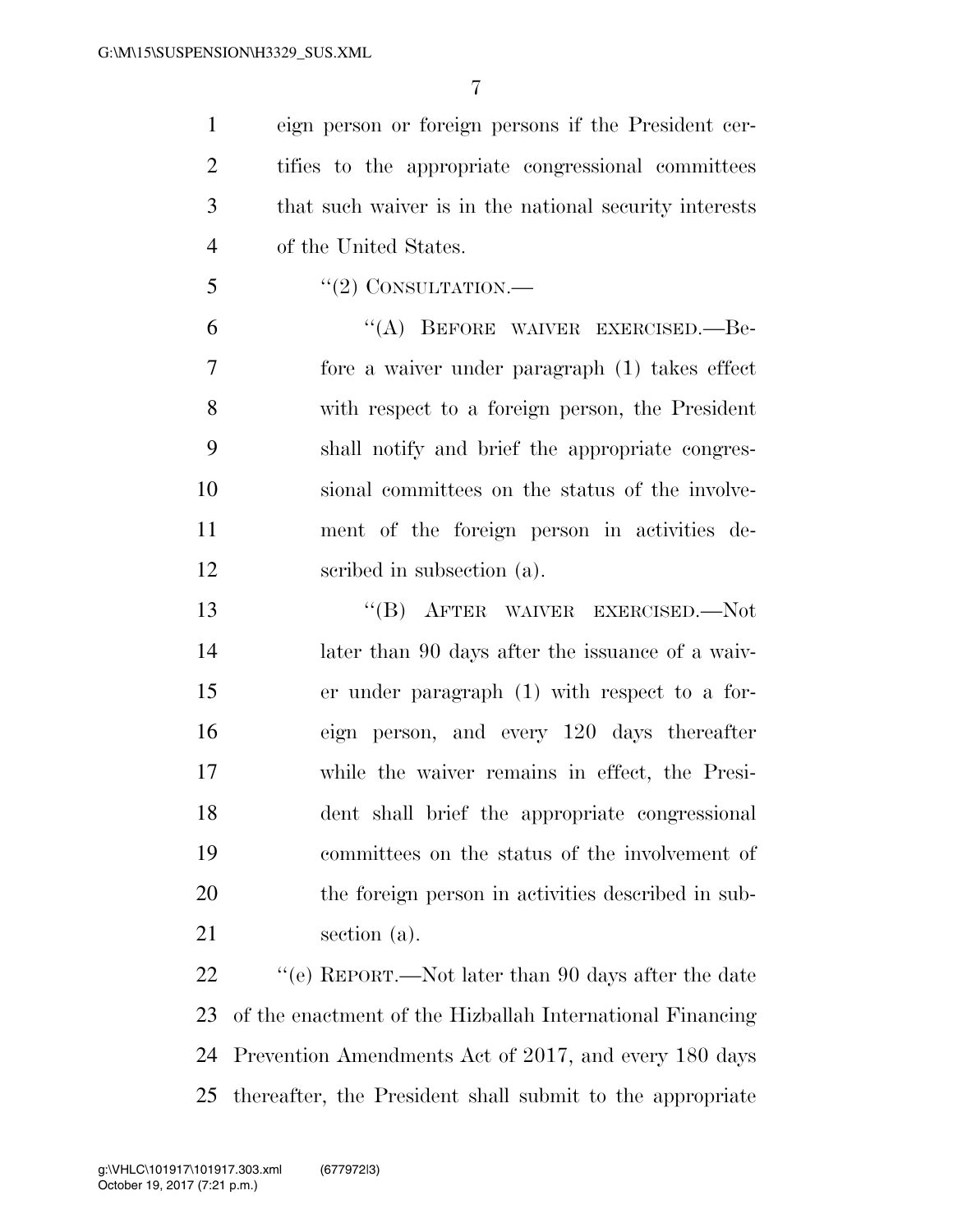congressional committees and the Permanent Select Com- mittee on Intelligence of the House of Representatives and the Select Committee on Intelligence of the Senate a re- port that lists the foreign persons that the President has credible evidence knowingly assists, sponsors, or provides significant financial, material, or technological support for the foreign persons described in paragraph (1), (2), (3), or (4) of subsection (a). 9 ""(f) DEFINITIONS.—In this section: 10 "(1) ADMITTED; ALIEN.—The terms 'admitted' and 'alien' have meanings given those terms in sec- tion 101 of the Immigration and Nationality Act (8 U.S.C. 1101). ''(2) APPROPRIATE CONGRESSIONAL COMMIT- TEES.—The term 'appropriate congressional com-mittees' means—

17 "(A) the Committee on Foreign Affairs, the Committee on Ways and Means, the Com- mittee on the Judiciary, and the Committee on Financial Services of the House of Representa-21 tives; and

22 "'(B) the Committee on Foreign Relations, the Committee on Banking, Housing, and Urban Affairs, and the Committee on the Judi-ciary of the Senate.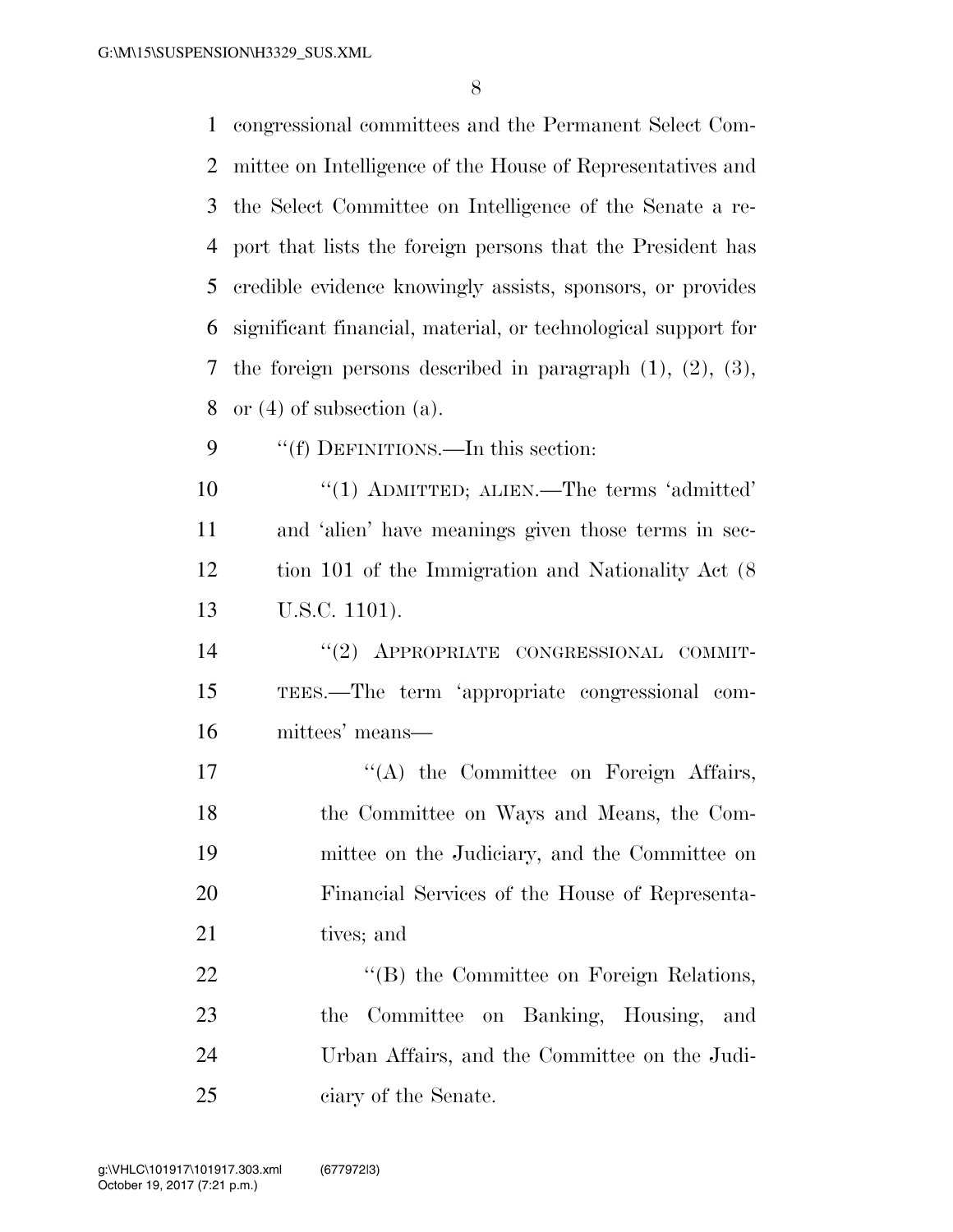| $\mathbf{1}$   | "(3) ENTITY.—The term 'entity'—                             |
|----------------|-------------------------------------------------------------|
| $\mathfrak{2}$ | "(A) means a partnership, association, cor-                 |
| 3              | poration, or other organization, group, or sub-             |
| $\overline{4}$ | group; and                                                  |
| 5              | $\lq\lq$ includes a governmental entity                     |
| 6              | "(4) FUNDRAISING OR RECRUITMENT ACTIVI-                     |
| 7              | TIES.—The term 'fundraising or recruitment activi-          |
| 8              | ties' includes online fundraising and other online          |
| 9              | commercial activities, or other means of such fund-         |
| 10             | raising, recruitment, and retention, as determined by       |
| 11             | the President.                                              |
| 12             | "(5) HIZBALLAH.—The term 'Hizballah' has                    |
| 13             | the meaning given such term in section $102(f)$ .           |
| 14             | "(6) PERSON.—The term 'person' means an in-                 |
| 15             | dividual or entity.                                         |
| 16             | $``(7)$ UNITED STATES PERSON.—The<br>term                   |
| 17             | 'United States person' means a United States cit-           |
| 18             | izen, permanent resident alien, entity organized            |
| 19             | under the laws of the United States (including for-         |
| 20             | eign branches), or a person in the United States.".         |
| 21             | (b) CLERICAL AMENDMENT.—The table of contents               |
| 22             | for the Hizballah International Financing Prevention Act    |
| 23             | of 2015 is amended by striking the item relating to section |
| 24             | 101 and inserting the following new item:                   |
|                |                                                             |

''Sec. 101. Mandatory sanctions with respect to fundraising and recruitment activities for Hizballah.''.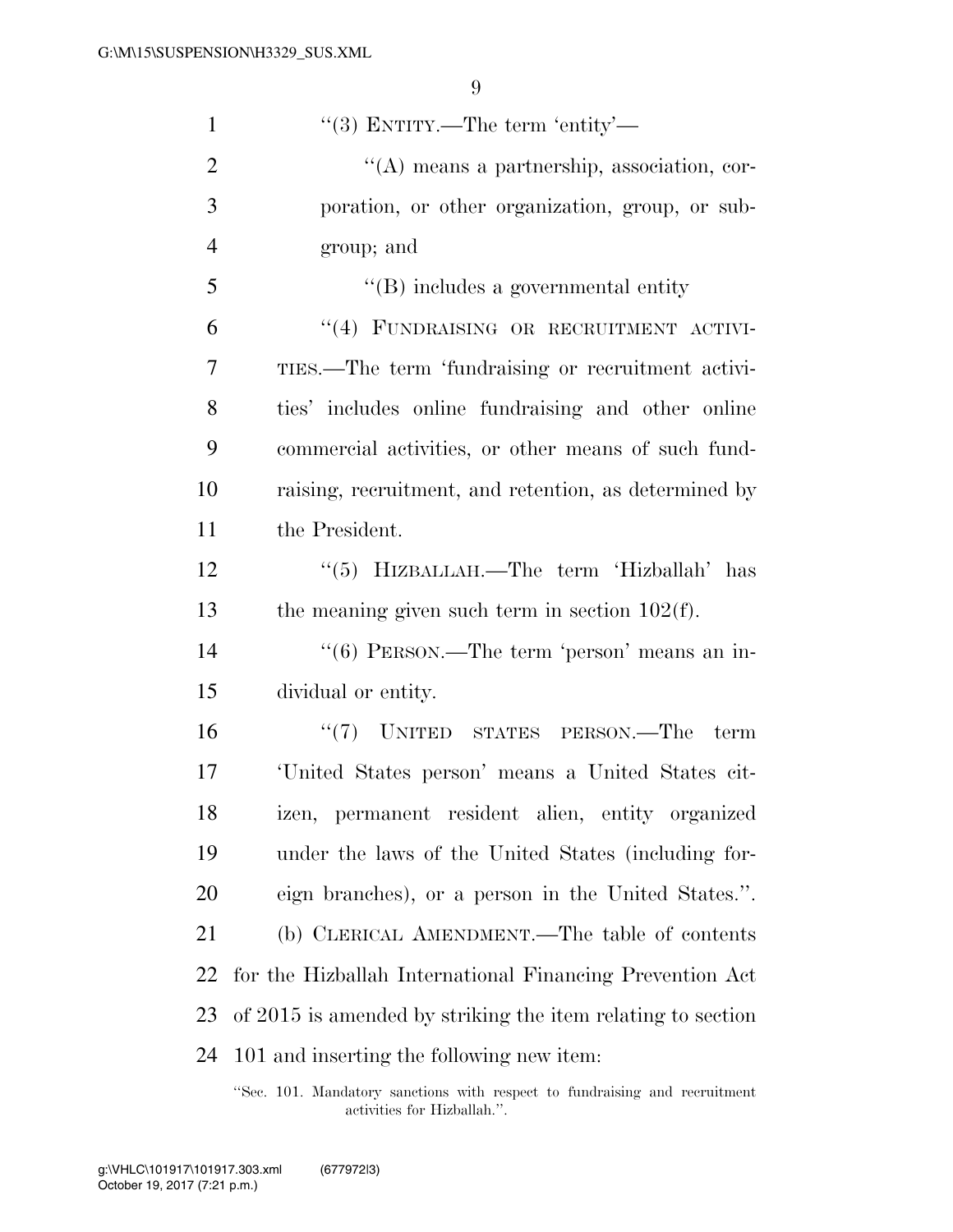## **SEC. 102. MODIFICATION OF REPORT WITH RESPECT TO FI- NANCIAL INSTITUTIONS THAT ENGAGE IN CERTAIN TRANSACTIONS.**

 (a) IN GENERAL.—Subsection (d) of section 102 of the Hizballah International Financing Prevention Act of 2015 (Public Law 114–102; 50 U.S.C. 1701 note) is amended to read as follows:

8 "(d) REPORT ON FINANCIAL INSTITUTIONS ORGA- NIZED UNDER THE LAWS OF STATE SPONSORS OF TER-RORISM.—

11 "(1) In GENERAL.—Not later than 90 days after the date of the enactment of the Hizballah International Financing Prevention Amendments Act of 2017, and annually thereafter for a period not to exceed three years, the President shall submit to the appropriate congressional committees and the Committee on Appropriations of the House of Rep- resentatives and the Committee on Appropriations of the Senate a report that—

 $\langle (A)$  identifies each foreign financial insti- tution described in paragraph (2) that the President determines engages in one or more 23 activities described in subsection  $(a)(2)$ ;

24  $\langle$  (B) provides a detailed description of each such activity; and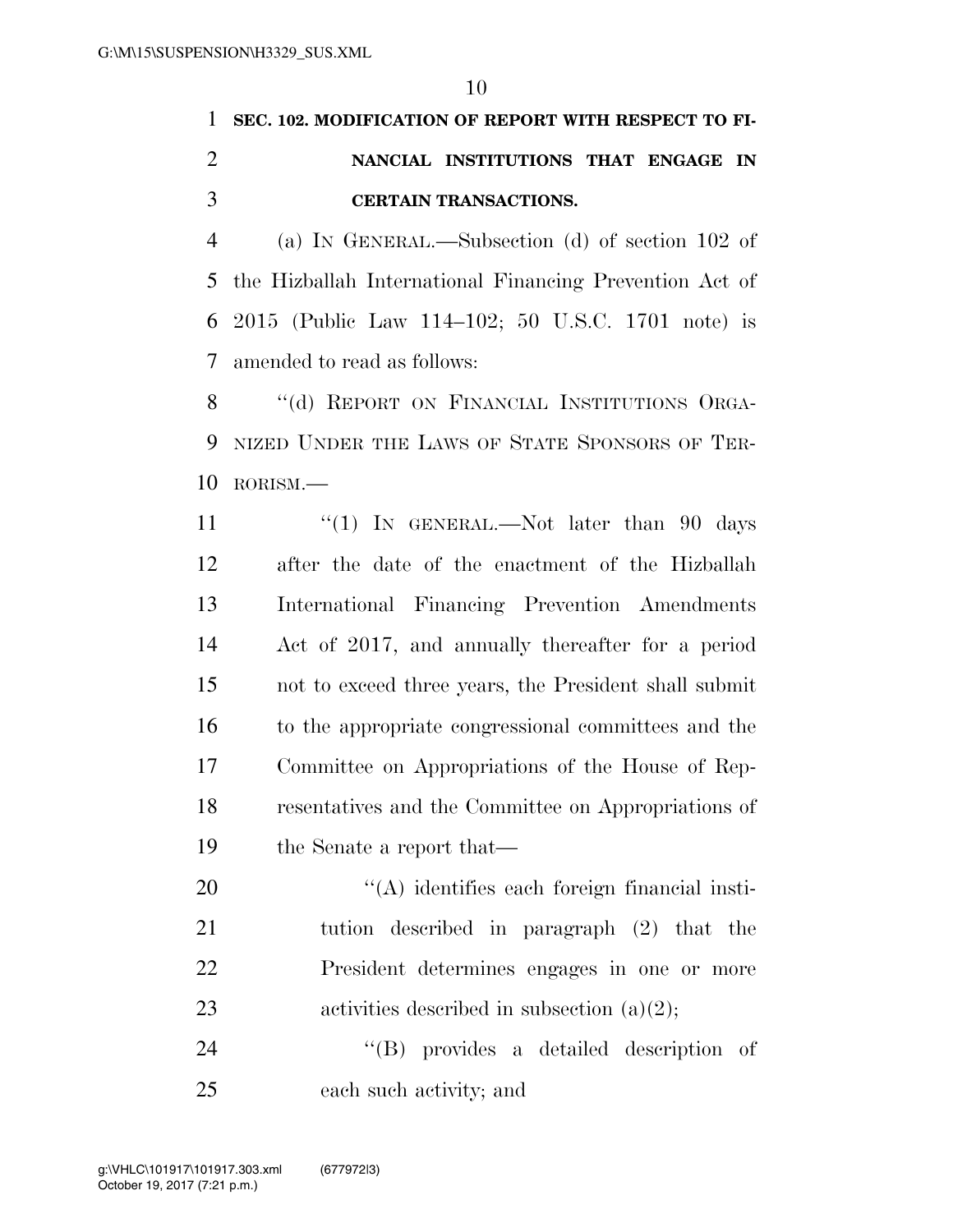| $\mathbf{1}$   | $\lq\lq$ contains a determination with respect     |
|----------------|----------------------------------------------------|
| $\overline{2}$ | to each such foreign financial institution that is |
| 3              | identified under subparagraph (A) as engaging      |
| $\overline{4}$ | in one or more activities described in subsection  |
| 5              | $(a)(2)$ as to whether or not such foreign finan-  |
| 6              | cial institution is in violation of Executive      |
| 7              | Order $13224$ (50 U.S.C. 1701 note; relating to    |
| 8              | blocking property and prohibiting transactions     |
| 9              | with persons who commit, threaten to commit,       |
| 10             | or support terrorism) or section 2339B of title    |
| 11             | 18, United States Code, by reason of engaging      |
| 12             | in one or more such activities.                    |
| 13             | "(2) FOREIGN FINANCIAL INSTITUTION<br>DE-          |
| 14             | SCRIBED.                                           |
| 15             | "(A) IN GENERAL.—A foreign financial in-           |
| 16             | stitution described in this paragraph is a for-    |
| 17             | eign financial institution—                        |
| 18             | $"$ (i) that, wherever located, is—                |
| 19             | "(I) organized under the laws of                   |
| 20             | a state sponsor of terrorism or any ju-            |
| 21             | risdiction within a state sponsor of               |
| 22             | terrorism;                                         |
| 23             | "(II) owned or controlled by the                   |
| 24             | government of a state sponsor of ter-              |
| 25             | rorism;                                            |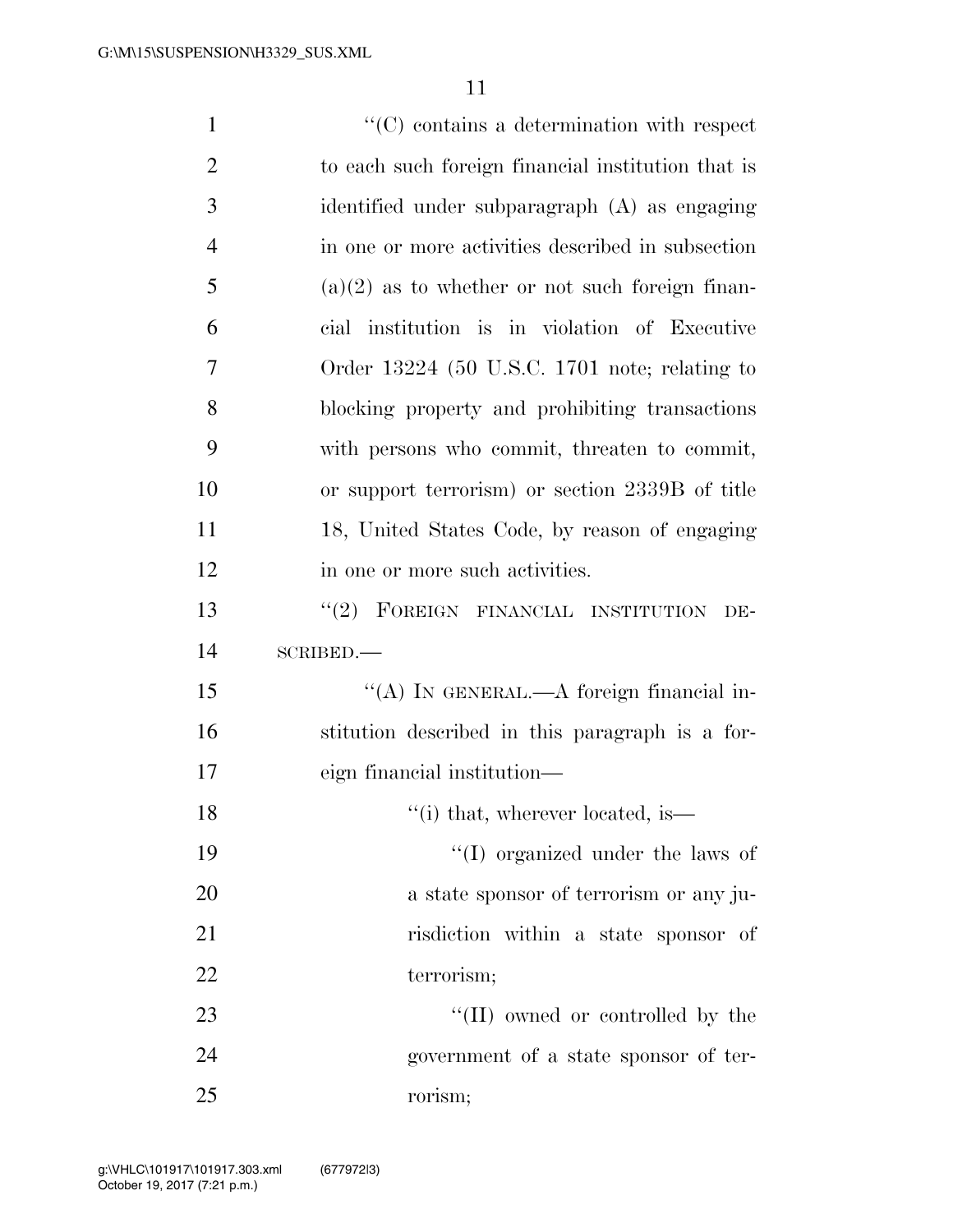| $\mathbf{1}$   | "(III) located in the territory of                |
|----------------|---------------------------------------------------|
| $\overline{2}$ | a state sponsor of terrorism; or                  |
| 3              | $\lq\lq (IV)$ owned or controlled by a            |
| $\overline{4}$ | foreign financial institution described           |
| 5              | in subclause $(I)$ , $(II)$ , or $(III)$ ; and    |
| 6              | "(ii) the capitalization of which ex-             |
| 7              | ceeds \$10,000,000.                               |
| 8              | "(B) STATE SPONSOR OF TERRORISM.—In               |
| 9              | this paragraph, the term 'state sponsor of ter-   |
| 10             | rorism' means a country the government of         |
| 11             | which the Secretary of State has determined is    |
| 12             | a government that has repeatedly provided sup-    |
| 13             | port for acts of international terrorism for pur- |
| 14             | poses of-                                         |
| 15             | "(i) section $6(j)$ of the Export Admin-          |
| 16             | istration Act of 1979 (50 U.S.C. 4605(j))         |
| 17             | (as continued in effect pursuant to the           |
| 18             | International Emergency Economic Powers           |
| 19             | Act $(50 \text{ U.S.C. } 1701 \text{ et seq.}));$ |
| 20             | "(ii) section 620A of the Foreign As-             |
| 21             | sistance Act of 1961 (22 U.S.C. 2371);            |
| 22             | "(iii) section 40 of the Arms Export              |
| 23             | Control Act (22 U.S.C. 2780); or                  |
| 24             | "(iv) any other provision of law.".               |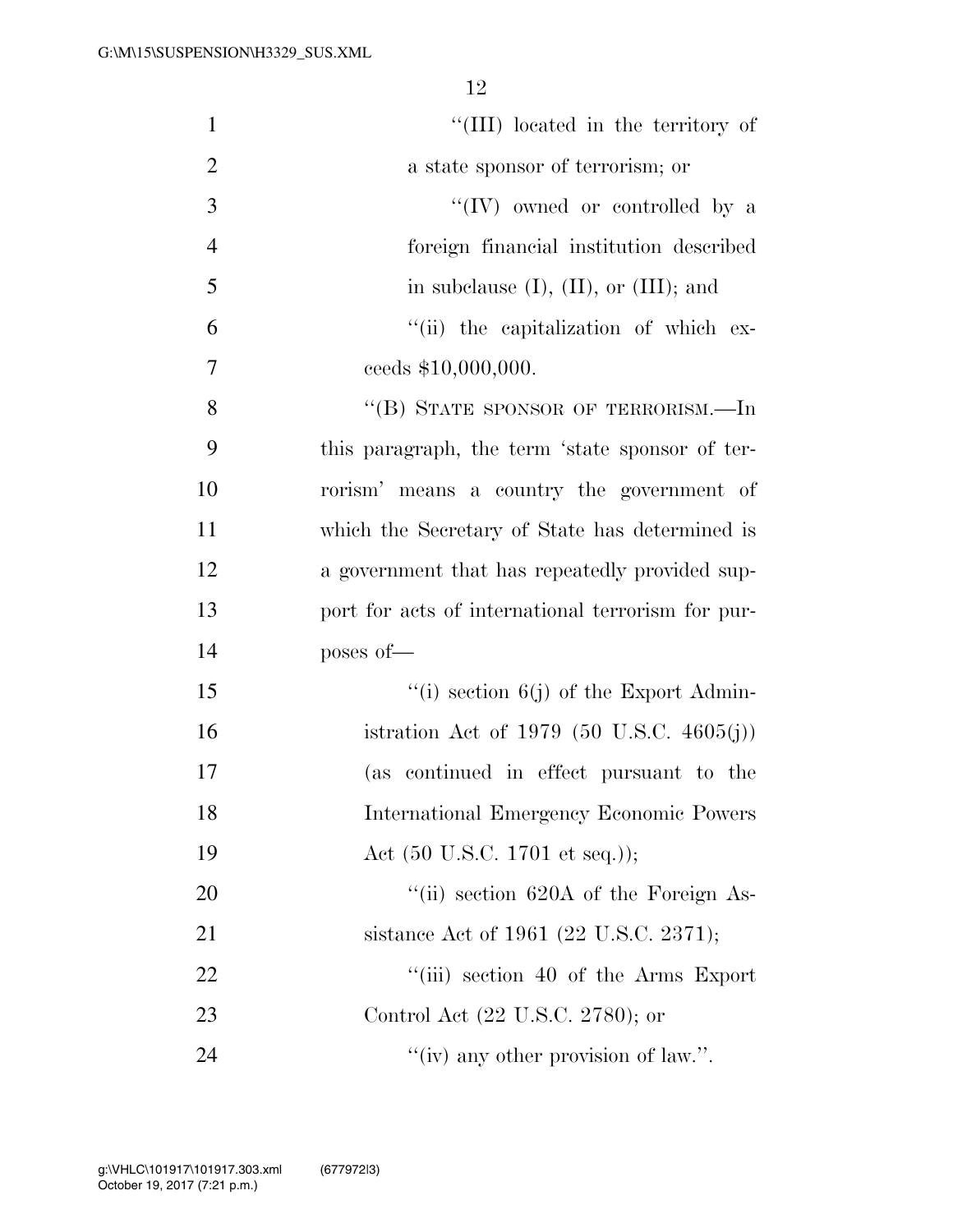(b) SENSE OF CONGRESS.—It is the sense of the Congress that—

- (1) all countries should designate the entirety of Hizballah as a terrorist organization; and
- (2) the notion of separate Hizballah political and military ''wings'' is an artificial construct that attempts to legitimize Hizballah members of par- liament and Hizballah cabinet officials who are complicit in Hizballah's use of violence and coercion against its political opponents.
- (c) MODIFICATION OF DEFINITION OF 12 HIZBALLAH.—Clause (ii) of section  $102(f)(1)(E)$  of the Hizballah International Financing Prevention Act of 2015 (Public Law 114–102; 50 U.S.C. 1701 note) is amend-ed—
- 16 (1) by striking "(I)" and inserting "(I)(aa)"; 17 (2) by striking " $(II)$ " and inserting " $(bb)$ "; (3) by striking ''of Hizballah.'' and inserting 19 "of Hizballah; or"; and (4) by adding at the end the following: 21 ''(II) who the President deter- mines is an agent or affiliate of, or is 23 owned or controlled by Hizballah.". (d) REPORT.—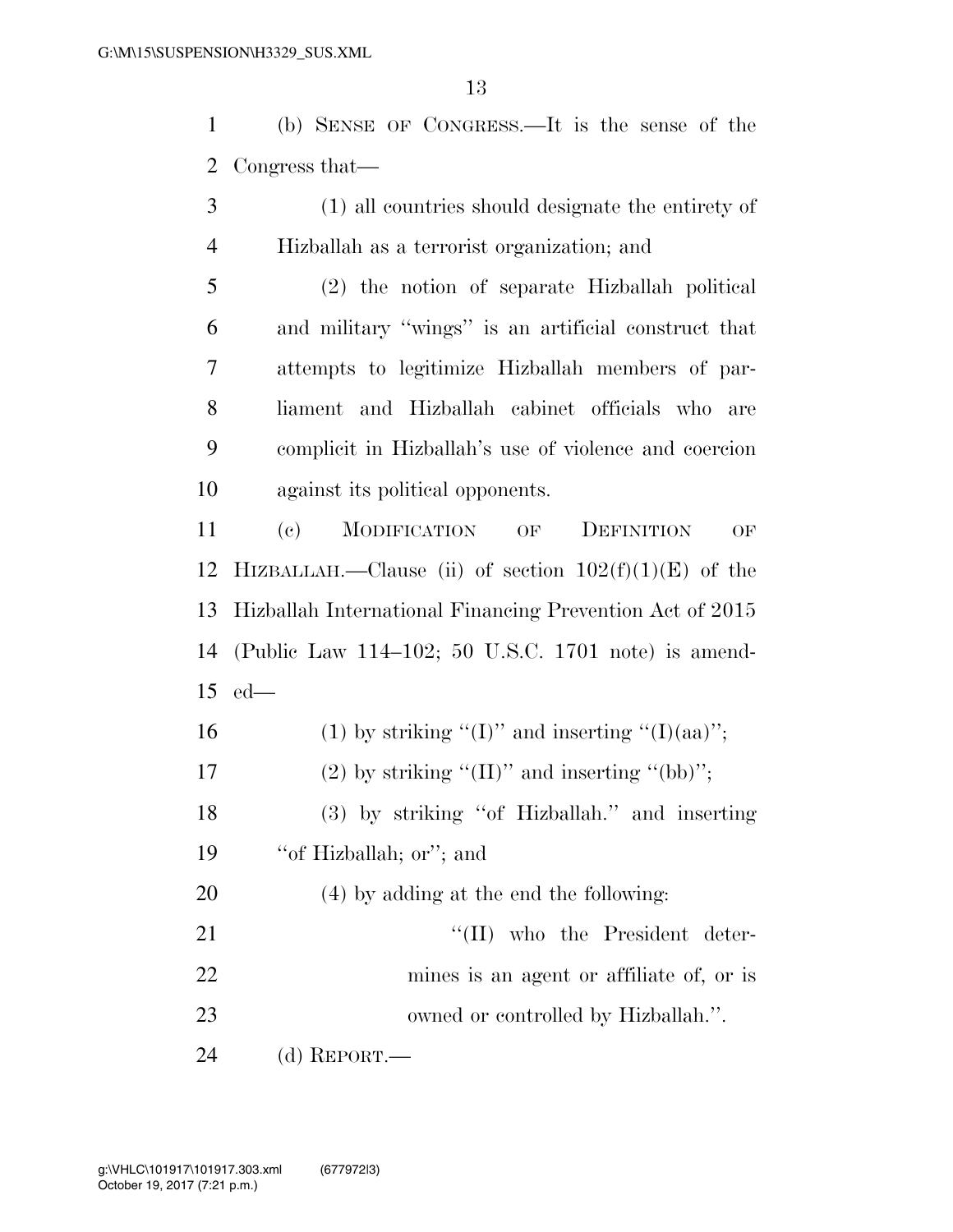| $\mathbf{1}$   | $(1)$ In GENERAL.—Not later than 120 days             |
|----------------|-------------------------------------------------------|
| $\overline{2}$ | after the date of the enactment of this Act, the      |
| 3              | President shall transmit to the appropriate congres-  |
| $\overline{4}$ | sional committees a report that contains a descrip-   |
| 5              | tion of any sanctions described in section 102 of the |
| 6              | Hizballah International Financing Prevention Act of   |
| 7              | 2015 (Public Law 114–102; 50 U.S.C. 1701 note)        |
| 8              | apply with respect to a foreign financial institution |
| 9              | by reason of engaging in an activity described in     |
| 10             | subsection $(a)(2)$ of such section with a member of  |
| 11             | the Lebanese parliament or any cabinet official of    |
| 12             | Lebanese Republic who is a member of<br>the           |
| 13             | Hizballah or identifies as such.                      |
| 14             | (2) FORM.—The report required by this sub-            |
| 15             | section shall be transmitted in unclassified form but |
| 16             | may include a classified annex.                       |
| 17             | (3)<br>APPROPRIATE CONGRESSIONAL<br>COMMIT-           |
| 18             | TEES DEFINED.—In this subsection, the term "ap-       |
| 19             | propriate congressional committees" means—            |
| 20             | (A) the Committee on Foreign Affairs, the             |
| 21             | Committee on Appropriations, the Permanent            |
| 22             | Select Committee on Intelligence, and the Com-        |
| 23             | mittee on Financial Services of the House of          |
| 24             | Representatives; and                                  |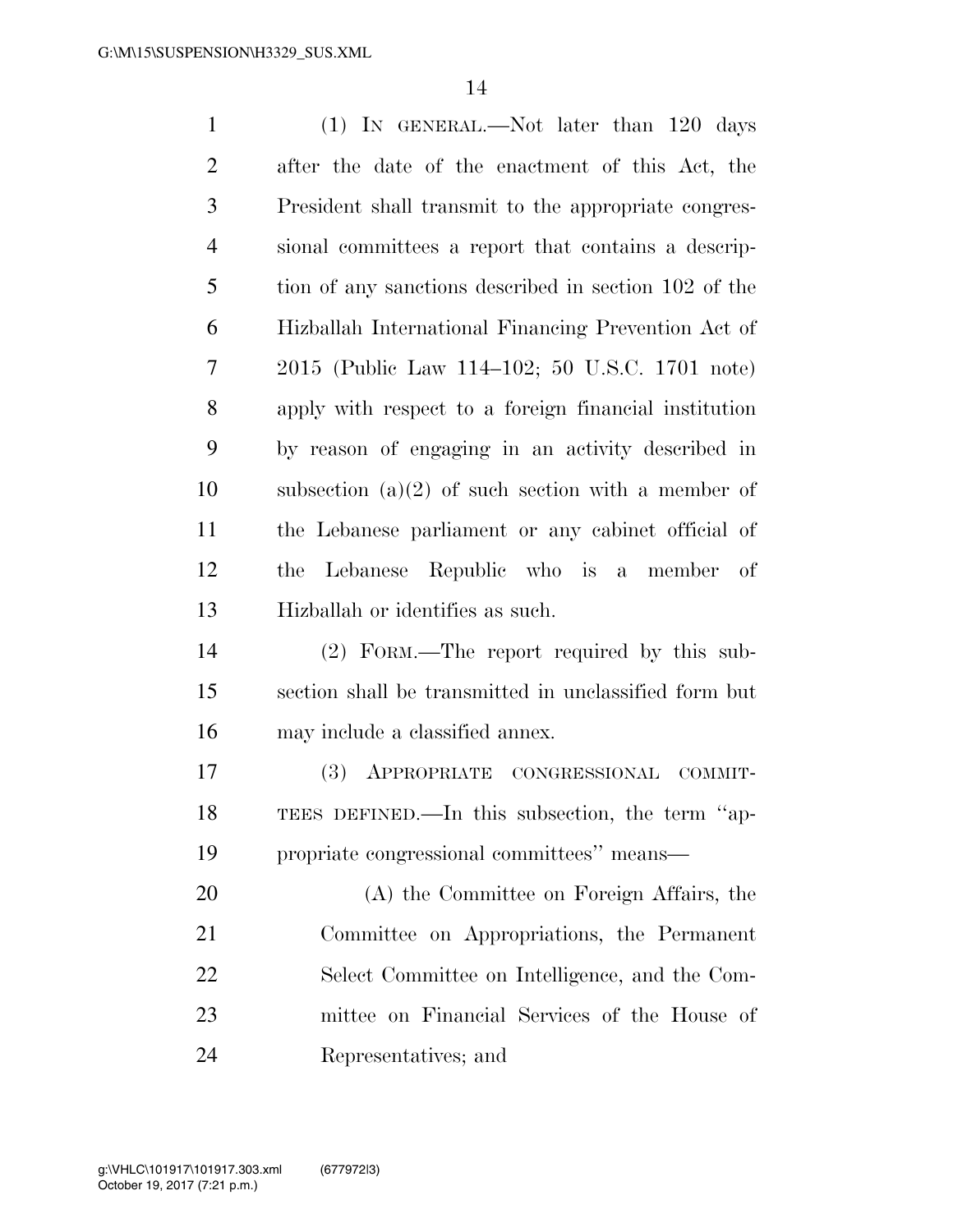(B) the Committee on Foreign Relations, the Committee on Appropriations, the Select Committee on Intelligence, and the Committee on Banking, Housing, and Urban Affairs of the Senate.

### **SEC. 103. SANCTIONS AGAINST FOREIGN STATES THAT SUP-PORT HIZBALLAH.**

 (a) IN GENERAL.—Title I of the Hizballah Inter- national Financing Prevention Act of 2015 (Public Law 114–102; 50 U.S.C. 1701 note) is amended by adding at the end the following:

### **''SEC. 103. SANCTIONS AGAINST FOREIGN STATES THAT SUPPORT HIZBALLAH.**

 ''(a) SANCTIONS AGAINST CERTAIN AGENCIES AND INSTRUMENTALITIES OF FOREIGN STATES.—

16 ''(1) In GENERAL.—Not later than 90 days after the date of the enactment of this section, and as appropriate thereafter, the President shall impose the sanctions described in paragraph (3) with re- spect to any agency or instrumentality of a foreign state described in paragraph (2).

22 "(2) AGENCY OR INSTRUMENTALITY DE- SCRIBED.—An agency or instrumentality of a for- eign state described in this paragraph is an agency or instrumentality of a foreign state that the Presi-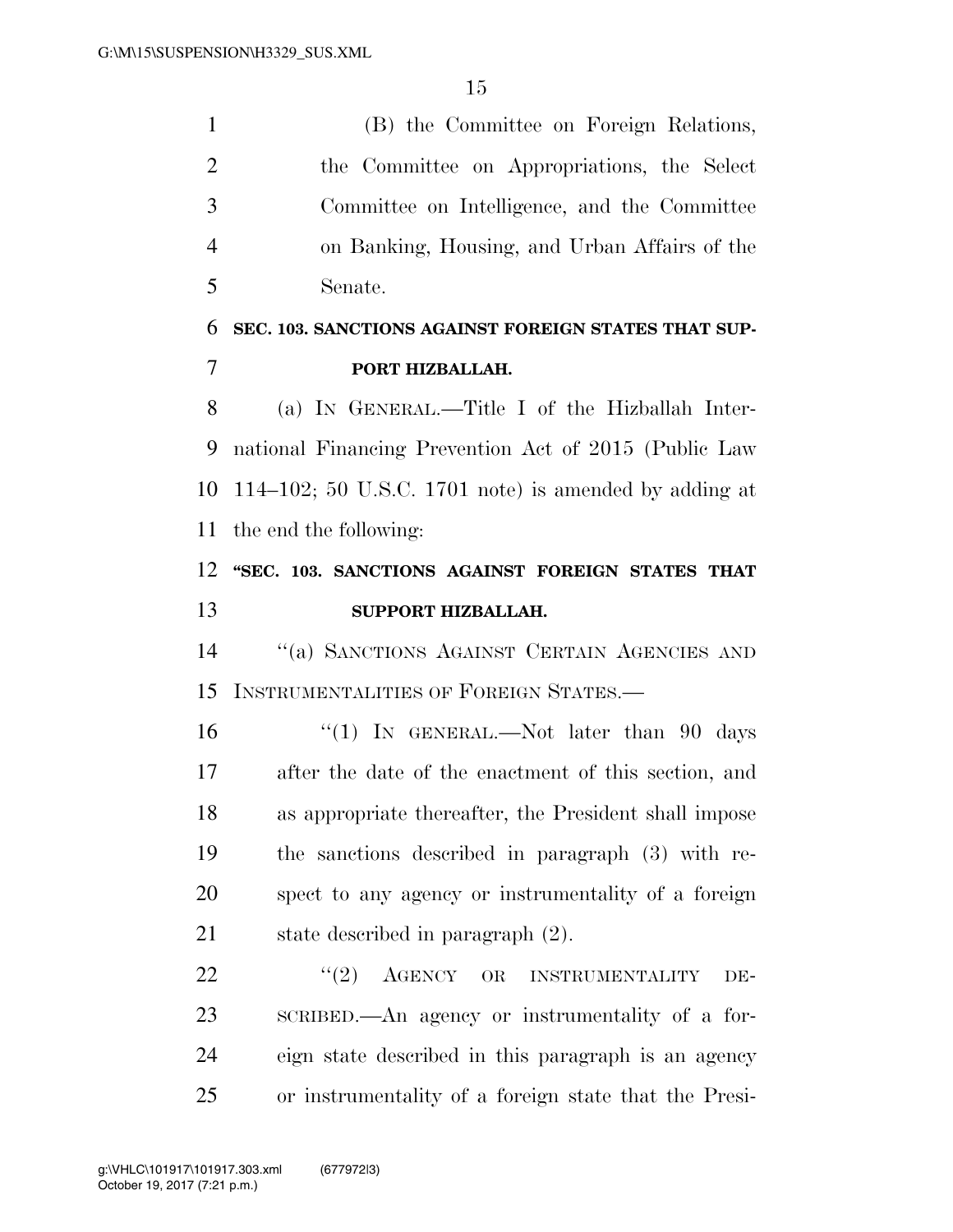| dent determines has, on or after the date of the en- |
|------------------------------------------------------|
| actment of this section, knowingly—                  |

 $\langle (A)$  directly or indirectly conducted com- bat operations with, or supported combat oper- ations of, Hizballah or an entity owned or con-trolled by Hizballah; or

 $''(B)$  directly or indirectly provided signifi- cant financial or material support for, or sig- nificant arms or related material to, Hizballah or an entity owned or controlled by Hizballah. 11 ''(3) SANCTIONS DESCRIBED.—The sanctions described in this paragraph are the exercise of all powers granted to the President by the International Emergency Economic Powers Act (50 U.S.C. 1701 et seq.) (except that the requirements of section 202 of such Act (50 U.S.C. 1701) shall not apply) to the extent necessary to block and prohibit all trans- actions in all property and interests in property of an agency or instrumentality of a foreign state if such property and interests in property are in the United States, come within the United States, or are or come within the possession or control of a United States person.

 ''(b) SANCTIONS AGAINST STATE SPONSORS OF TER-RORISM.—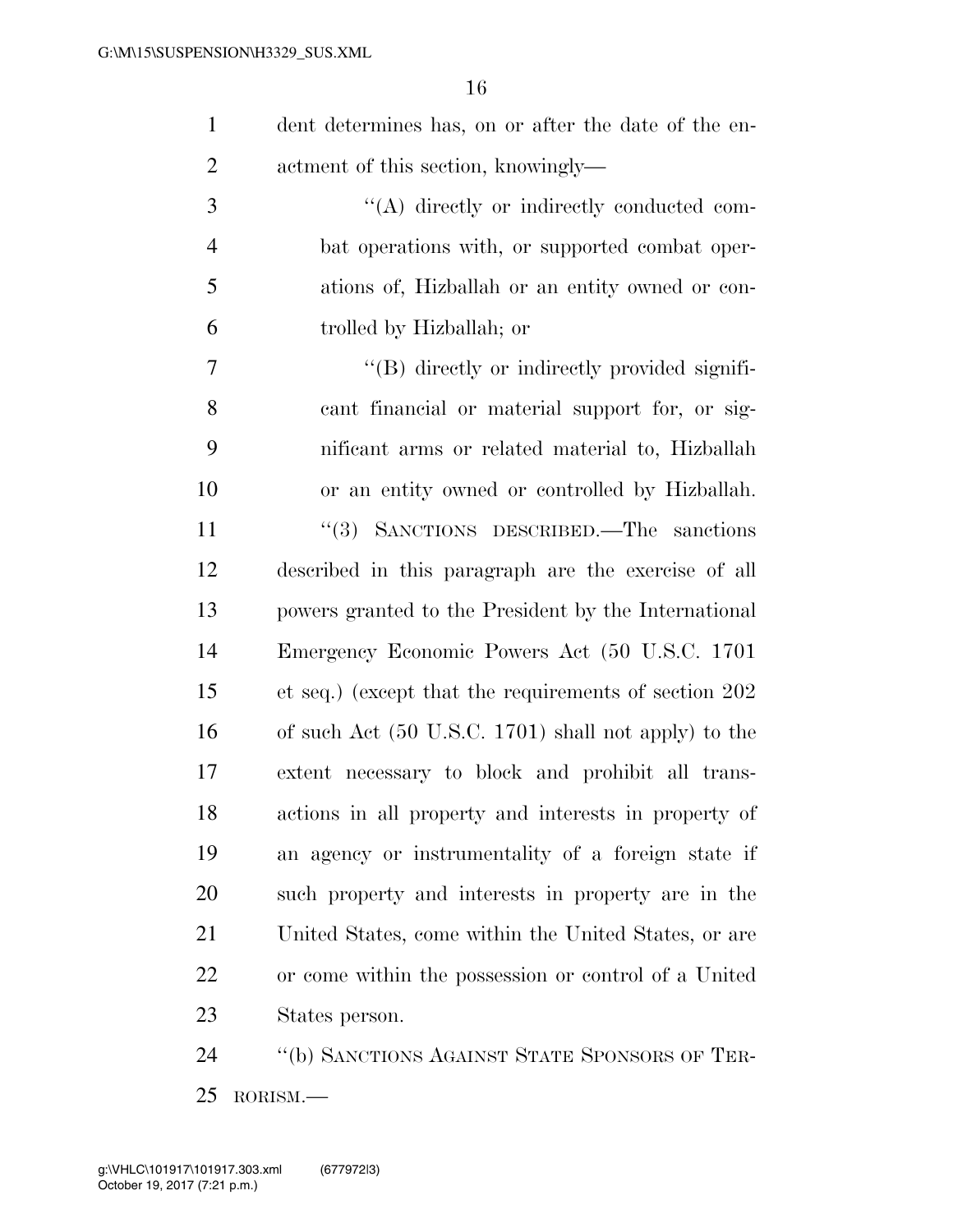1 ''(1) In GENERAL.—In the case of an agency or instrumentality of a foreign state that engages in the activities described in subsection (a) that is an agency or instrumentality of a foreign state de- scribed in paragraph (3), the President shall, pursu- ant to section 6 of the Export Administration Act of 1979 (as continued in effect pursuant to the Inter- national Emergency Economic Powers Act (50 U.S.C. 1701 et seq.)), require a license under the Export Administration Regulations to export or re- export to that foreign state any item designated by the Secretary of Commerce as 'EAR 99', other than food, medicine, medical devices, or similarly licensed items.

15 "(2) AUDITING REQUIREMENTS.—In the case of an agency or instrumentality of a foreign state that engages in the activities described in subsection (a) that is an agency or instrumentality of a foreign state described in paragraph (3), or the Government of the Russian Federation if the President deter- mines such Government is engaged in the activities described in subsection (a), the President shall—

23 "(A) ensure that United States persons, and foreign persons subject to United States ju-risdiction, exercise enhanced due diligence in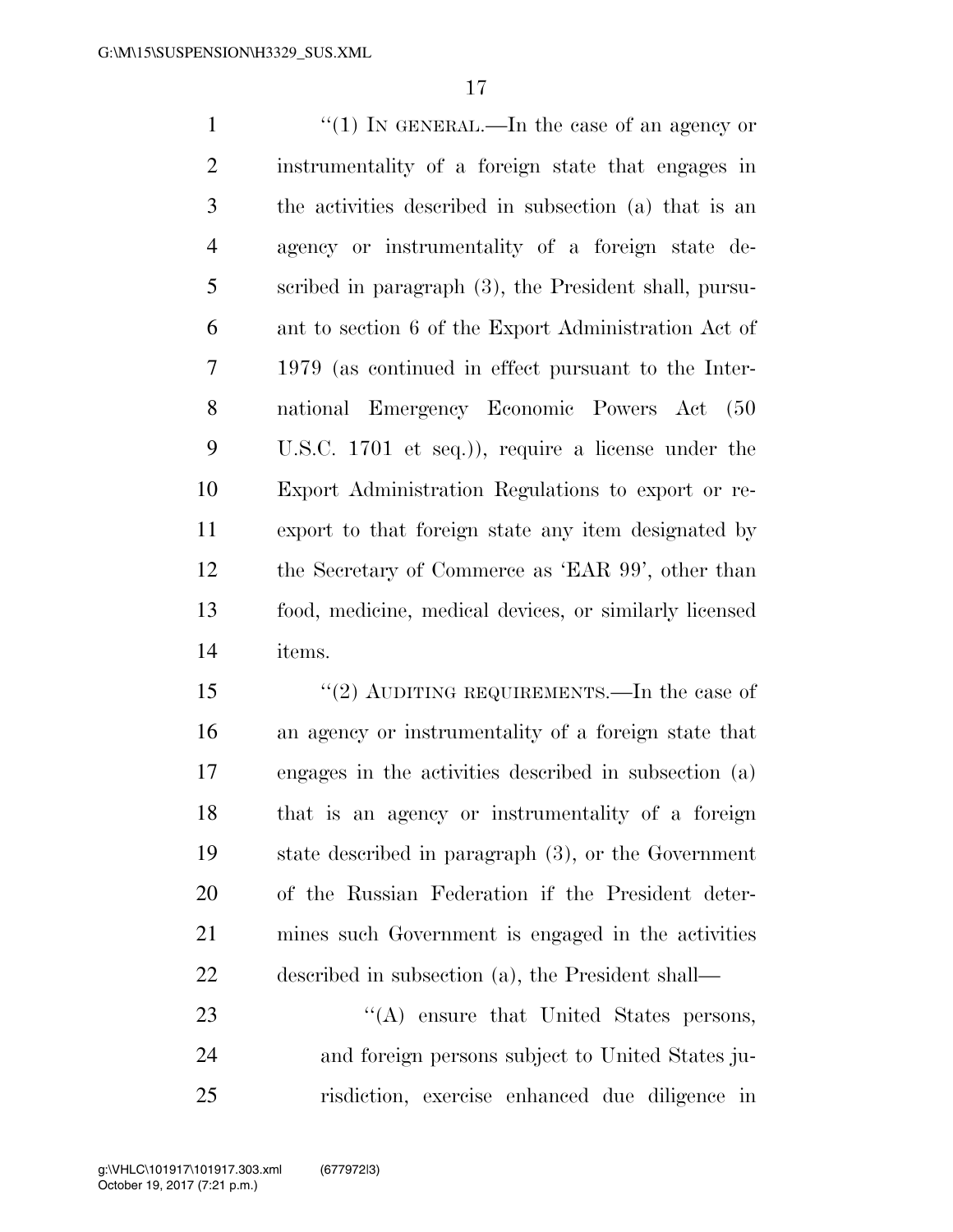| $\mathbf{1}$   | the jurisdiction of that foreign state to ensure |
|----------------|--------------------------------------------------|
| $\overline{2}$ | such persons do not directly or indirectly fi-   |
| 3              | nance Hizballah or engage in transactions with   |
| $\overline{4}$ | foreign persons that directly or indirectly fi-  |
| 5              | nance Hizballah;                                 |
| 6              | "(B) ensure that United States persons,          |
| 7              | and foreign persons subject to United States ju- |
| 8              | risdiction, maintain-                            |
| 9              | "(i) internal controls to prevent such           |
| 10             | persons from engaging in a transaction or        |
| 11             | transactions with Hizballah; and                 |
| 12             | "(ii) full compliance with relevant              |
| 13             | laws and regulations;                            |
| 14             | "(C) ensure that United States persons,          |
| 15             | and foreign persons subject to United States ju- |
| 16             | risdiction, engage an auditor to perform due     |
| 17             | diligence to ascertain whether—                  |
| 18             | "(i) the internal controls of such per-          |
| 19             | son are effective; and                           |
| 20             | "(ii) any transactions of such person            |
| 21             | directly or indirectly financing<br>are          |
| 22             | Hizballah; and                                   |
| 23             | $\lq\lq$ (D) ensure the accuracy of the inde-    |
| 24             | pendent private sector audits and other due      |
| 25             | diligence processes by providing recommenda-     |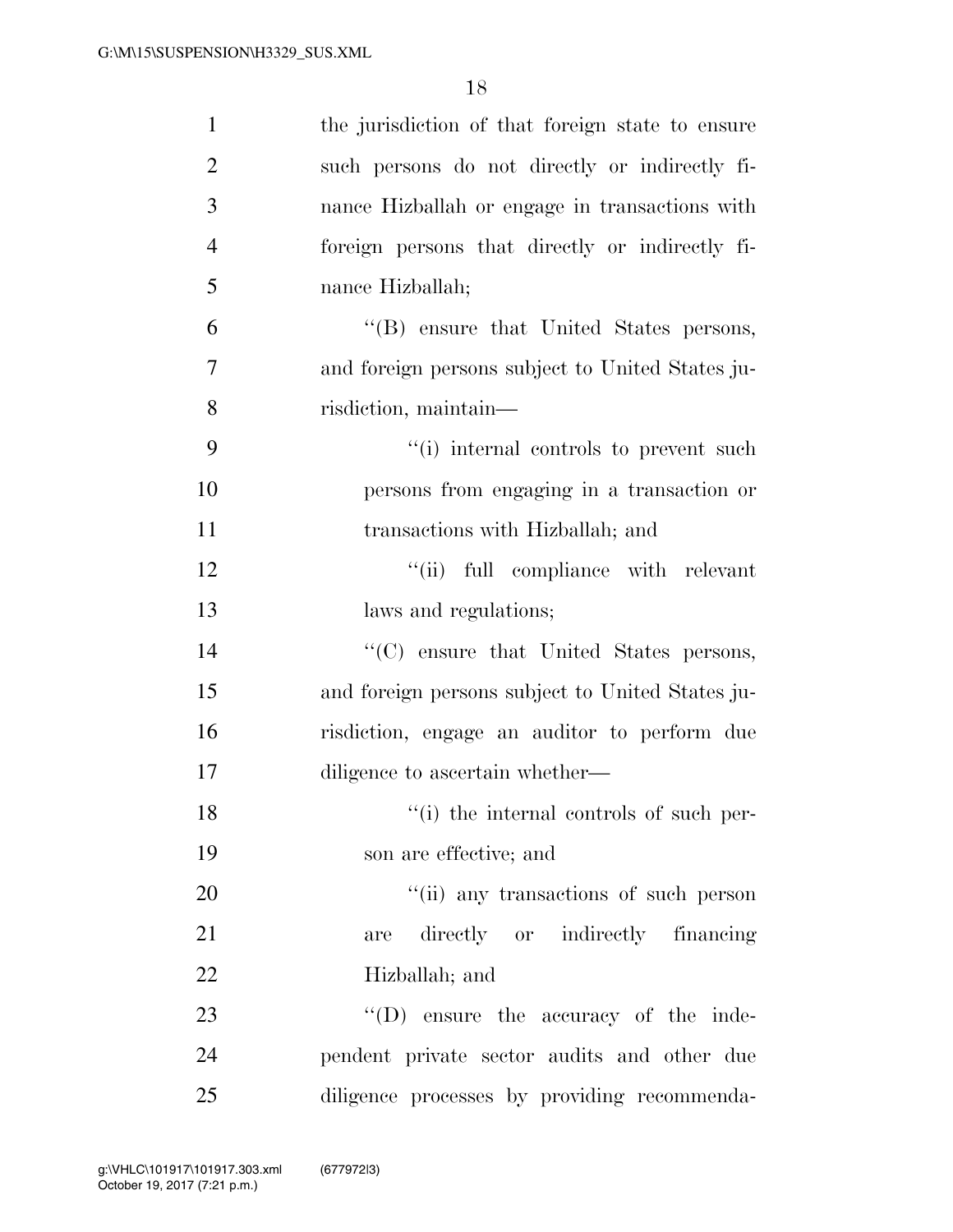| $\mathbf{1}$   | tions for the processes used to carry out such         |
|----------------|--------------------------------------------------------|
| $\overline{2}$ | audits, including to-                                  |
| 3              | "(i) improve the accuracy of such au-                  |
| $\overline{4}$ | dits; and                                              |
| 5              | "(ii) establish standards of best prac-                |
| 6              | tices.                                                 |
| 7              | "(3) FOREIGN STATE DESCRIBED.—A foreign                |
| 8              | state described in this paragraph is a foreign state   |
| 9              | $that-$                                                |
| 10             | $\lq\lq$ the President determines has, on or           |
| 11             | after the date of the enactment of this section,       |
| 12             | knowingly provided significant financial or ma-        |
| 13             | terial support for, or arms or related material        |
| 14             | $to-$                                                  |
| 15             | $``(i)$ Hizballah; or                                  |
| 16             | "(ii) an entity owned or controlled by                 |
| 17             | Hizballah; and                                         |
| 18             | $\lq\lq$ (B) is a state sponsor of terrorism.          |
| 19             | $``$ (c) WAIVER.—                                      |
| 20             | "(1) IN GENERAL.—The President may, for pe-            |
| 21             | riods not to exceed 180 days, waive the imposition     |
| 22             | of sanctions under this section with respect to a for- |
| 23             | eign state or an agency or instrumentality of a for-   |
| 24             | eign state if the President certifies to the appro-    |
| 25             | priate congressional committees that such waiver is    |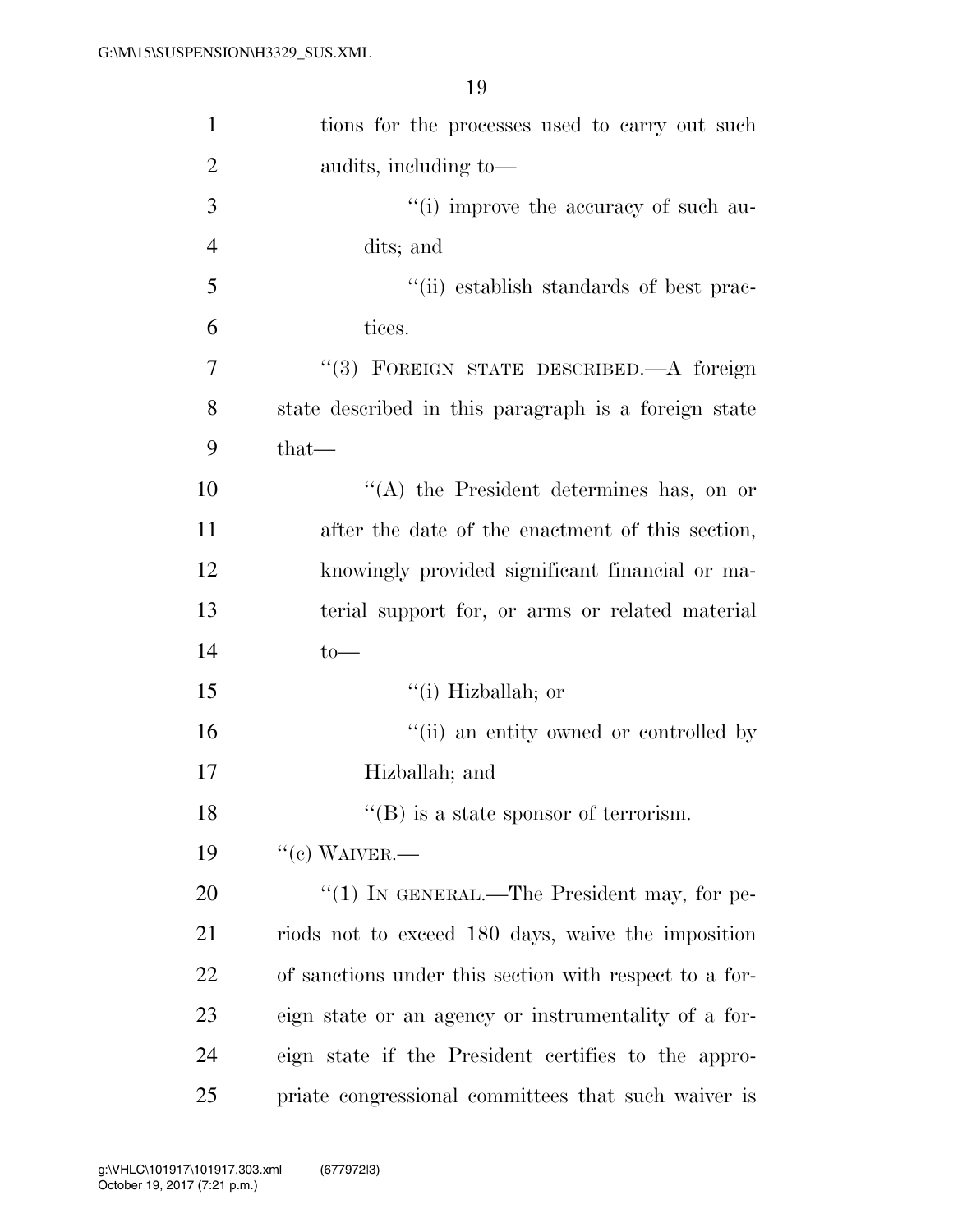- vital to the national security interests of the United States.
- 3 "(2) CONSULTATION.—

4 "(A) BEFORE WAIVER EXERCISED.—Be- fore a waiver under paragraph (1) takes effect with respect to a foreign state or an agency or instrumentality of a foreign state, the President shall notify and brief the appropriate congres- sional committees on the status of the involve- ment of the foreign state in activities described 11 in subsection  $(b)(3)$  or involvement of the agen- cy or instrumentality of a foreign state in ac- tivities described in subsection (a)(2), as the case may be.

15 "(B) AFTER WAIVER EXERCISED.—Not later than 90 days after the issuance of a waiv- er under paragraph (1) with respect to a for- eign state or an agency or instrumentality of a foreign state, and every 120 days thereafter while the waiver remains in effect, the Presi- dent shall brief the appropriate congressional committees on the status of the involvement of the foreign state in activities described in sub-24 section  $(b)(3)$  or involvement of the agency or instrumentality of a foreign state in activities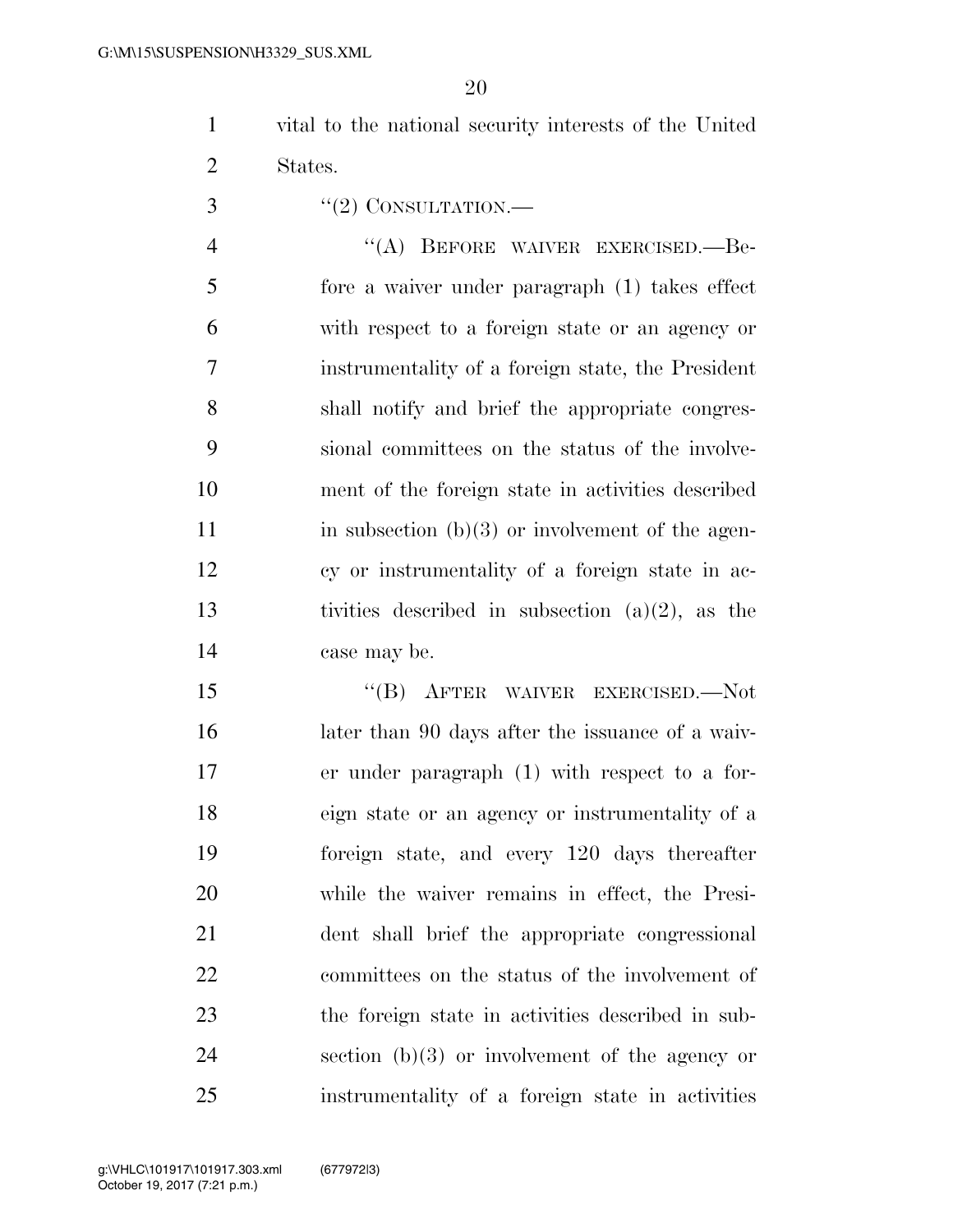1 described in subsection  $(a)(2)$ , as the case may be.

 ''(d) REPORT ON SUPPLY CHAIN OF HIZBALLAH'S MISSILE PRODUCTION FACILITIES.—

5 "(1) In GENERAL.—Not later than 120 days after the date of the enactment of this subsection, the President shall submit to the appropriate con- gressional committees and the Committee on Appro- priations and the Permanent Select Committee on Intelligence of the House of Representatives and the Committee on Appropriations and the Select Com- mittee on Intelligence of the Senate on a report that contains the following:

14 ''(A) An analysis of the foreign and domes- tic supply chain that significantly facilitates, supports, or otherwise aids Hizballah's acquisi- tion or development of missile production facili-18 ties.

 ''(B) A description of the geographic dis- tribution of the foreign and domestic supply chain described in subparagraph (A).

22 "'(C) An assessment of the provision of goods, services, or technology transferred to Hizballah by the Government of Iran or its af-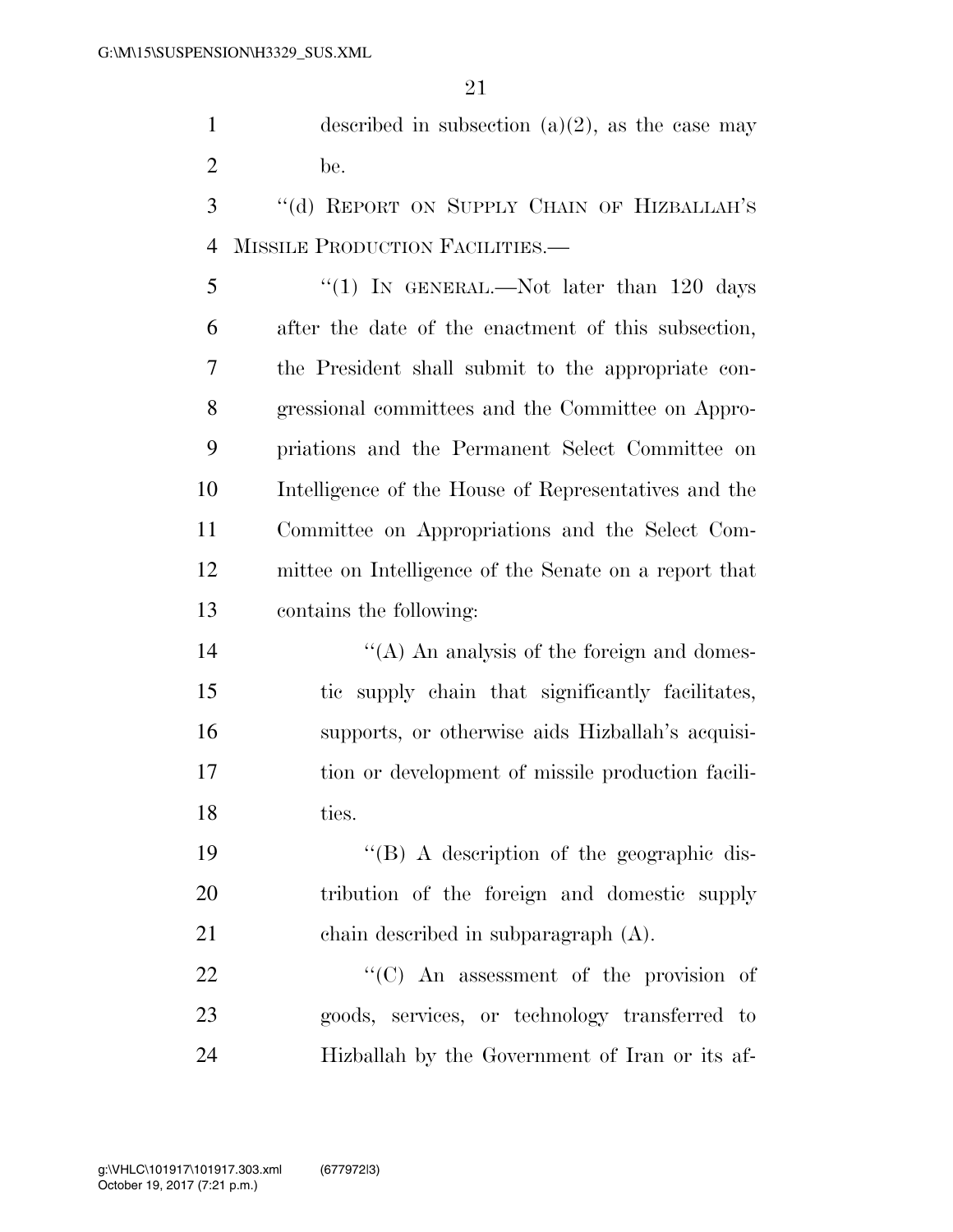| $\mathbf{1}$   | filiates to indigenously manufacture or other-     |
|----------------|----------------------------------------------------|
| $\overline{2}$ | wise produce missiles.                             |
| 3              | "(D) An identification of foreign persons          |
| $\overline{4}$ | that have, on or after the date of the enactment   |
| 5              | of this subsection, and based on credible evi-     |
| 6              | dence—                                             |
| 7              | "(i) knowingly provided significant fi-            |
| 8              | nancial or material support for, or signifi-       |
| 9              | cant arms or related material to, Hizballah        |
| 10             | or an entity owned or controlled by                |
| 11             | Hizballah; or                                      |
| 12             | "(ii) knowingly facilitated the transfer           |
| 13             | of significant arms or related material to         |
| 14             | Hizballah utilizing commercial aircraft or         |
| 15             | air carriers.                                      |
| 16             | "(E) A description of the steps that the           |
| 17             | President is taking to disrupt the foreign and     |
| 18             | domestic supply chain described in subpara-        |
| 19             | graph(A).                                          |
| 20             | "(2) FORM.—The report required under para-         |
| 21             | graph (1) shall be submitted in unclassified form, |
| 22             | but may contain a classified annex.                |
| 23             | "(e) DEFINITIONS.—In this section:                 |
| 24             | "(1) AGENCY OR INSTRUMENTALITY OF A FOR-           |
| 25             | EIGN STATE; FOREIGN STATE.—The terms 'agency       |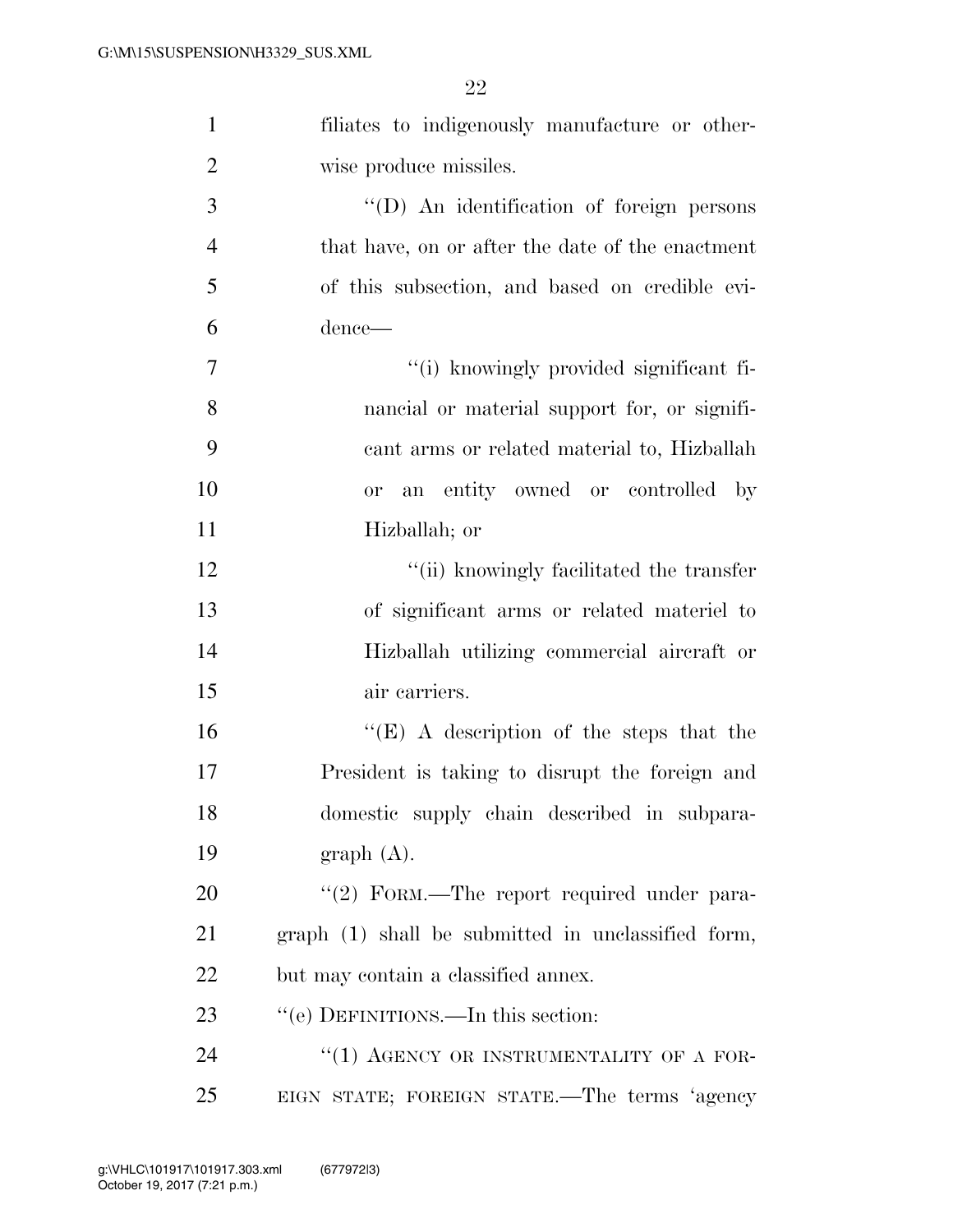| $\mathbf{1}$   | or instrumentality of a foreign state' and 'foreign |
|----------------|-----------------------------------------------------|
| $\overline{2}$ | state' have the meanings given those terms in sec-  |
| 3              | tion 1603 of title 28, United States Code.          |
| $\overline{4}$ | "(2) APPROPRIATE CONGRESSIONAL COMMIT-              |
| 5              | TEES.—The term 'appropriate congressional com-      |
| 6              | mittees' means—                                     |
| $\overline{7}$ | "(A) the Committee on Foreign Affairs,              |
| 8              | the Committee on Financial Services, the Com-       |
| 9              | mittee on Ways and Means, the Committee on          |
| 10             | the Judiciary, the Committee on Appropria-          |
| 11             | tions, and the Permanent Select Committee on        |
| 12             | Intelligence of the House of Representatives;       |
| 13             | and                                                 |
| 14             | "(B) the Committee on Foreign Relations,            |
| 15             | Committee on Banking, Housing, and<br>the           |
| 16             | Urban Affairs, the Committee on Finance, the        |
| 17             | Committee on the Judiciary, the Committee on        |
| 18             | Appropriations, and the Select Committee on         |
| 19             | Intelligence of the Senate.                         |
| 20             | $(3)$ ARMS OR RELATED MATERIAL.—The term            |
| 21             | 'arms or related material' means-                   |
| 22             | "(A) nuclear, biological, chemical, or radio-       |
| 23             | logical weapons or materials or components of       |
| 24             | such weapons;                                       |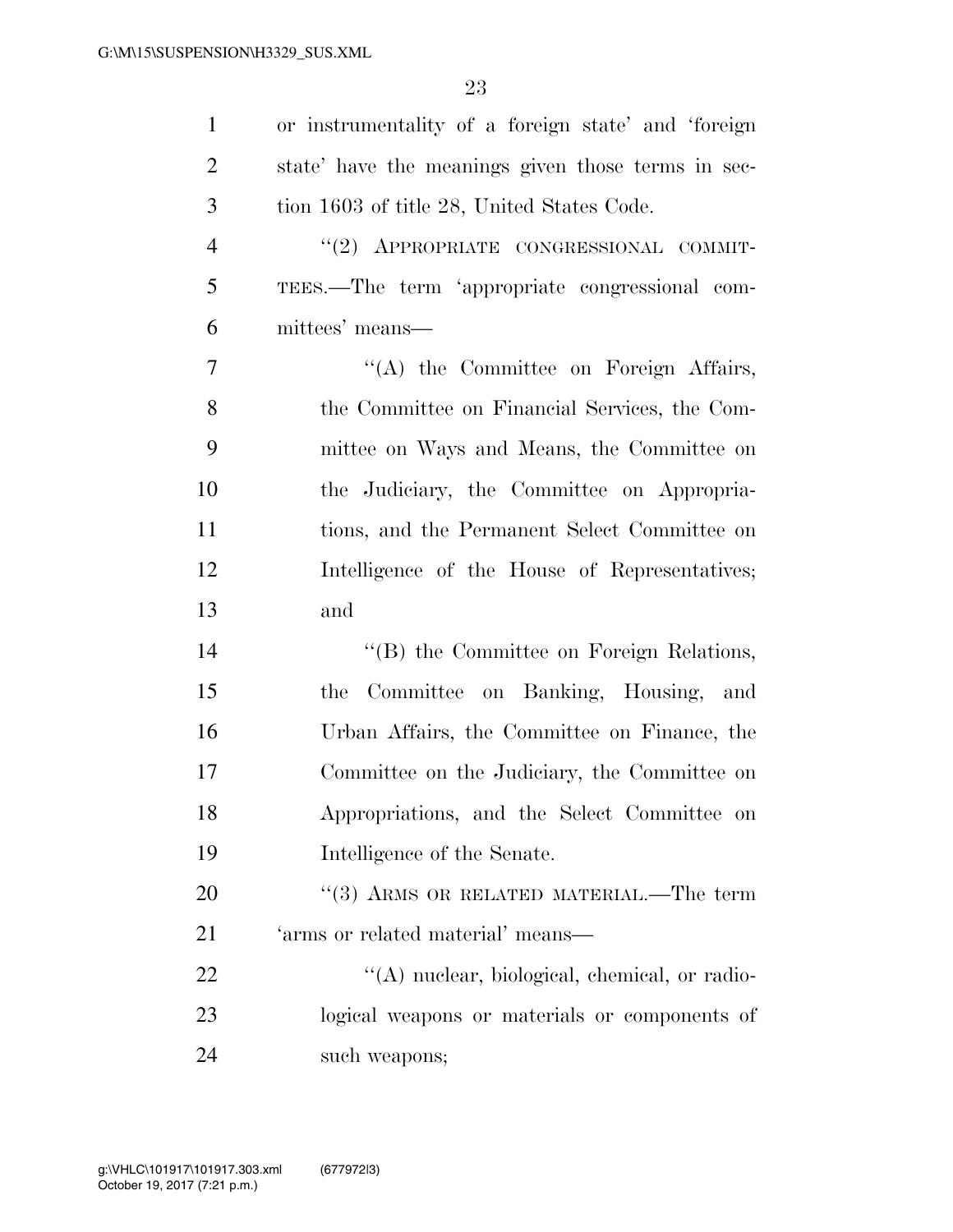| $\mathbf{1}$   | "(B) ballistic or cruise missile weapons or           |
|----------------|-------------------------------------------------------|
| $\overline{2}$ | materials or components of such weapons;              |
| 3              | "(C) destabilizing numbers and types of               |
| $\overline{4}$ | advanced conventional weapons;                        |
| 5              | "(D) defense articles or defense services,            |
| 6              | as those terms are defined in paragraphs $(3)$        |
| $\overline{7}$ | and (4), respectively, of section 47 of the Arms      |
| 8              | Export Control Act $(22 \text{ U.S.C. } 2794)$ ; or   |
| 9              | $\lq\lq$ (E) defense information, as that term is     |
| 10             | defined in section 644 of the Foreign Assist-         |
| 11             | ance Act of 1961 (22 U.S.C. 2403).                    |
| 12             | "(4) EXPORT ADMINISTRATION<br>REGULA-                 |
| 13             | TIONS.—The term 'Export Administration Regula-        |
| 14             | tions' means subchapter C of chapter VII of title 15, |
| 15             | Code of Federal Regulations (as in effect on the      |
| 16             | date of the enactment of this Act).                   |
| 17             | "(5) HIZBALLAH.—The term 'Hizballah' has              |
| 18             | the meaning given that term in section $102(f)$ .     |
| 19             | $(6)$ STATE SPONSOR OF TERRORISM.—In this             |
| 20             | paragraph, the term 'state sponsor of terrorism'      |
| 21             | means a country the government of which the Sec-      |
| 22             | retary of State has determined is a government that   |
| 23             | has repeatedly provided support for acts of inter-    |
| 24             | national terrorism for purposes of—                   |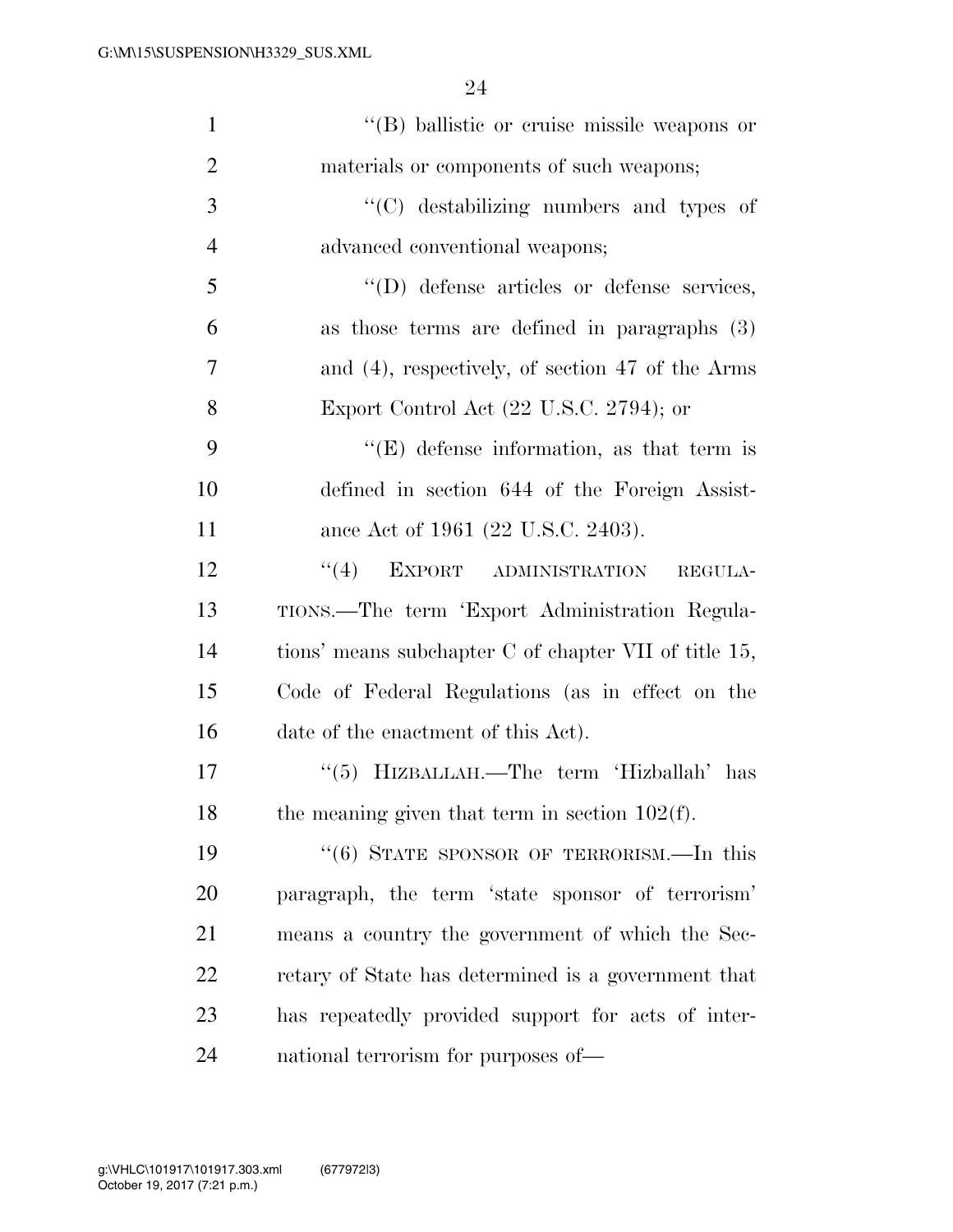| $\mathbf{1}$   | "(A) section $6(j)$ of the Export Adminis-                            |
|----------------|-----------------------------------------------------------------------|
| $\overline{2}$ | tration Act of 1979 (50 U.S.C. 4605(j)) (as                           |
| 3              | continued in effect pursuant to the Inter-                            |
| $\overline{4}$ | national Emergency Economic Powers Act (50                            |
| 5              | U.S.C. $1701$ et seq.));                                              |
| 6              | $\cdot$ (B) section 620A of the Foreign Assist-                       |
| 7              | ance Act of 1961 (22 U.S.C. 2371);                                    |
| 8              | $\lq\lq$ section 40 of the Arms Export Con-                           |
| 9              | trol Act $(22 \text{ U.S.C. } 2780)$ ; or                             |
| 10             | "(D) any other provision of law.".                                    |
| 11             | (b) CLERICAL AMENDMENT.—The table of contents                         |
| 12             | for the Hizballah International Financing Prevention Act              |
| 13             | of 2015 is amended by inserting after the item relating               |
| 14             | to section 102 the following new item:                                |
|                | "Sec. 103. Sanctions against foreign states that support Hizballah.". |
| 15             | (c) REPORT ON SIGNIFICANT MATERIAL SUPPORT                            |
| 16             | AND ARMS OR RELATED MATERIEL PROVIDED BY THE                          |
|                | 17 RUSSIAN FEDERATION TO HIZBALLAH.                                   |
| 18             | $(1)$ IN GENERAL.—Not later than 120 days                             |
| 19             | after the date of the enactment of this Act, the                      |
| 20             | President shall submit to the appropriate congres-                    |
| 21             | sional committees a report that contains the fol-                     |
| 22             | lowing:                                                               |
| 23             | (A) A description of significant material                             |
| 24             | support and arms or related material that the                         |
| 25             | Government of the Russian Federation has, on                          |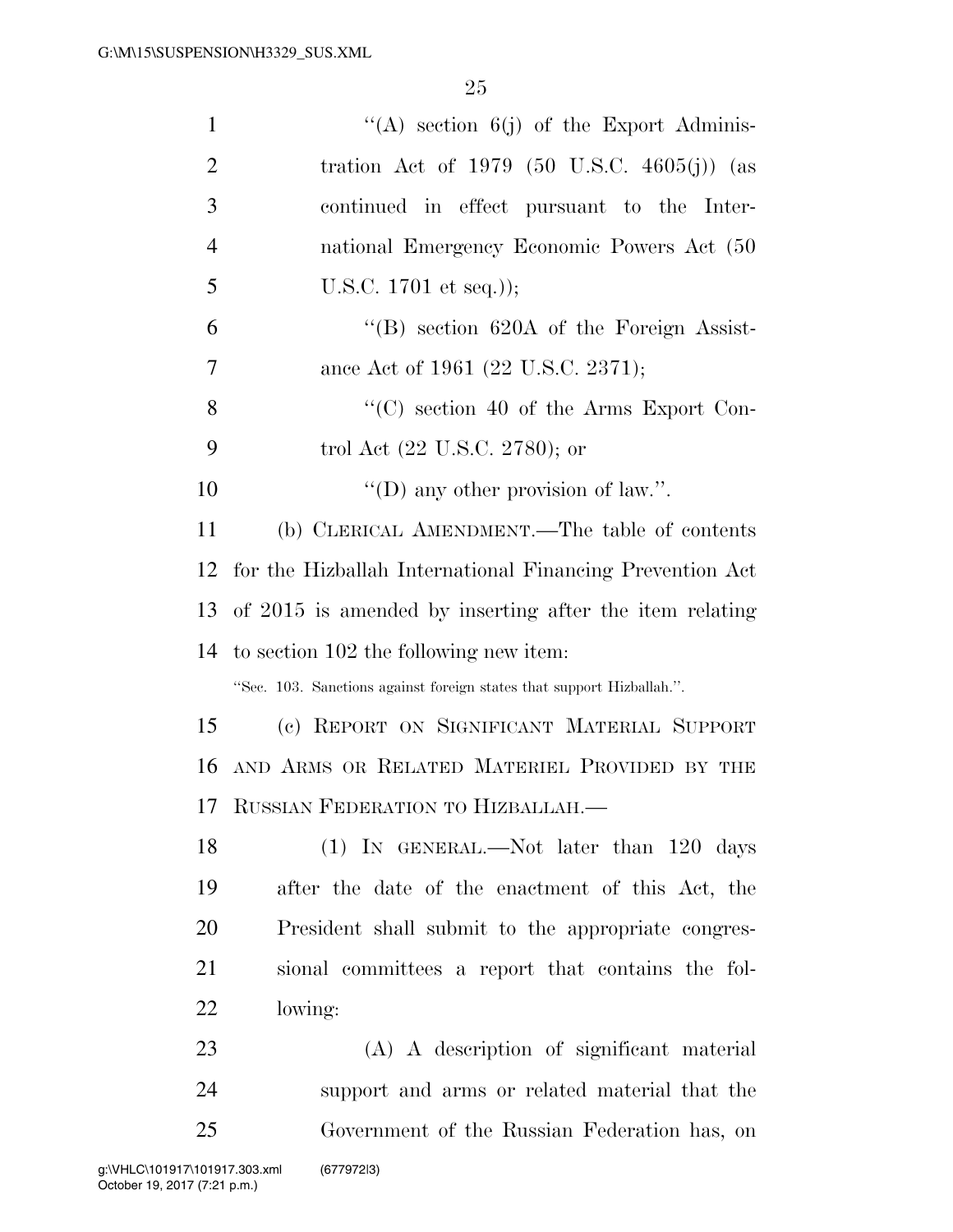or after the date of the enactment of this Act,

| $\overline{2}$ | knowingly, directly or indirectly, provided to      |
|----------------|-----------------------------------------------------|
| 3              | Hizballah or an entity owned or controlled by       |
| $\overline{4}$ | Hizballah.                                          |
| 5              | (B) An analysis of the extent to which              |
| 6              | Russian strategic weapons deployed in Syria,        |
| 7              | including air defense systems, have provided        |
| 8              | protection for Hizballah fighters in Syria.         |
| 9              | (C) An assessment of whether Russian                |
| 10             | counter-proliferation safeguards can ensure that    |
| 11             | any arms or related material described in sub-      |
| 12             | paragraph (A) will not be used against Israel in    |
| 13             | the future.                                         |
| 14             | (2) FORM.—The report required by paragraph          |
| 15             | (1) shall be submitted in unclassified form but may |
| 16             | include a classified annex.                         |
| 17             | (3) DEFINITIONS.—In this subsection:                |
| 18             | (A) APPROPRIATE CONGRESSIONAL COM-                  |
| 19             | MITTEES.—The term "appropriate congres-             |
| 20             | sional committees" has the meaning given such       |
| 21             | term in section 103 of the Hizballah Inter-         |
| 22             | national Financing Prevention Act of 2015, as       |
| 23             | added by this section.                              |
| 24             | (B) ARMS OR RELATED MATERIAL.—The                   |
| 25             | term "arms or related material" has the mean-       |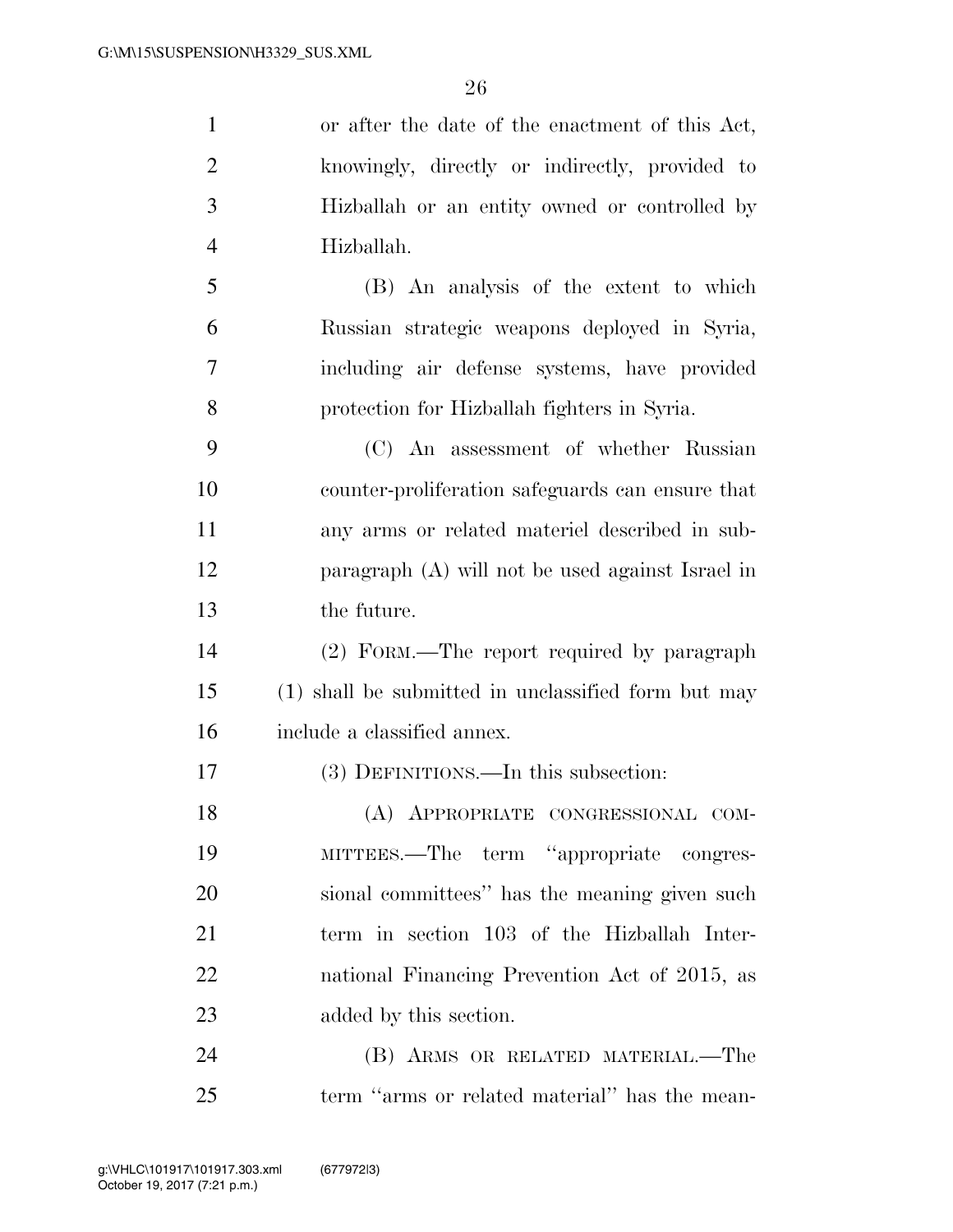ing given such term in section 103 of the Hizballah International Financing Prevention Act of 2015, as added by this section.

 **SEC. 104. PROHIBITIONS AND CONDITIONS WITH RESPECT TO CERTAIN ACCOUNTS HELD BY FOREIGN** 

# **FINANCIAL INSTITUTIONS.**

 Section 104(c)(2)(A)(ii) of the Comprehensive Iran Sanctions, Accountability, and Divestment Act of 2010 9 (22 U.S.C.  $8513(c)(2)(A)(ii)$ ) is amended by inserting be- fore ''or support for acts of international terrorism'' the following '', including Hizballah (as defined in section  $102(f)(1)(E)$  of the Hizballah International Financing Prevention Act of 2015 (Public Law 114–102; 50 U.S.C. 1701 note)), and any affiliates or successors thereof,''.

**SEC. 105. UNITED STATES STRATEGY TO PREVENT HOSTILE** 

**ACTIVITIES BY IRAN AND DISRUPT AND DE-**

### **GRADE HIZBALLAH'S ILLICIT NETWORKS IN**

### **THE WESTERN HEMISPHERE.**

 (a) IN GENERAL.—Not later than 180 days after the date of the enactment of this Act, the Secretary of State shall submit to the appropriate congressional committees a strategy to prevent hostile activities by Iran and disrupt and degrade Hizballah's illicit networks in the Western Hemisphere that—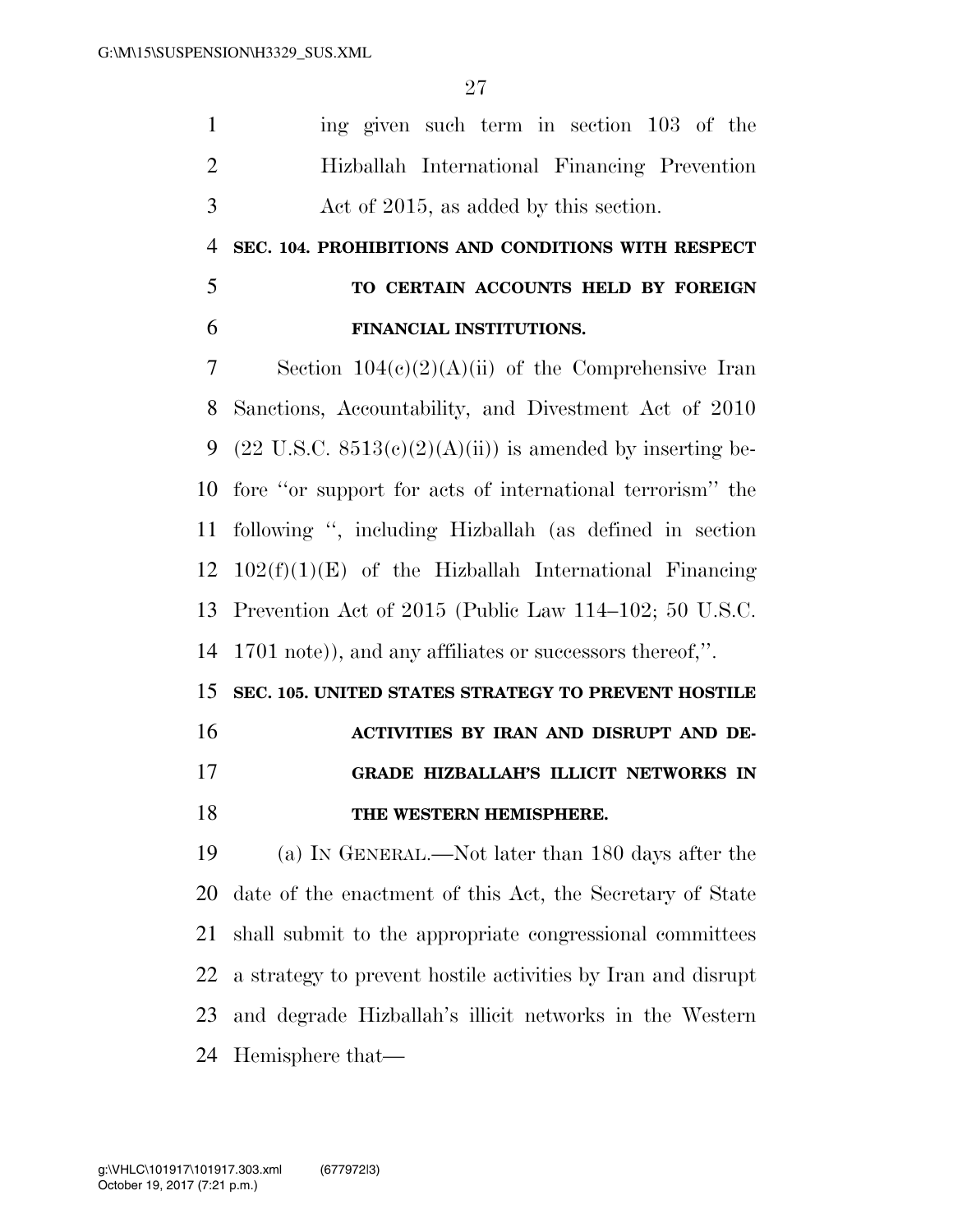(1) identifies Department of State priorities, in coordination with other executive branch agencies, for defining United States policy to protect United States interests from Iranian and Hizballah threats in the Western Hemisphere;

 (2) coordinates with other executive branch agencies to ensure that information-sharing, inter- dictions, arrests, investigations, indictments, sanc- tions, and designations related to Hizballah individ- uals or networks in the Western Hemisphere are in- tegrated, coordinated, and publicly communicated by the United States in a manner that supports United States interests;

 (3) describes Iranian and Hizballah activities in the Western Hemisphere, their relationships with transnational criminal organizations in the region, their use of the region's commodities trade to engage in illicit activities, and their use of Latin American and Caribbean visas, including through Citizenship by Investment Programs to seek admittance into the United States, as well as a plan to address any secu-22 rity vulnerabilities to the United States;

 (4) includes a review of all relevant United States sanctions that relate to Hizballah's activities in Latin America and the Caribbean and an assess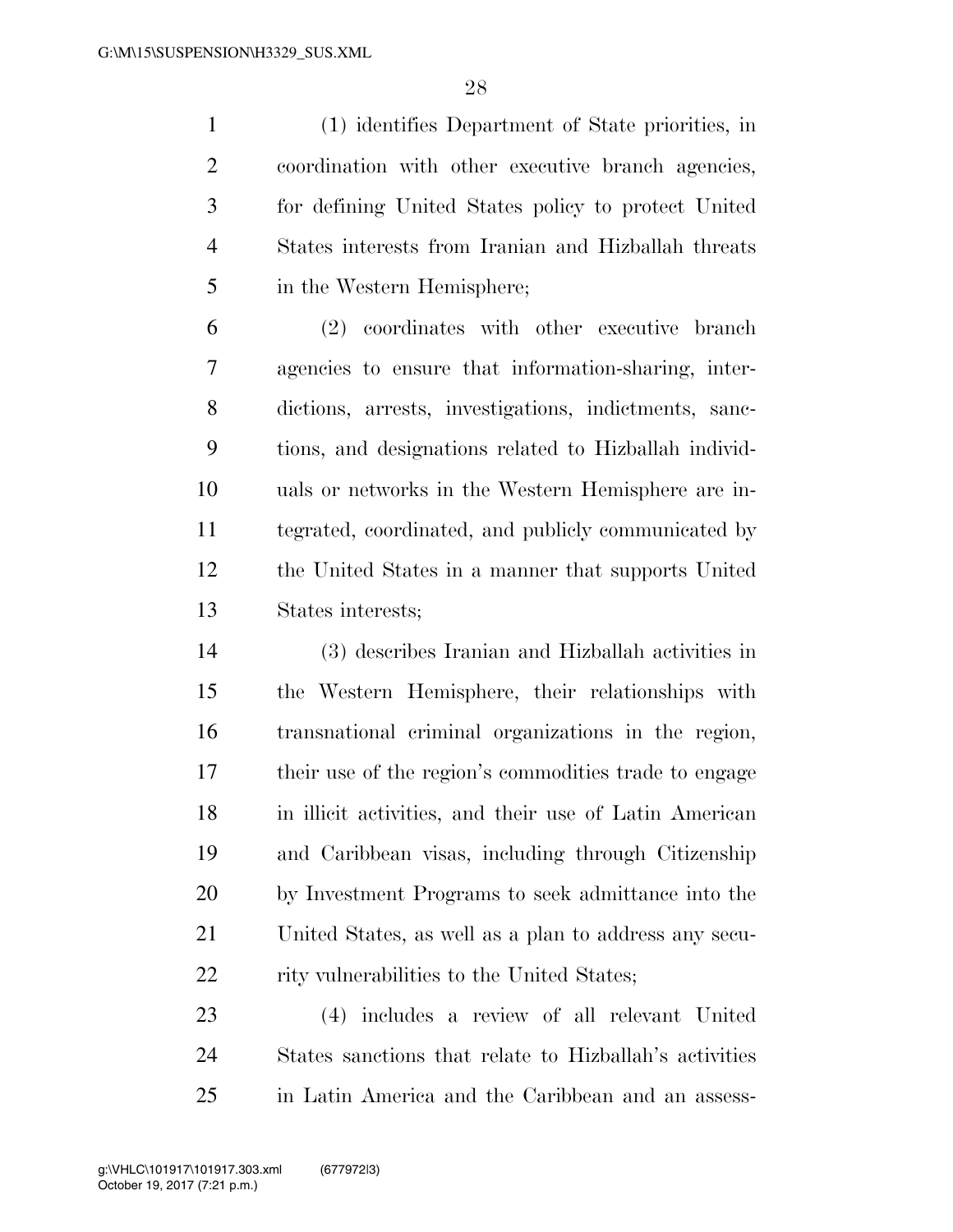ment of their use, effectiveness, and any capability gaps;

 (5) includes a review of the use of the Depart- ment of State's rewards program under section 36 of the State Department Basic Authorities Act (22 U.S.C. 2708) to obtain information related to Latin America-based Hizballah operatives and illicit net- works and an assessment of the effectiveness of this program for targeting Hizballah in the Western Hemisphere;

 (6) includes a review of all relevant United States sanctions on financial institutions in Latin America and the Caribbean that engage in activities outlined by section 102 of Hizballah International Financing Prevention Act of 2015 (Public Law 114– 102; 50 U.S.C. 1701 note) and an assessment of the use of the authorities outlined, their effectiveness, and recommendations for improvement;

 (7) describes Hizballah criminal support net- works, including country facilitation, in the Western Hemisphere and outlines a United States approach to partners in the region to address those illicit net- works and build country capacity to combat the transnational criminal activities of Hizballah; and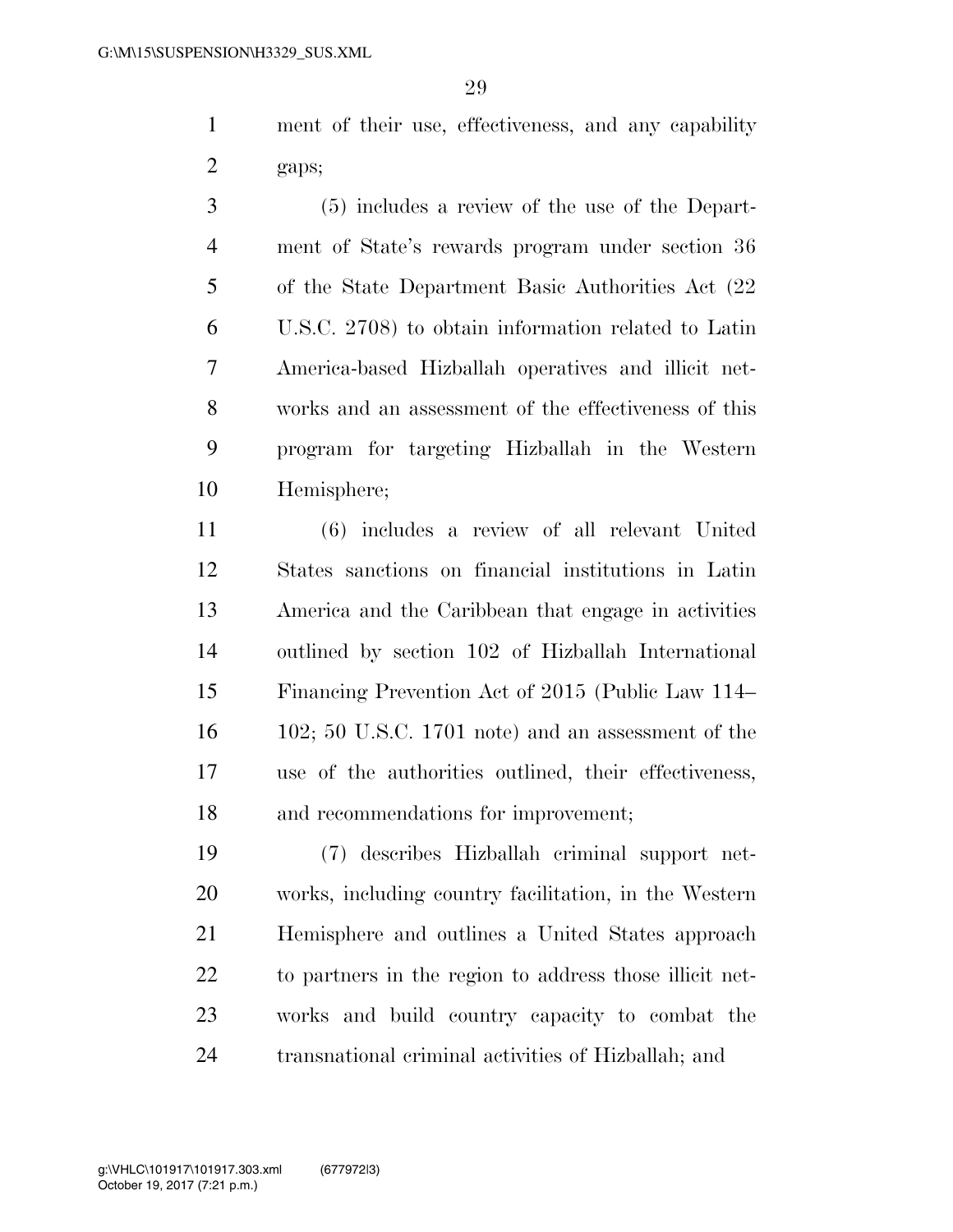(8) includes a review of the actions of govern- ments in the Western Hemisphere to identify, inves- tigate, and prosecute Latin America-based Hizballah operatives, and enforce sanctions either personally or to their business interests of Latin America-based Hizballah operatives as well as recommendations for United States action towards governments who refuse to impose sanctions or who willingly facilitate Latin America-based Hizballah illicit activities. (b) FORM.—The strategy required by subsection (a) shall be submitted in unclassified form to the greatest ex- tent possible but may include a classified annex. (c) APPROPRIATE CONGRESSIONAL COMMITTEES DE- FINED.—In this section, the term ''appropriate congres- sional committees'' means— (1) the Committee on Foreign Affairs, the Committee on Financial Services, the Committee on Appropriations, and the Permanent Select Com- mittee on Intelligence of the House of Representa- tives; and (2) the Committee on Foreign Relations, the Committee on Banking, Housing, and Urban Af- fairs, the Committee on Appropriations, and the Se-lect Committee on Intelligence of the Senate.

(d) DIPLOMATIC ENGAGEMENT.—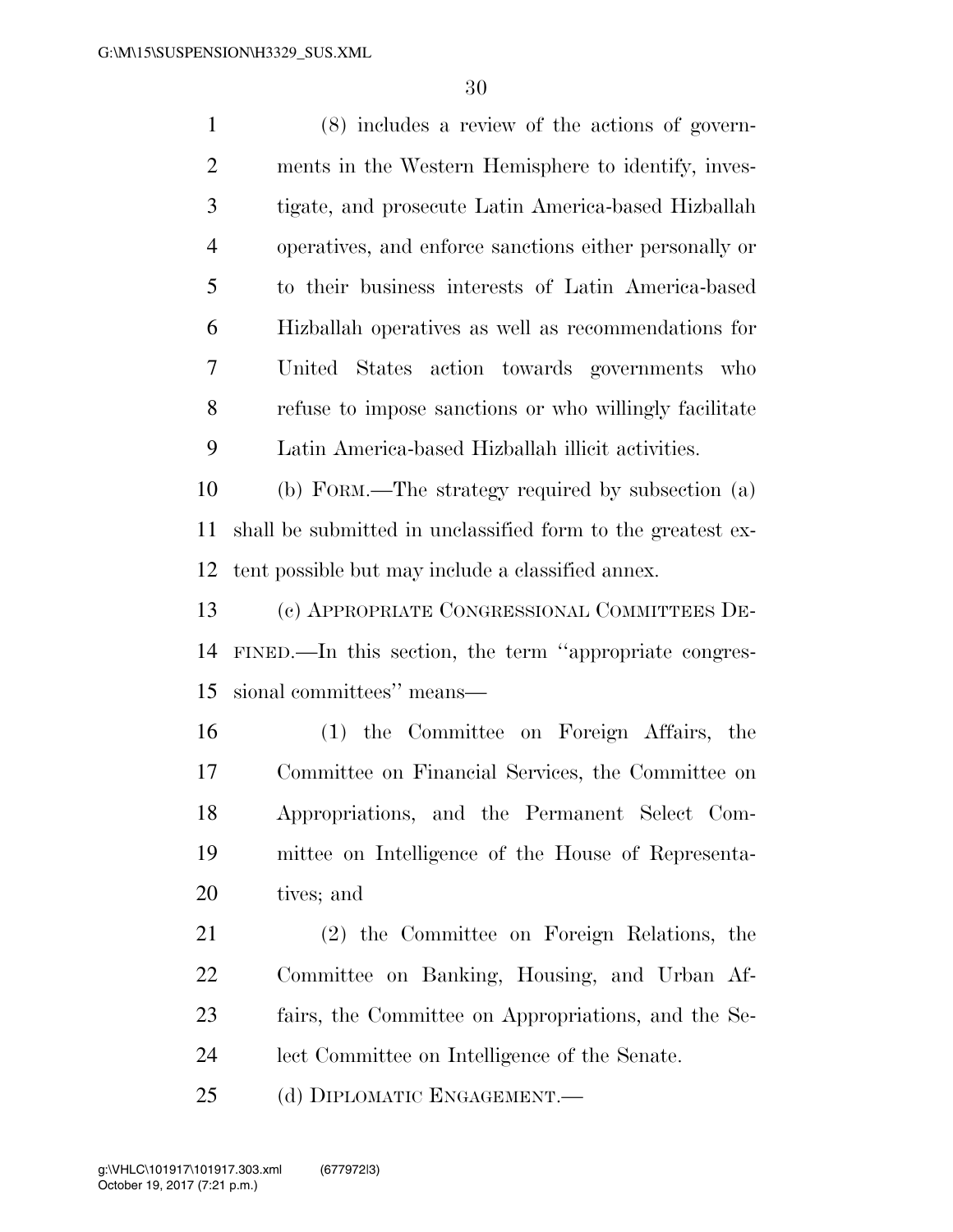(1) IN GENERAL.—Title I of the Hizballah International Financing Prevention Act of 2015 (Public Law 114–102; 129 Stat. 2206; 50 U.S.C. 1701 note), as amended by section 103 of this Act, is further amended by adding at the end the fol-lowing:

### **''SEC. 104. DIPLOMATIC INITIATIVES.**

 ''Not later than 90 days after the date of the enact-ment of this section, the President shall instruct—

 $\frac{1}{2}$  (1) the Secretary of State to increase coopera- tion with countries in the Western Hemisphere to assist in strengthening the capacity of governments to prevent hostile activity by Iran and disrupt and degrade Hizballah's illicit networks operating in the region, including diplomatic engagement that in-volves—

 $\langle (A)$  efforts to target and expose illicit net- works, arrest perpetrators, freeze assets, and attack Iran and Hizballah's use of illicit net- works using international trade and banking systems;

22 "'(B) efforts to revoke or deny visas from those implicated in Hizballah's activity in the region, including lawyers, accountants, business partners, service providers, and politicians who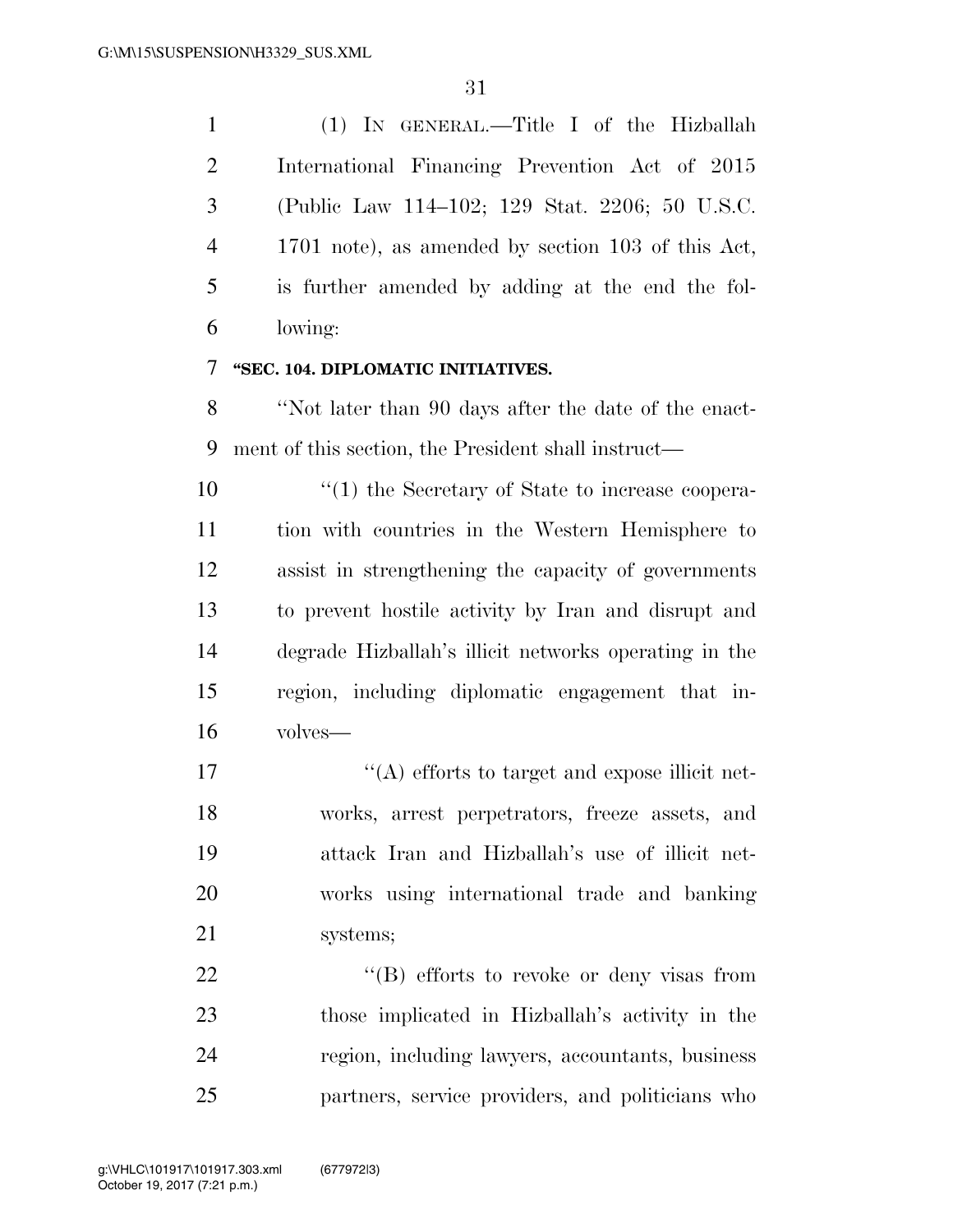knowingly facilitate or fail to take measures to counter Hizballah's illicit finance in their own jurisdictions;

 ''(C) efforts to assist willing nations with the development of counter-organized crime leg- islation, the strengthening of financial inves- tigative capacity, and a fully-vetted counter-or- ganized crime judicial model in places plagued with corruption; and

 ''(D) efforts to persuade governments in the region to list Hizballah as a terrorist orga-nization;

 ''(2) the United States Permanent Representa- tive to the Organization of American States to work to secure support at the Organization of American States for a resolution that would declare Hizballah as a terrorist organization and address Hizballah's 18 illicit networks operating in the region;

 ''(3) the United States Ambassador to the Or- ganization for Security and Cooperation in Europe (OSCE) to work to secure a report on compliance by participating states with OSCE Decision Number 1063, the 'Consolidated Framework for the Fight Against Terrorism', in regard to Hizballah, with particular focus on the mandate to 'suppress the fi-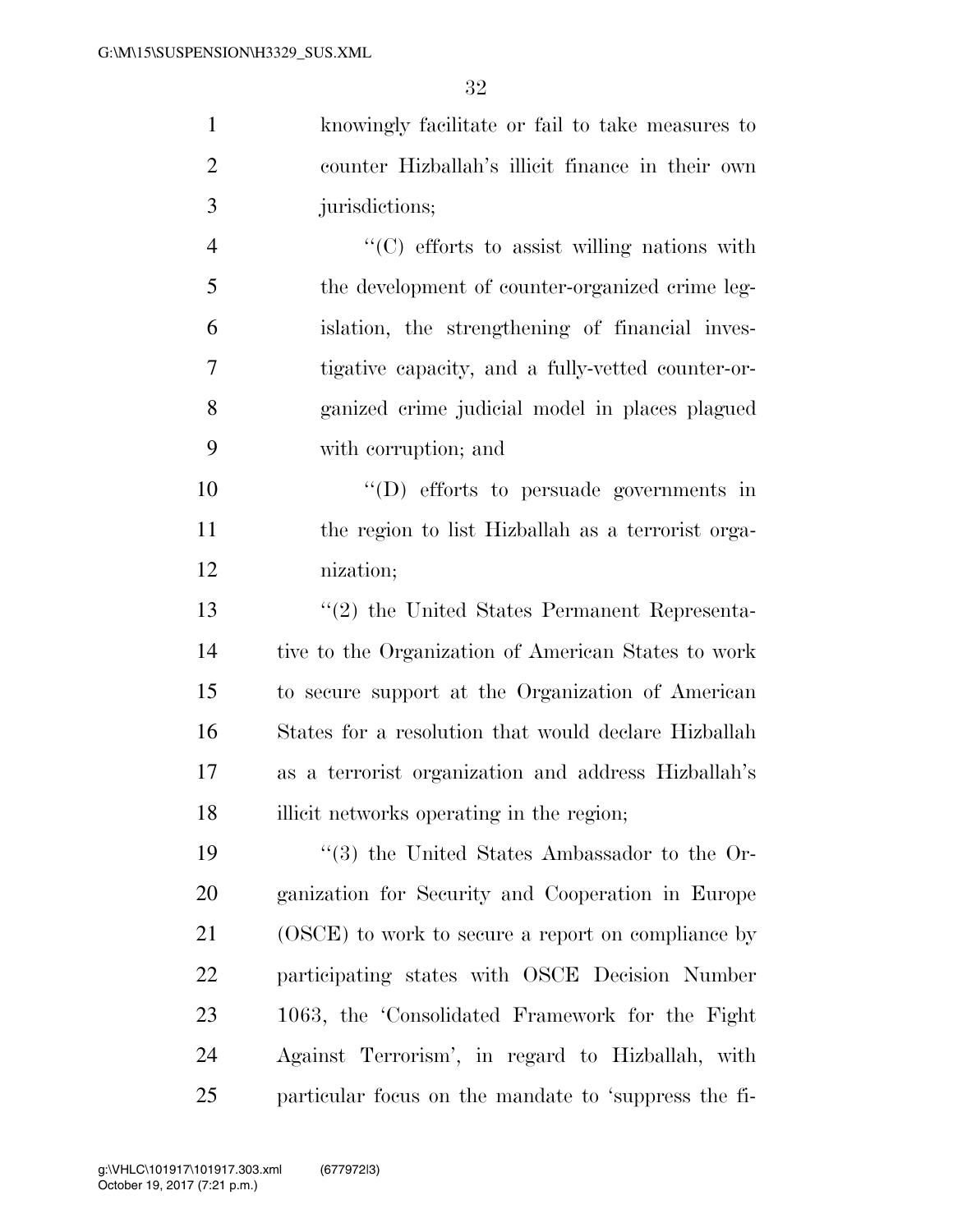nancing of terrorism, including its links with money- laundering and illegal economic activities', especially as it relates transatlantic relations, including with Latin America and the Caribbean; and

 ''(4) United States diplomats to work with international forums, including the Financial Action Task Force, to identify government entities within Latin America and the Caribbean that provide sup- port, facilitation, or assistance to individuals affili-ated with Hizballah in the Western Hemisphere.''.

 (2) CLERICAL AMENDMENT.—The table of con- tents for the Hizballah International Financing Pre- vention Act of 2015 is amended by inserting after the item related to section 103 the following new item:

''Sec. 104. Diplomatic initiatives.''.

# **TITLE II—NARCOTICS TRAF- FICKING AND SIGNIFICANT TRANSNATIONAL CRIMINAL ACTIVITIES OF HIZBALLAH**

**SEC. 201. BLOCKING OF PROPERTY OF AFFILIATED NET-**

**WORKS OF HIZBALLAH.** 

 (a) IN GENERAL.—Section 201 of the Hizballah International Financing Prevention Act of 2015 (Public Law 114–102; 50 U.S.C. 1701 note) is amended to read as follows: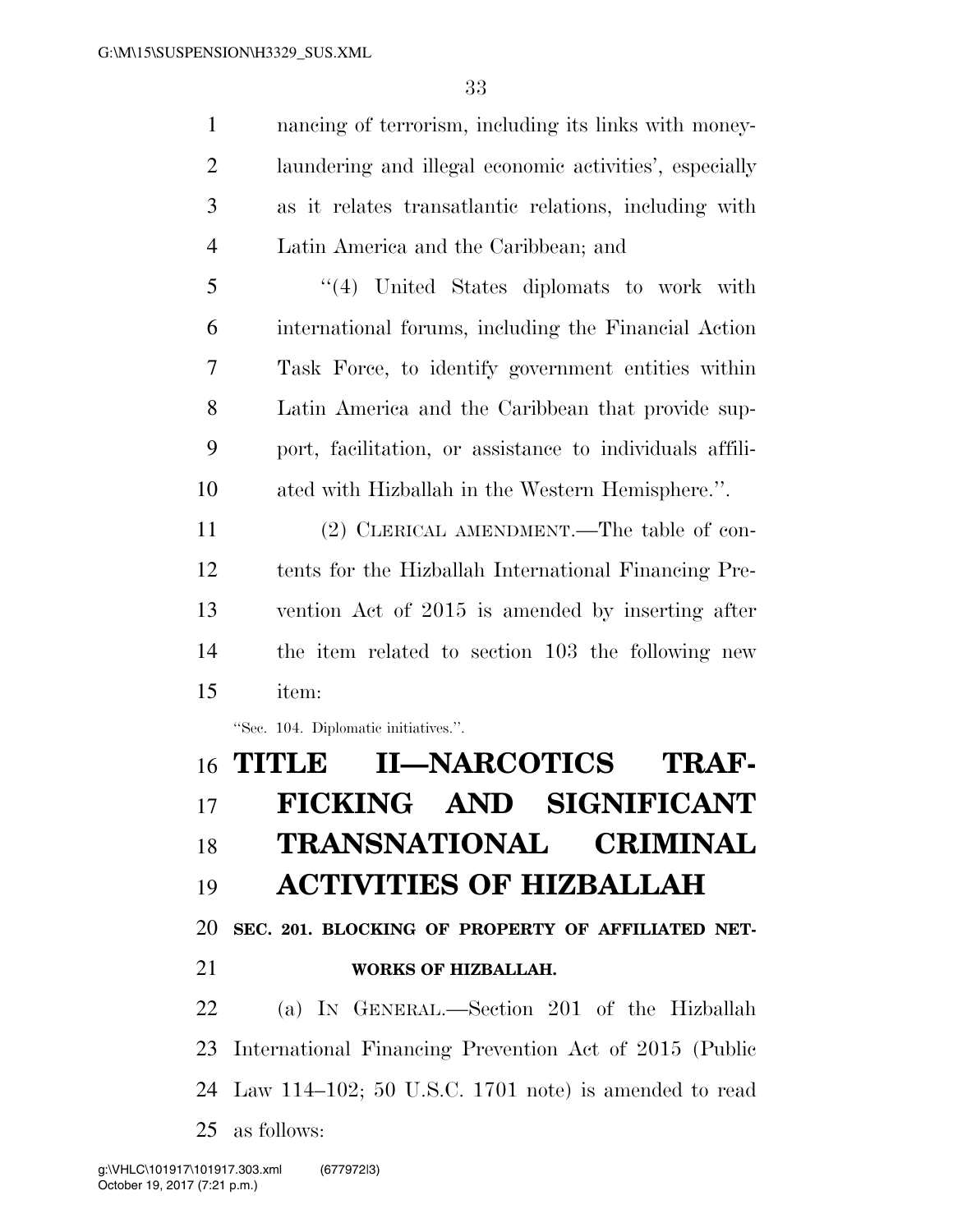### **''SEC. 201. IMPOSITION OF SANCTIONS WITH RESPECT TO AFFILIATED NETWORKS OF HIZBALLAH.**

 ''(a) IN GENERAL.—Not later than 120 days after the date of the enactment of this section, and as appro- priate thereafter, the President shall impose the sanctions described in subsection (b) with respect to affiliated net- works of Hizballah, including by reason of significant transnational criminal activities of such networks.

 ''(b) SANCTIONS DESCRIBED.—The sanctions de- scribed in this subsection are sanctions applied with re- spect to a foreign person pursuant to Executive Order 13581 (75 Fed. Reg. 44,757) (as such Executive order was in effect on the day before the date of the enactment of this section).

 ''(c) DEFINITION.—In this section, the term 'Hizballah' has the meaning given such term in section 102(f).''.

 (b) CLERICAL AMENDMENTS.—The table of contents for the Hizballah International Financing Prevention Act of 2015 is amended—

 (1) by striking the item relating to title II and inserting the following:

''TITLE II—IMPOSITION OF SANCTIONS WITH RESPECT TO AFFLIATED NETWORKS OF HIZBALLAH AND REPORTS AND BRIEFINGS ON NARCOTICS TRAFFICKING AND SIGNIFICANT TRANSNATIONAL CRIMINAL ACTIVITIES OF HIZBALLAH'';

and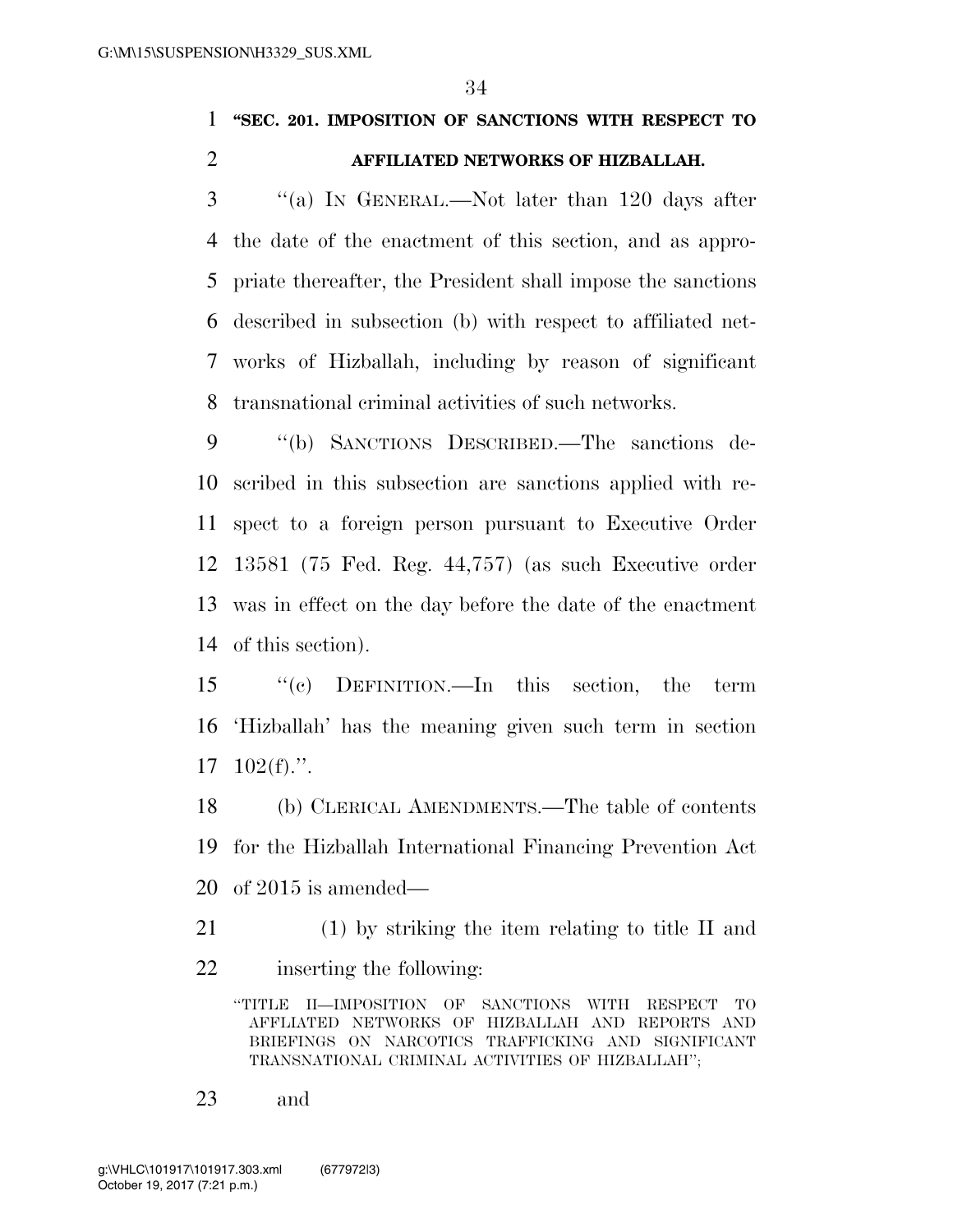(2) by striking the item relating to section 201 and inserting the following:

 (c) EFFECTIVE DATE.—The amendments made by this section take effect on the date that is 90 days after the date of the enactment of this Act.

## **SEC. 202. REPORT ON RACKETEERING ACTIVITIES EN-GAGED IN BY HIZBALLAH.**

 (a) IN GENERAL.—Section 202 of the Hizballah International Financing Prevention Act of 2015 (Public Law 114–102; 50 U.S.C. 1701 note) is amended to read as follows:

## **''SEC. 202. REPORT ON RACKETEERING ACTIVITIES EN-GAGED IN BY HIZBALLAH.**

 ''(a) IN GENERAL.—Not later than 120 days after the date of the enactment of the Hizballah International Financing Prevention Amendments Act of 2017, and an- nually thereafter for the following 5 years, the Assistant Attorney General for the Criminal Division of the Depart- ment of Justice and the Administrator of the Drug En- forcement Administration, in coordination with the Sec- retary of the Treasury and the heads of other applicable Federal agencies, shall jointly submit to the appropriate congressional committees a report on the following:

<sup>&#</sup>x27;'Sec. 201. Imposition of sanctions with respect to affiliated networks of Hizballah.''.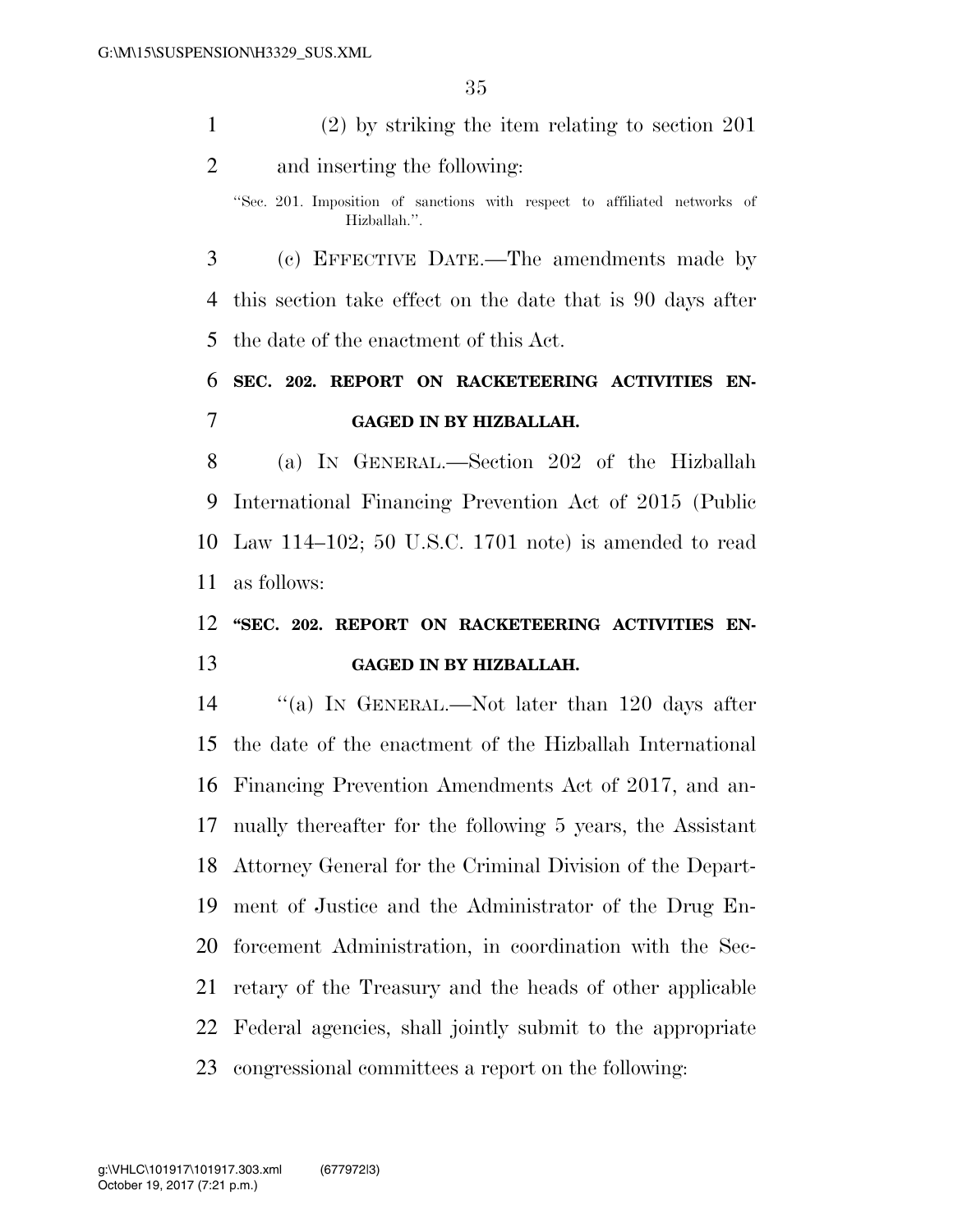| $\mathbf{1}$   | "(1) Activities that Hizballah, and agents and            |
|----------------|-----------------------------------------------------------|
| $\overline{2}$ | affiliates of Hizballah, have engaged in that are         |
| 3              | racketeering activities.                                  |
| $\overline{4}$ | $\lq(2)$ The extent to which Hizballah, and agents        |
| 5              | and affiliates of Hizballah, engage in a pattern of       |
| 6              | such racketeering activities.                             |
| 7              | "(b) FORM OF REPORT.—Each report required under           |
| 8              | subsection (a) shall be submitted in an unclassified form |
| 9              | but may contain a classified annex.                       |
| 10             | "(c) DEFINITIONS.—In this section:                        |
| <sup>11</sup>  | "(1) APPROPRIATE CONGRESSIONAL COMMIT-                    |
| 12             | TEES.—The term 'appropriate congressional com-            |
| 13             | mittees' means—                                           |
| 14             | $\lq\lq$ the Committee on the Judiciary, the              |
| 15             | Committee on Foreign Affairs, and the Com-                |
| 16             | mittee on Appropriations of the House of Rep-             |
| 17             | resentatives; and                                         |
| 18             | "(B) the Committee on the Judiciary, the                  |
| 19             | Committee on Foreign Relations, and the Com-              |
| 20             | mittee on Appropriations of the Senate.                   |
| 21             | "(2) HIZBALLAH.—The term 'Hizballah' has                  |
| 22             | the meaning given that term in section $102(f)$ .         |
| 23             | RACKETEERING ACTIVITY.—The<br>(3)<br>term                 |
| 24             | 'racketeering activity' has the meaning given that        |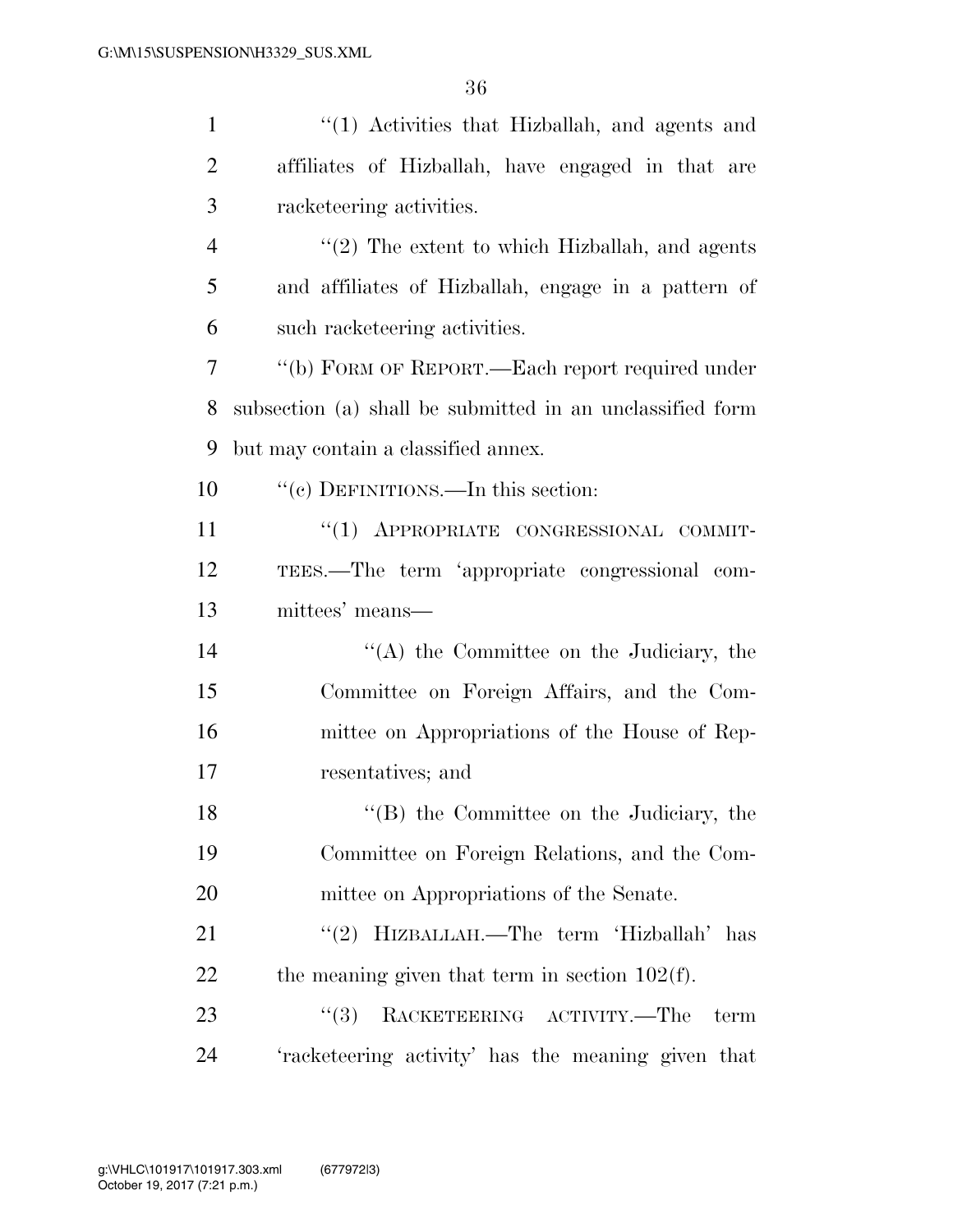term in section 1961(1) of title 18, United States Code.''.

 (b) CLERICAL AMENDMENT.—The table of contents for the Hizballah International Financing Prevention Act of 2015 is amended by striking the item relating to section 202 and inserting the following:

''Sec. 202. Report on racketeering activities engaged in by Hizballah.''.

# **SEC. 203. MODIFICATION OF REPORT ON ACTIVITIES OF FOREIGN GOVERNMENTS TO DISRUPT GLOB- AL LOGISTICS NETWORKS AND FUND- RAISING, FINANCING, AND MONEY LAUN-DERING ACTIVITIES OF HIZBALLAH.**

12 (a) IN GENERAL.—Section  $204(a)(1)$  of the Hizballah International Financing Prevention Act of 2015 (Public Law 114–102; 50 U.S.C. 1701 note) is amend-ed—

 (1) in the matter preceding subparagraph (A), by striking ''this Act'' and inserting ''the Hizballah International Financing Prevention Amendments Act of 2017, and annually thereafter for the fol-lowing 5 years'';

21 (2) in subparagraph  $(D)(ii)(II)$ , by striking 22 "and" at the end;

23 (3) in subparagraph (E), by striking "and free- trade zones.'' and inserting ''free-trade zones, busi-ness partnerships and joint ventures, and other in-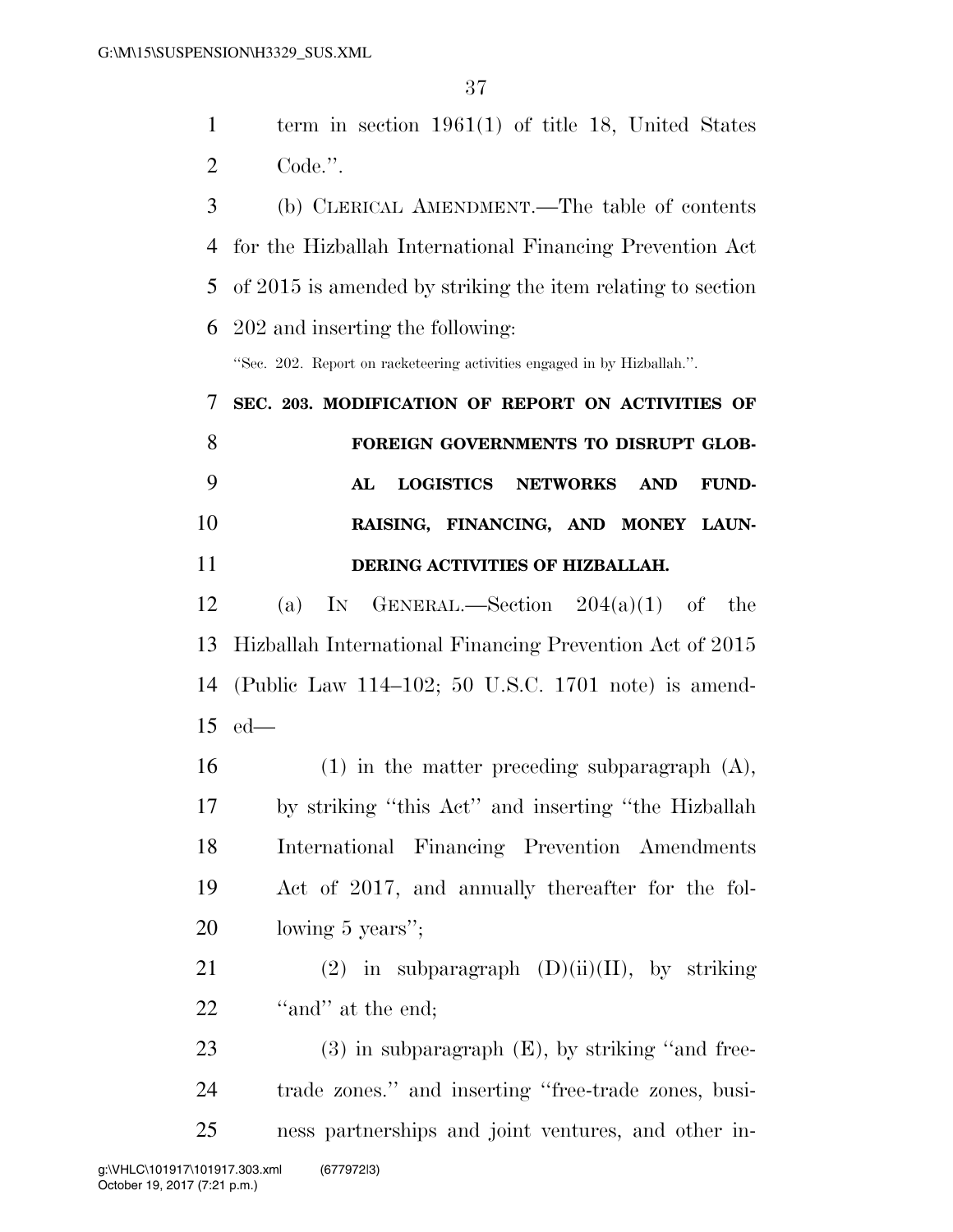| $\mathbf{1}$   | vestments in small and medium-sized enterprises;";   |
|----------------|------------------------------------------------------|
| $\overline{2}$ | and                                                  |
| 3              | (4) by adding at the end the following:              |
| $\overline{4}$ | $\lq\lq(F)$ a list of provinces, municipalities, and |
| 5              | local governments outside of Lebanon that ex-        |
| 6              | pressly consent to, or with knowledge allow, tol-    |
| 7              | erate, or disregard the use of their territory by    |
| 8              | Hizballah to carry out terrorist activities, in-     |
| 9              | cluding training, financing, and recruitment;        |
| 10             | $\lq\lq (G)$ a description of the total aggregate    |
| 11             | revenues and remittances that Hizballah re-          |
| 12             | ceives from the global logistics networks of         |
| 13             | Hizballah, including—                                |
| 14             | "(i) a list of Hizballah's sources of                |
| 15             | revenue, including sources of revenue                |
| 16             | based on illicit activity, revenues from             |
| 17             | Iran, charities, and other business activi-          |
| 18             | ties; and                                            |
| 19             | "(ii) a list of Hizballah's expenditures,            |
| 20             | including expenditures for ongoing military          |
| 21             | operations, social networks, and external            |
| 22             | operations;                                          |
| 23             | $``$ (H)<br>a survey of national<br>and              |
| 24             | transnational legal measures available to target     |
| 25             | Hizballah's financial networks;                      |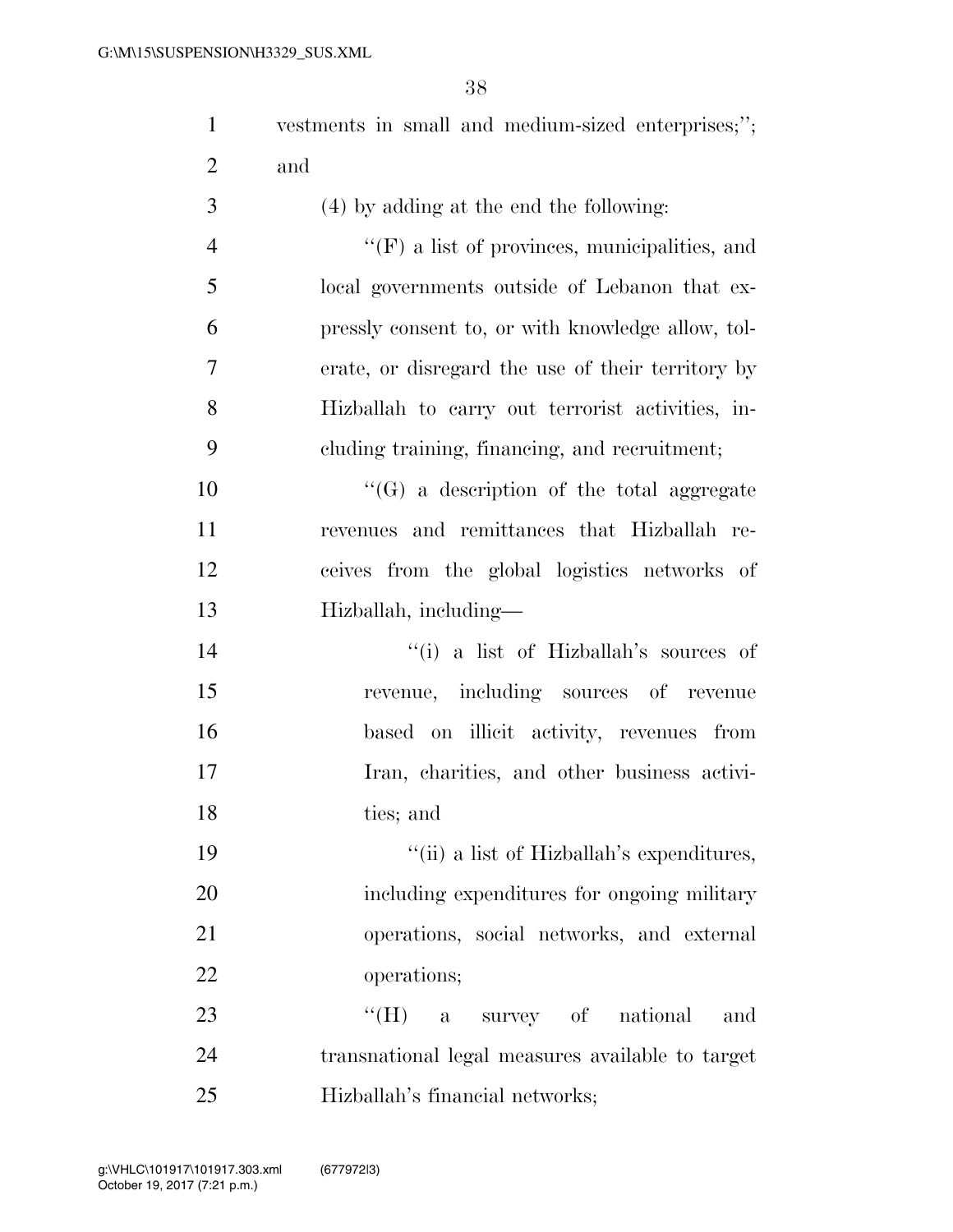| $\mathbf{1}$   | "(I) an assessment of Hizballah's financial           |
|----------------|-------------------------------------------------------|
| $\overline{2}$ | operations in areas under its operational or po-      |
| 3              | litical control in Lebanon and Syria and avail-       |
| $\overline{4}$ | able measures to target Hizballah's financial         |
| 5              | operations in those areas;                            |
| 6              | $\lq\lq(J)$ a review of Hizballah's international     |
| 7              | operational capabilities, including in the United     |
| 8              | States; and                                           |
| 9              | "(K) a review of-                                     |
| 10             | "(i) the total number and value of                    |
| 11             | Hizballah-related assets seized and for-              |
| 12             | feited; and                                           |
| 13             | "(ii) the total number of indictments,                |
| 14             | prosecutions, and extraditions of Hizballah           |
| 15             | members or affiliates.".                              |
| 16             | (b) REPORT ON ESTIMATED NET WORTH OF AND              |
| 17             | DETERMINATION WITH RESPECT TO SENIOR HIZBALLAH        |
| 18             | MEMBERS.                                              |
| 19             | (1) IN GENERAL.—Not later than 180 days               |
| 20             | after the date of the enactment of this Act, and not  |
| 21             | less frequently than annually thereafter for the fol- |
| 22             | lowing 2 years, the President shall submit to the ap- |
| 23             | propriate congressional committees a report that      |
| 24             | contains—                                             |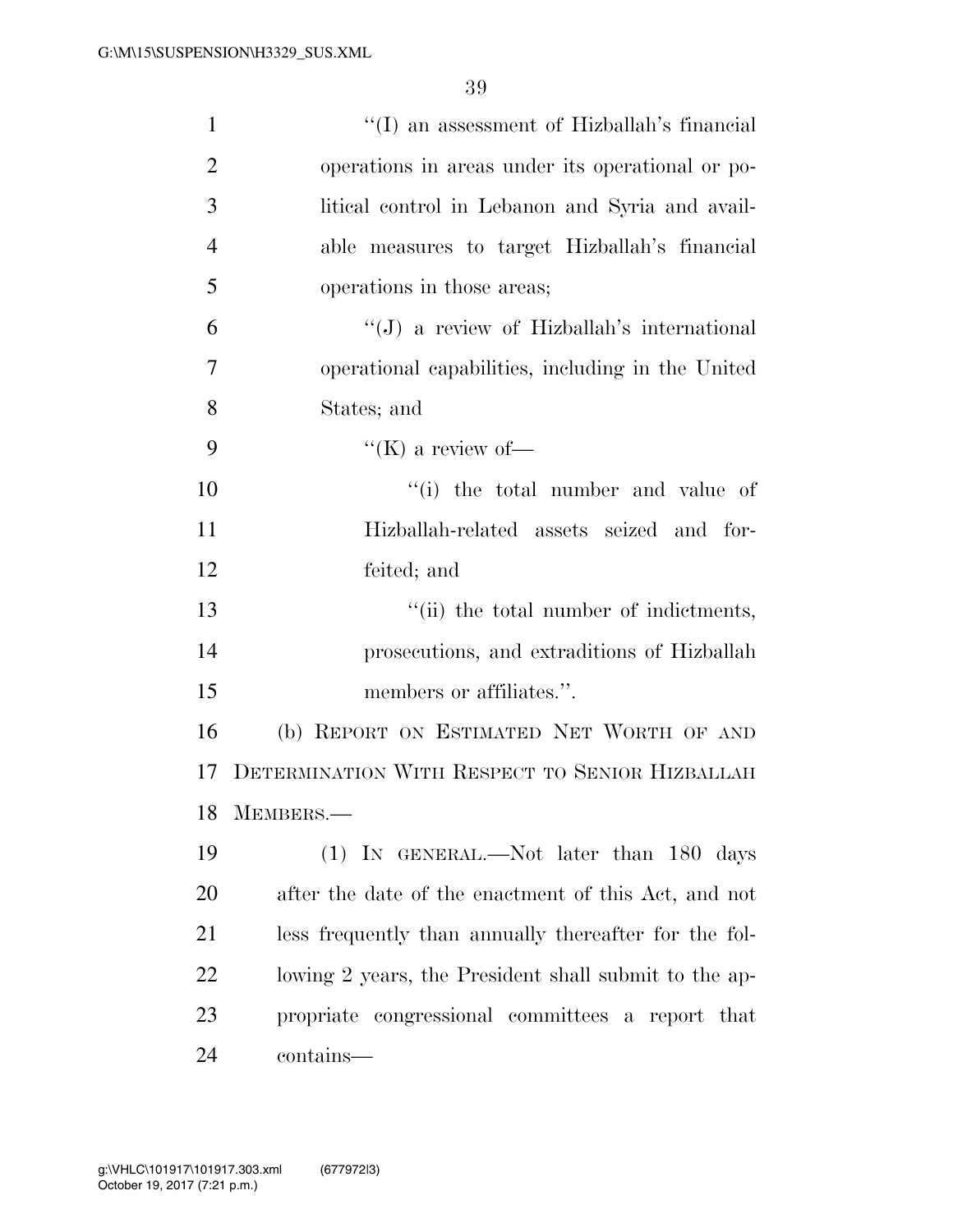| $\mathbf{1}$   | (A) the estimated total net worth of each           |
|----------------|-----------------------------------------------------|
| $\overline{2}$ | individual described in paragraph (2);              |
| 3              | (B) a description of how funds of each in-          |
| $\overline{4}$ | dividual described in paragraph (2) were ac-        |
| 5              | quired, and how such funds have been used or        |
| 6              | employed; and                                       |
| 7              | (C) a determination of whether each indi-           |
| 8              | vidual described in paragraph (2) meets the cri-    |
| 9              | teria described in paragraph $(3)$ or $(4)$ of sec- |
| 10             | tion $1263(a)$ of the National Defense Author-      |
| 11             | ization Act for Fiscal Year 2017 (Public Law        |
| 12             | 114–328; 22 U.S.C. 2656 note).                      |
| 13             | (2) INDIVIDUALS DESCRIBED.—The individuals          |
| 14             | described in this paragraph are the following:      |
| 15             | (A) The Secretary General of Hizballah.             |
| 16             | (B) Members of the Hizballah Politburo.             |
| 17             | (C) Any other individual that the President         |
| 18             | determines is a senior foreign political figure of  |
| 19             | Hizballah, is associated with Hizballah, or oth-    |
| 20             | erwise provides significant support to Hizballah.   |
| 21             | (3) FORM OF REPORT; PUBLIC AVAILABILITY.—           |
| 22             | (A) FORM.—The report required under                 |
| 23             | paragraph (1) shall be submitted in unclassified    |
| 24             | form but may include a classified annex.            |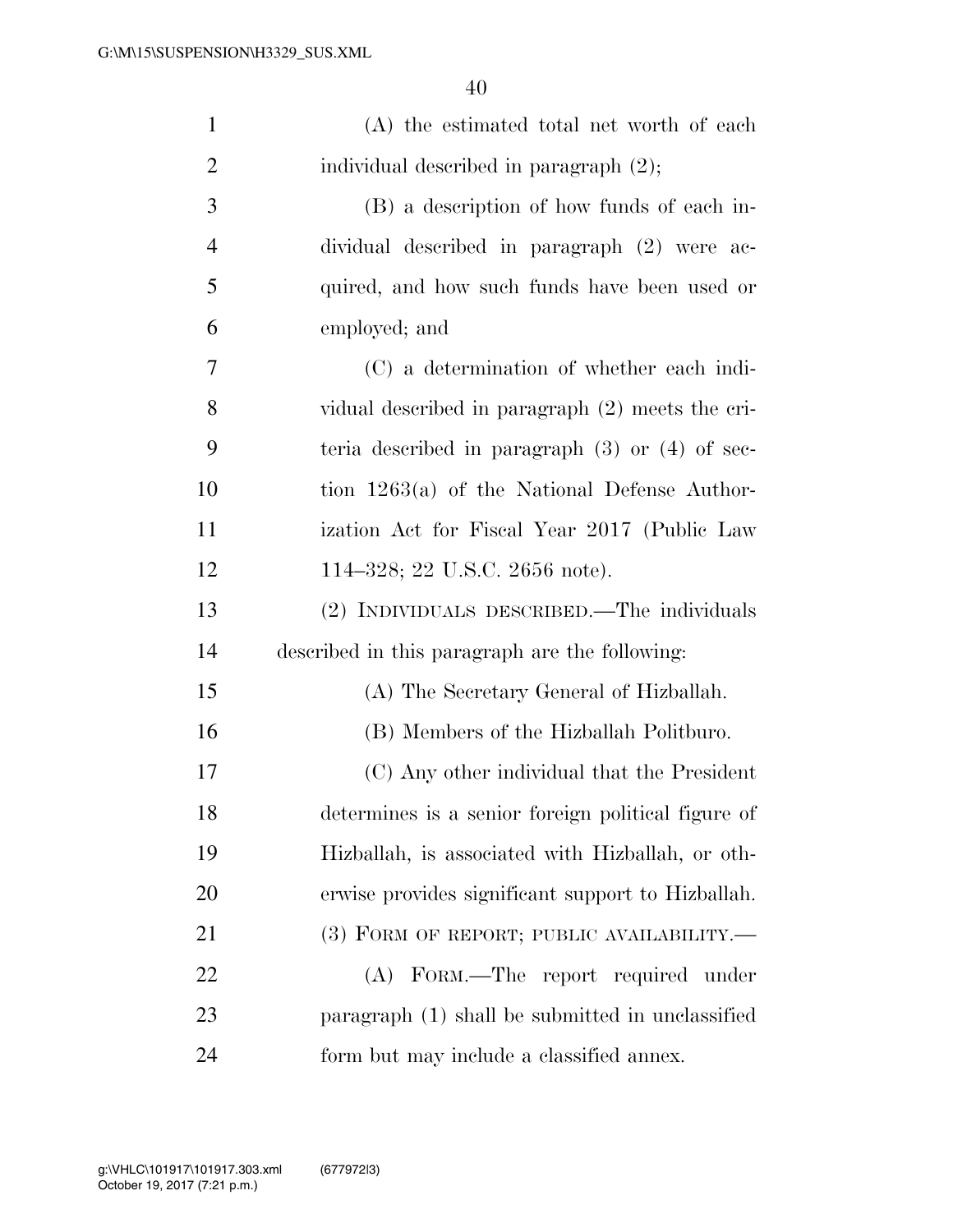| $\mathbf{1}$   | (B) PUBLIC AVAILABILITY.—The unclassi-          |
|----------------|-------------------------------------------------|
| $\overline{2}$ | fied portion of the report required under para- |
| 3              | graph (1) shall be made available to the public |
| $\overline{4}$ | and posted on the website of the Department of  |
| 5              | State and all United States Embassy websites.   |
| 6              | (4) DEFINITIONS.—In this subsection:            |
| 7              | (A) APPROPRIATE CONGRESSIONAL COM-              |
| 8              | MITTEES.—The term "appropriate congres-         |
| 9              | sional committees" means—                       |
| 10             | (i) the Committee on Foreign Affairs,           |
| 11             | the Committee on Financial Services, the        |
| 12             | Committee on Appropriations, and the            |
| 13             | Permanent Select Committee on Intel-            |
| 14             | ligence of the House of Representatives;        |
| 15             | and                                             |
| 16             | (ii) the Committee on Foreign Rela-             |
| 17             | tions, the Committee on Banking, Hous-          |
| 18             | ing, and Urban Affairs, the Committee on        |
| 19             | Appropriations, and the Select Committee        |
| 20             | on Intelligence of the Senate.                  |
| 21             | (B) FUNDS.—The term "funds" means—              |
| 22             | $(i)$ cash;                                     |
| 23             | (ii) equity;                                    |
| 24             | (iii) any other intangible asset the            |
| 25             | value of which is derived from a contrac-       |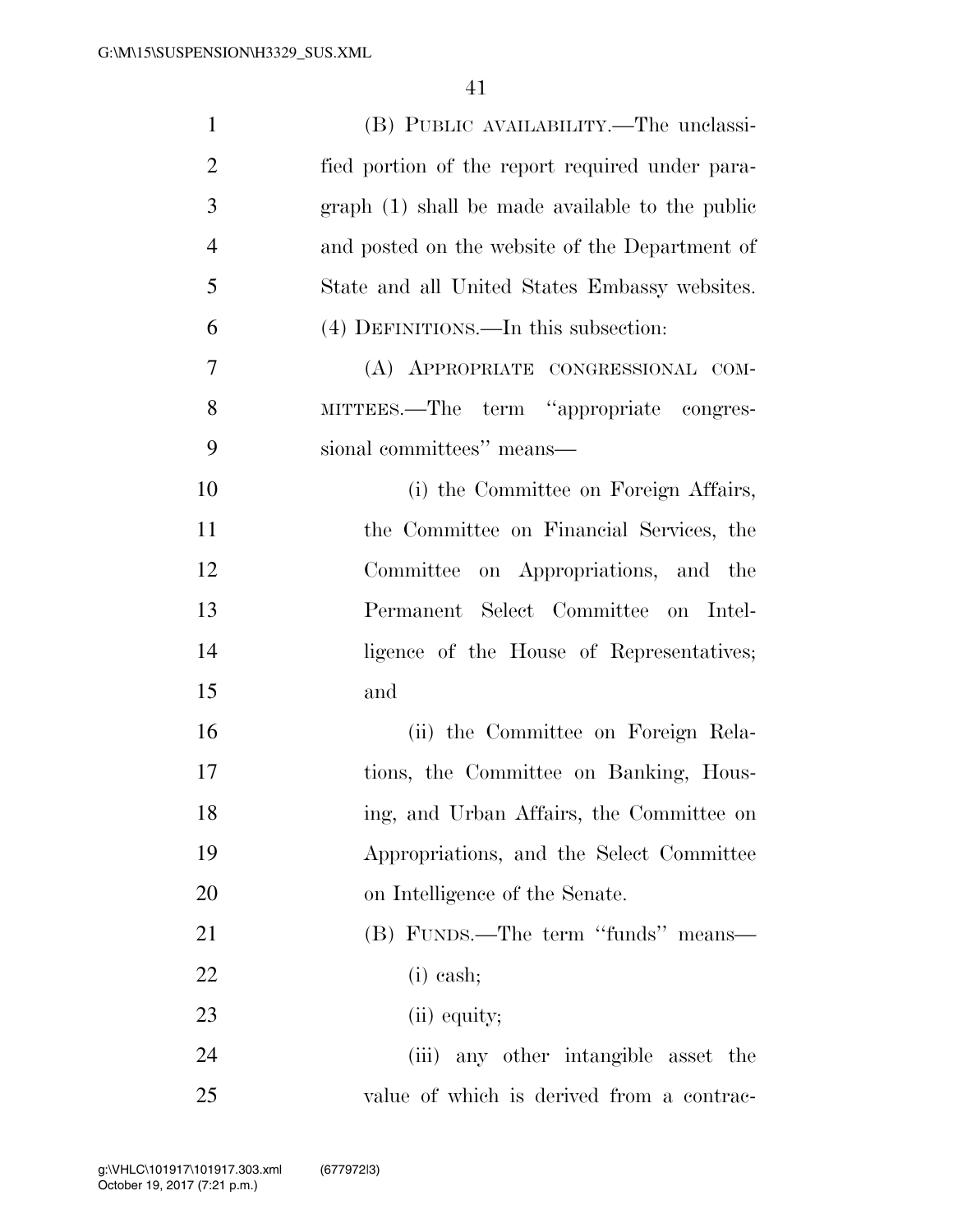| $\mathbf{1}$   | tual claim, including bank deposits, bonds,                 |
|----------------|-------------------------------------------------------------|
| $\overline{2}$ | stocks, a security (as defined in section                   |
| 3              | $2(a)$ of the Securities Act of 1933 (15                    |
| $\overline{4}$ | U.S.C. $77b(a)$ , or a security or an equity                |
| 5              | security (as those terms are defined in sec-                |
| 6              | tion $3(a)$ of the Securities Exchange Act of               |
| $\overline{7}$ | 1934 (15 U.S.C. 78 $e(a)$ )); and                           |
| 8              | (iv) anything else of value that the                        |
| 9              | President determines to be appropriate.                     |
| 10             | (C)<br>SENIOR FOREIGN POLITICAL<br>FIG-                     |
| 11             | URE.—The term "senior foreign political fig-                |
| 12             | ure" has the meaning given that term in section             |
| 13             | 1010.605 of title 31, Code of Federal Regula-               |
| 14             | tions (or any successor regulation).                        |
| 15             | SEC. 204. REPORT ON COMBATING THE ILLICIT TOBACCO           |
| 16             | <b>TRAFFICKING</b><br><b>NETWORKS</b><br>BY<br><b>USED</b>  |
| 17             | <b>HIZBALLAH</b><br>AND OTHER<br><b>FOREIGN</b><br>TER-     |
| 18             | RORIST ORGANIZATIONS.                                       |
| 19             | (a) IN GENERAL.—Not later than 180 days after the           |
| 20             | date of the enactment of this Act, the President shall sub- |
| 21             | mit to the appropriate congressional committees a report    |
| 22             | on combating the illicit tobacco trafficking networks used  |
| 23             | by Hizballah and other foreign terrorist organizations to   |
| 24             |                                                             |
|                | finance their operations, as described in the report sub-   |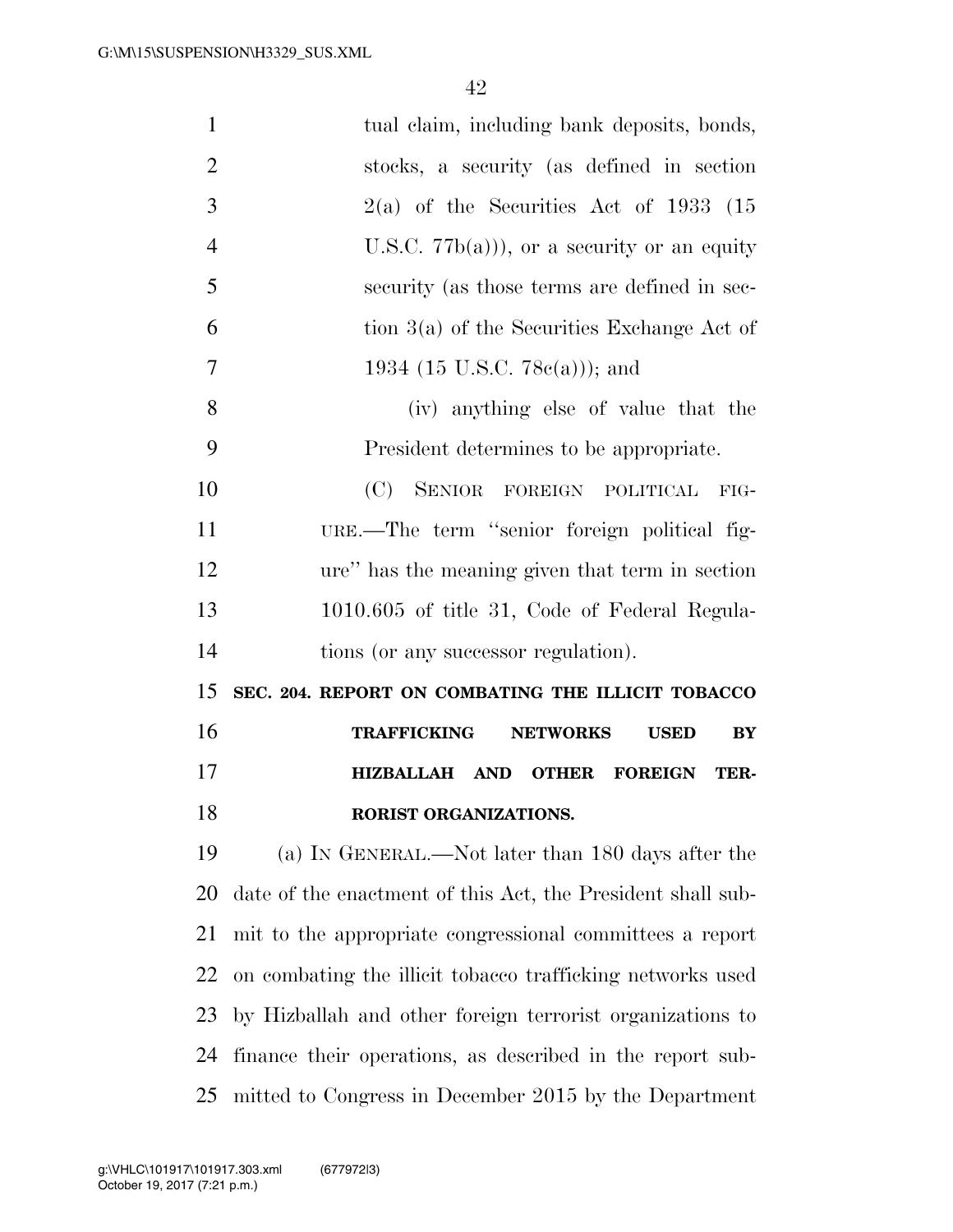of State, the Department of Justice, the Department of the Treasury, the Department of Homeland Security, and the Department of Health and Human Services entitled, ''The Global Illicit Trade in Tobacco: A Threat to Na-tional Security.''.

 (b) MATTERS TO BE ADDRESSED.—The report re-quired by subsection (a) shall include the following:

 (1) A description of the steps to be taken by Federal agencies to combat the illicit tobacco traf- ficking networks used by Hizballah, other foreign terrorist organizations, and other illicit actors.

 (2) A description of the steps to be taken to en- gage State and local law enforcement authorities in efforts to combat illicit tobacco trafficking networks operating within the United States.

 (3) A description of the steps to be taken to en- gage foreign government law enforcement and intel- ligence authorities in efforts to combat illicit tobacco trafficking networks operating outside the United States.

 (4) Recommendations for legislative or adminis- trative action needed to address the threat of illicit tobacco trafficking networks.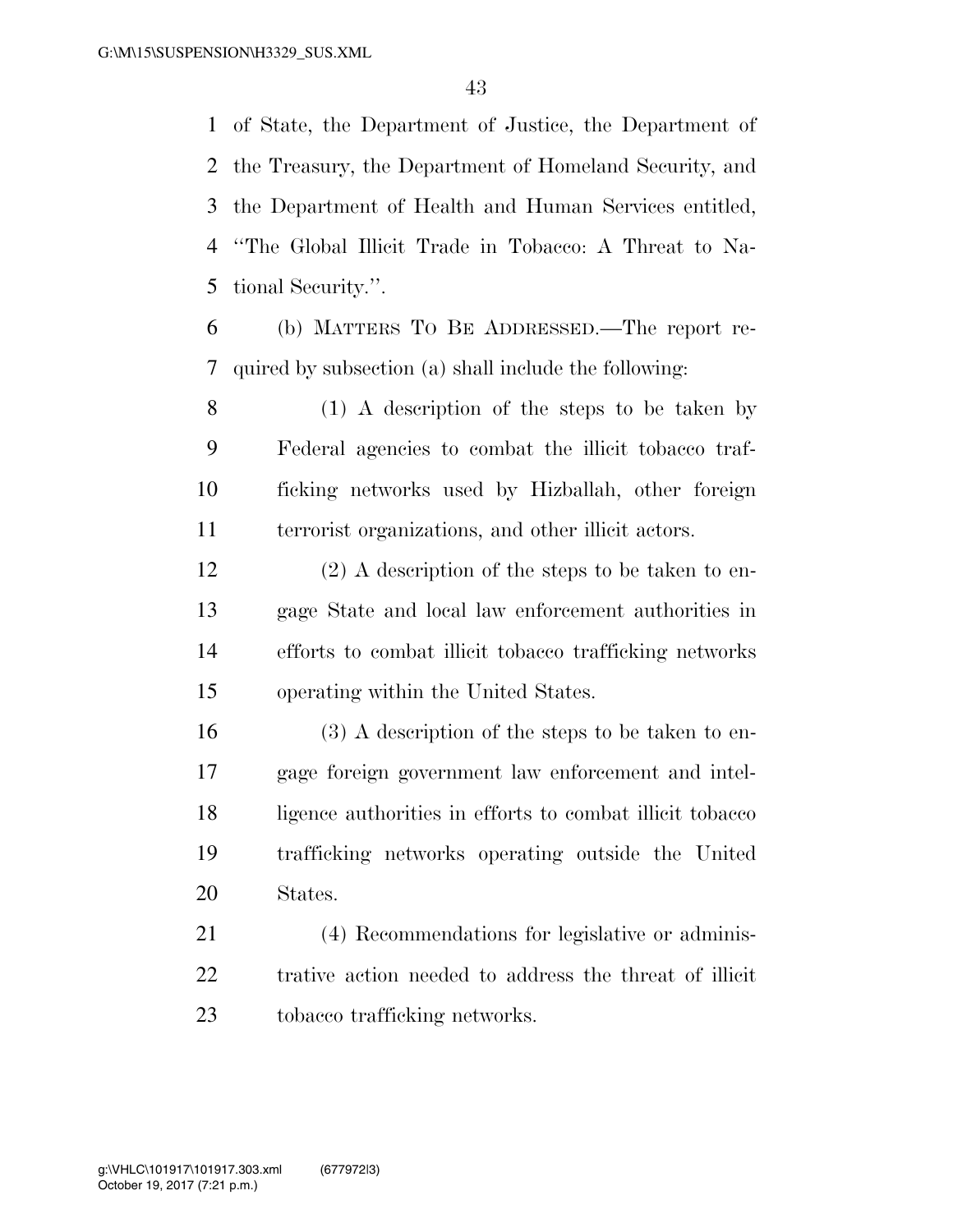(c) APPROPRIATE CONGRESSIONAL COMMITTEES DE- FINED.—In this section, the term ''appropriate congres-sional committees'' means—

 (1) the Committee on Foreign Affairs, the Committee on Armed Services, the Committee on Homeland Security, the Committee on the Judiciary, the Committee on Financial Services, the Committee on Ways and Means, the Committee on Appropria- tions, and the Permanent Select Committee on Intel-ligence of the House of Representatives; and

 (2) the Committee on Foreign Relations, the Committee on Armed Services, the Committee on Homeland Security and Governmental Affairs, the Committee on the Judiciary, the Committee on Banking, Housing, and Urban Affairs, the Com- mittee on Finance, the Committee on Appropria- tions, and the Select Committee on Intelligence of the Senate.

 **TITLE III—GENERAL PROVISIONS** 

### **SEC. 301. REGULATORY AUTHORITY.**

 (a) IN GENERAL.—The President shall, not later than 180 days after the date of the enactment of this Act, prescribe regulations as necessary for the implementation of this Act and the amendments made by this Act.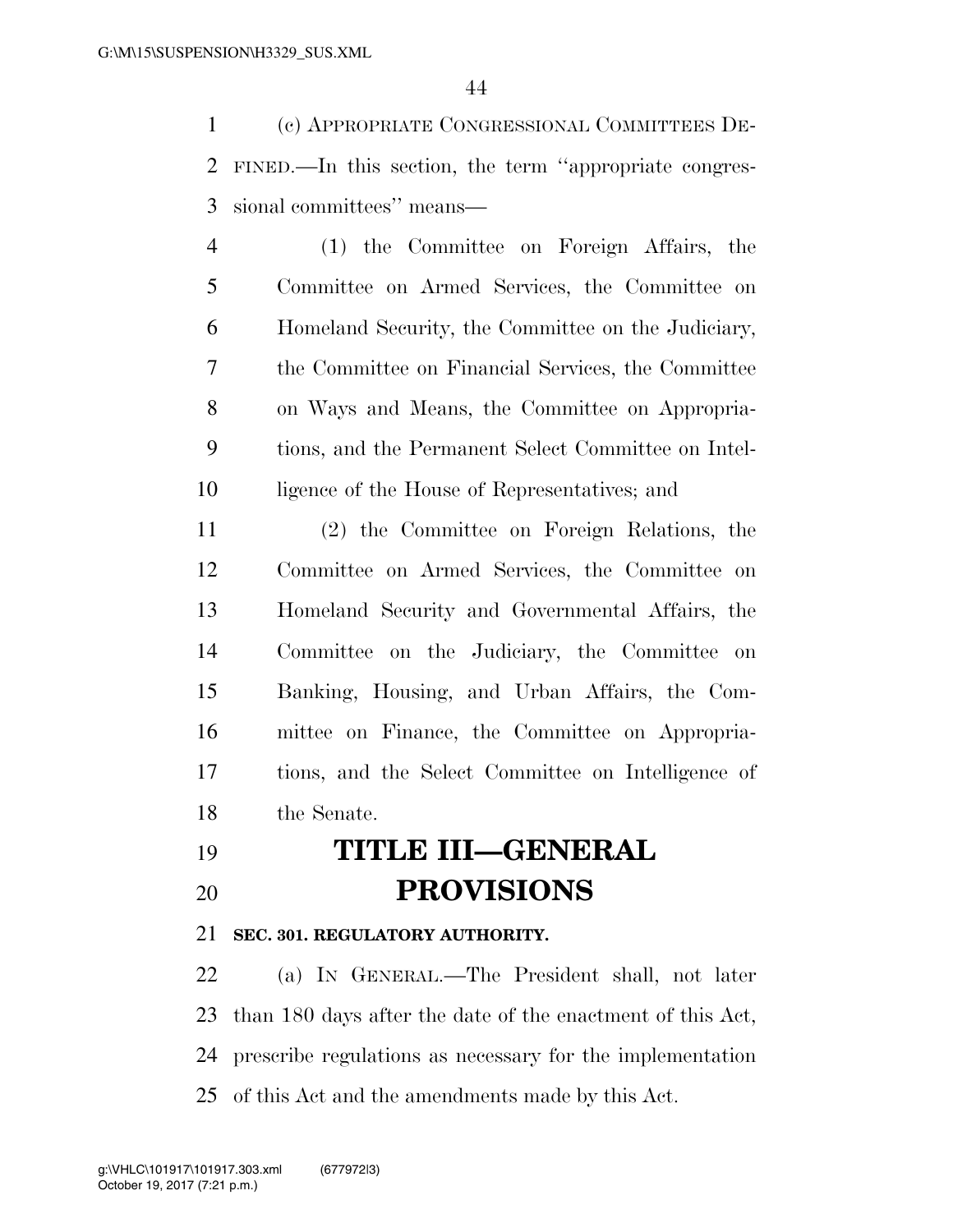(b) BRIEFING TO CONGRESS.—Not later than 10 days before the prescription of regulations under sub- section (a), the President shall brief the appropriate con- gressional committees of the proposed regulations and the provisions of this Act and the amendments made by this Act that the regulations are implementing.

 (c) APPROPRIATE CONGRESSIONAL COMMITTEES DE- FINED.—In this section, the term ''appropriate congres-sional committees'' means—

 (1) the Committee on Foreign Affairs, the Committee on Financial Services, and the Com- mittee on Ways and Means of the House of Rep-resentatives; and

 (2) the Committee on Foreign Relations, the Committee on Banking, Housing, and Urban Af- fairs, and the Committee on Finance of the Senate. **SEC. 302. IMPLEMENTATION; PENALTIES; JUDICIAL RE-VIEW; EXEMPTIONS.** 

 (a) IN GENERAL.—Title I of the Hizballah Inter- national Financing Prevention Act of 2015 (Public Law 114–102; 50 U.S.C. 1701 note), as amended by sections 103 and 105 of this Act, is further amended by adding at the end the following: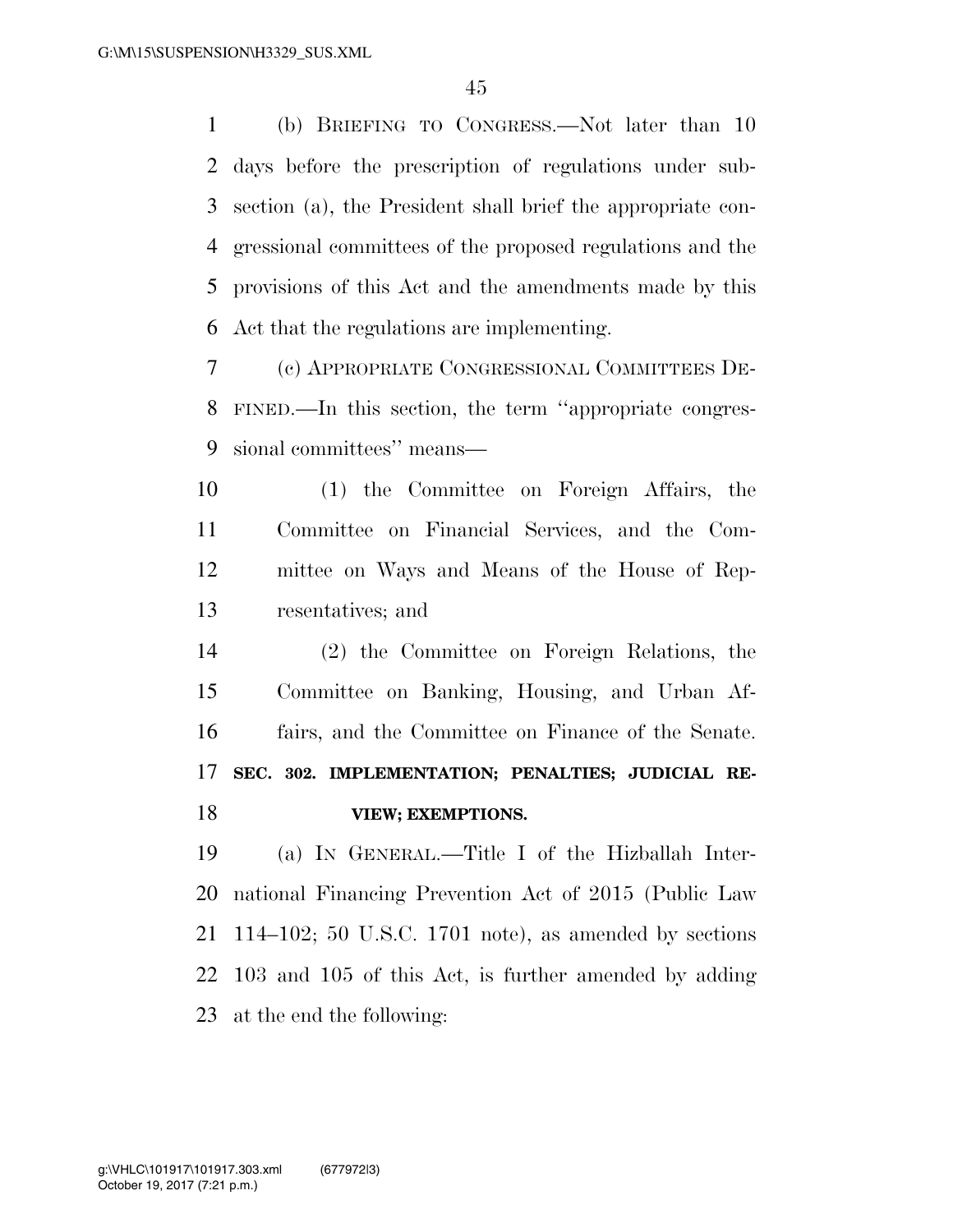## **''SEC. 105. IMPLEMENTATION; PENALTIES; JUDICIAL RE- VIEW; EXEMPTIONS; RULE OF CONSTRUC-TION.**

 ''(a) IMPLEMENTATION.—The President may exercise all authorities provided under sections 203 and 205 of the International Emergency Economic Powers Act (50 U.S.C. 1702 and 1704) to carry out sections 101 and 103. ''(b) PENALTIES.—The penalties provided for in sub- sections (b) and (c) of section 206 of the International Emergency Economic Powers Act (50 U.S.C. 1705) shall apply to a person that violates, attempts to violate, con- spires to violate, or causes a violation of regulations pre- scribed to carry out section 101 or 103 to the same extent that such penalties apply to a person that commits an un-lawful act described in subsection (a) of such section 206.

16 "(c) PROCEDURES FOR JUDICIAL REVIEW OF CLAS-SIFIED INFORMATION.—

 $\frac{1}{2}$  (1) In GENERAL.—If a finding, or a prohibi- tion, condition, or penalty imposed as a result of any such finding, is based on classified information (as defined in section 1(a) of the Classified Information Procedures Act (18 U.S.C. App.)) and a court re- views the finding or the imposition of the prohibi- tion, condition, or penalty, the President may submit such information to the court ex parte and in cam-

era.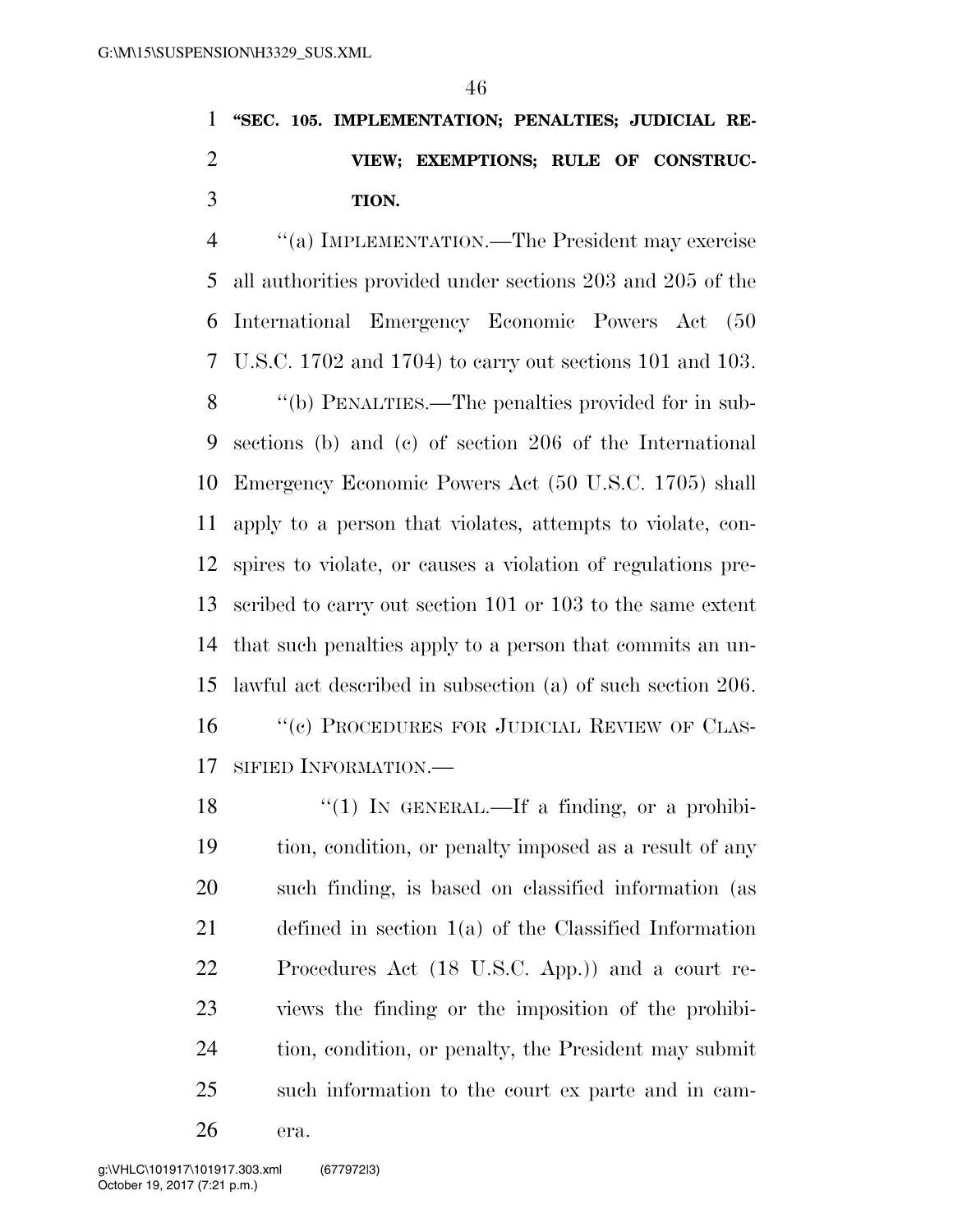1 "(2) RULE OF CONSTRUCTION.—Nothing in this subsection shall be construed to confer or imply any right to judicial review of any finding under sec- tion 101 or 103 or any prohibition, condition, or penalty imposed as a result of any such finding. ''(d) EXEMPTIONS.—The following activities shall be exempt from sections 101 and 103: 8 "(1) Any authorized intelligence, law enforce- ment, or national security activities of the United States.  $\frac{11}{2}$  ''(2) Any transaction necessary to comply with United States obligations under the Agreement be- tween the United Nations and the United States of America regarding the Headquarters of the United States, signed at Lake Success June 26, 1947, and entered into force November 21, 1947, or under the Convention on Consular Relations, done at Vienna April 24, 1963, and entered into force March 19, 1967, or any other United States international agreement. ''(e) RULE OF CONSTRUCTION.—Nothing in section 101 or 103 shall be construed to limit the authority of the President under the International Emergency Eco-nomic Powers Act (50 U.S.C. 1701 et seq.) or under any

other provision of law.''.